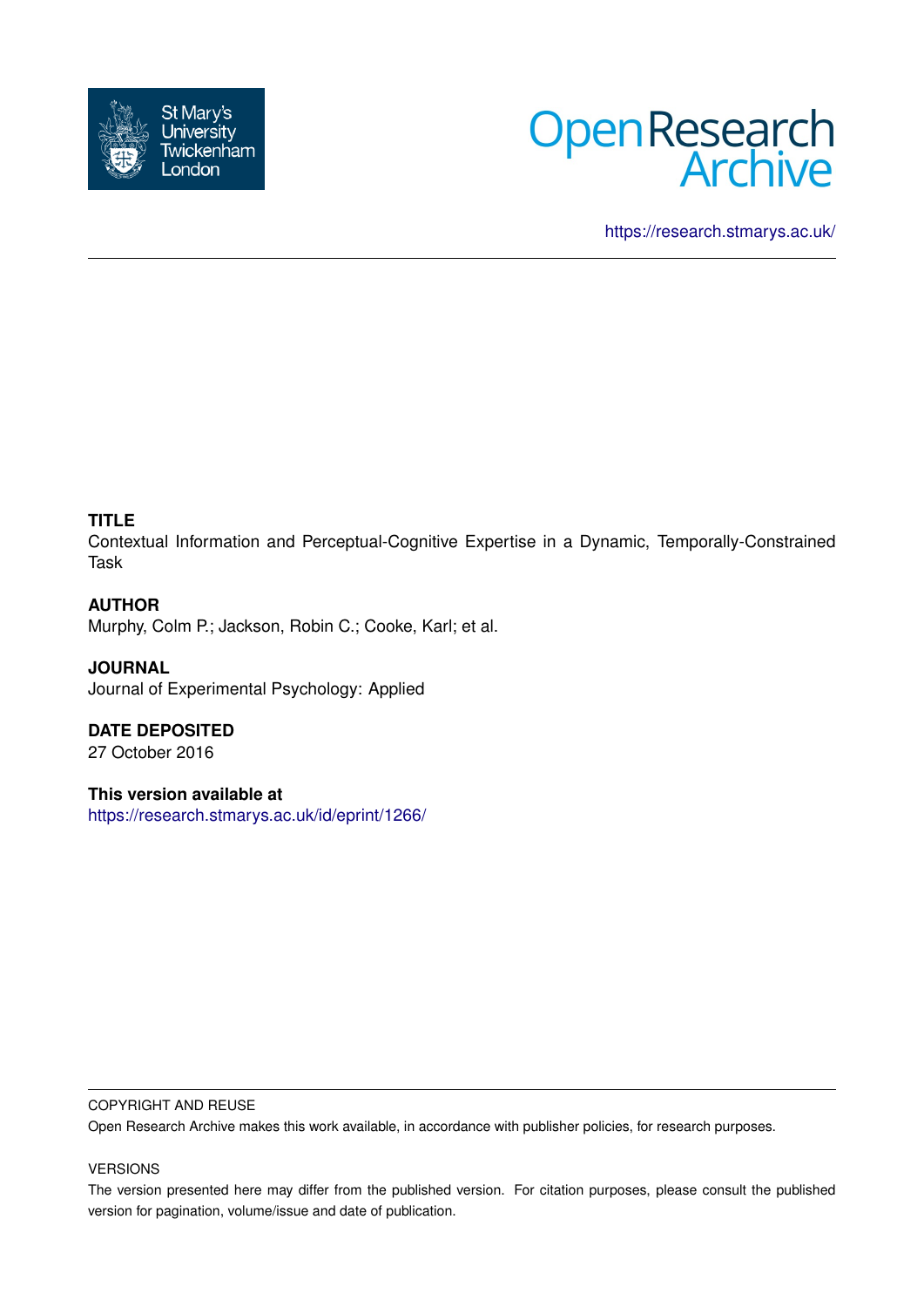# **Contextual Information and Perceptual-Cognitive Expertise in a Dynamic, Temporally-**

# **Constrained Task**

Colm P. Murphy<sup>1</sup>, Robin C. Jackson<sup>2</sup>, Karl Cooke<sup>3</sup>, André Roca<sup>4</sup>, Nicolas Benguigui<sup>5</sup>, and A. Mark  $W$ illiams<sup>1</sup>

<sup>1</sup>Brunel University London, Uxbridge, UB8 3PH, UK.

<sup>2</sup>Loughborough University, Leicestershire, LE11 3TU, UK.

<sup>3</sup>Lawn Tennis Association, National Tennis Centre, 100 Priory Lane, Roehampton, SW15 5JQ, UK.

4 St Marys University, Twickenham, London, TW1 4SX, UK.

<sup>5</sup>Université de Caen Basse Normandie, Boulevard du Maréchal Juin, Campus II, F-14032, Caen Cedex, France.

## Author Note

The authors would like to thank the Lawn Tennis Association for providing access to video footage and data used in test stimuli. Additionally, the authors would like to thank Julien Pansiot for creating the animation rendering engine. None of the authors have any links to companies or manufacturers who would benefit from this work. There are no conflicts of interest present.

Corresponding Author: Colm Murphy

Department of Life Sciences, Brunel University London, Middlesex, UB8 3PH, UK

Telephone: +447531696734

E-mail: [colm.murphy@brunel.ac.uk](mailto:colm.murphy@brunel.ac.uk)

**Date of submission: November 6, 2015**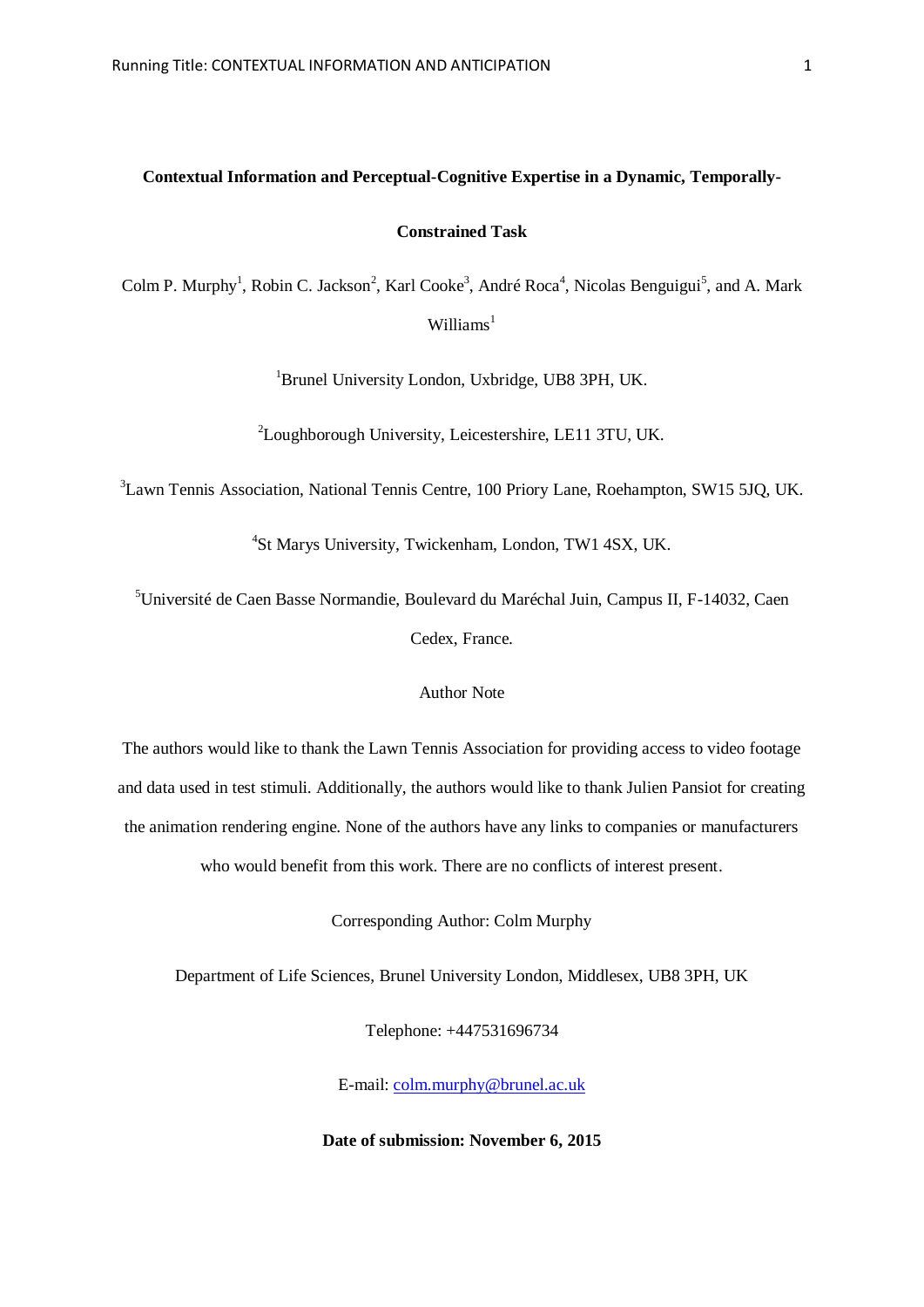#### Abstract

Skilled performers extract and process postural information from an opponent during anticipation more effectively than their less-skilled counterparts. In contrast, the role and importance of contextual information in anticipation has received only minimal attention. We evaluate the importance of contextual information in anticipation and examine the underlying perceptual-cognitive processes. We present skilled and less-skilled tennis players with normal video or animated footage of the same rallies. In the animated condition, sequences were created using player movement and ball trajectory data, and postural information from the players was removed, constraining participants to anticipate based on contextual information alone. Participants judged ball bounce location of the opponent's final occluded shot. The two groups were more accurate than chance in both display conditions with skilled being more accurate than less-skilled (Exp. 1) participants. When anticipating based on contextual information alone, skilled participants employed different gaze behaviors to less-skilled counterparts and provided verbal reports of thoughts which were indicative of more thorough evaluation of contextual information (Exp. 2). Findings highlight the importance of both postural and contextual information in anticipation and indicate that perceptual-cognitive expertise is underpinned by processes that facilitate more effective processing of contextual information, in the absence of postural information.

*Keywords:* perceptual-cognitive skills; contextual information; anticipation; skill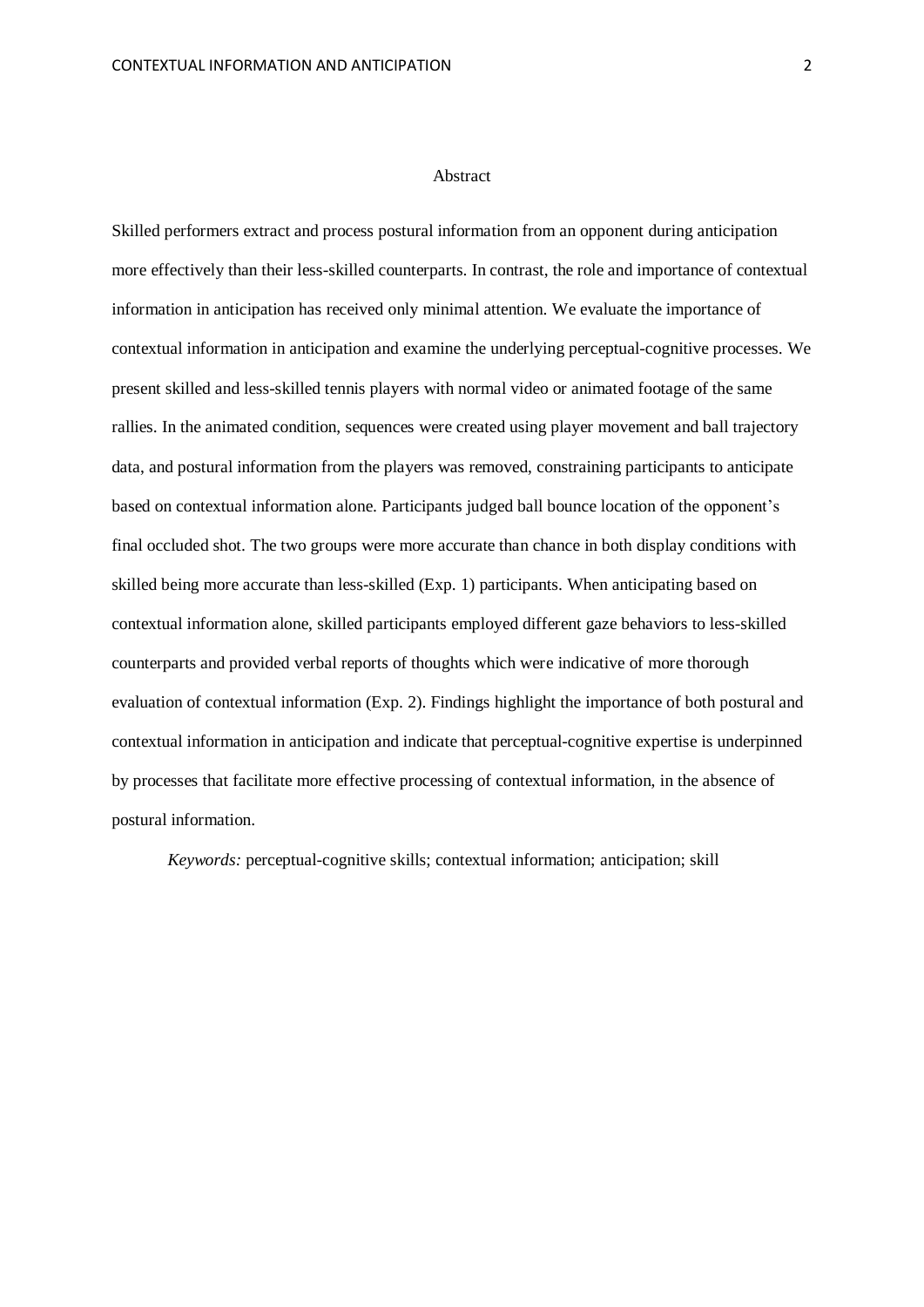# **Contextual Information and Perceptual-Cognitive Expertise in a Dynamic, Temporally-Constrained Task**

Researchers interested in anticipation in real-world tasks often use tennis as a vehicle to explore the underlying mechanisms due to the extreme time constraints involved. Ball speeds can reach over 200 km $\cdot$ h<sup>-1</sup> (Gillet, Leroy, Thouvarecq, & Stein, 2009). The time it takes for the ball to travel from one player to the other can be as little as 500 ms, meaning it is sometimes impossible for players to respond quickly enough to return the opponent's shot based on ball flight information alone (Abernethy & Wollstein, 1989). The extreme time constraints evident in fast ball sports (Gray, 2002a), coupled with the fact that an opponent can potentially disguise his/her intentions or present deceptive information (Jackson, Warren, & Abernethy, 2006; Kunde, Skirde, & Weigelt, 2011; Rowe, Horswill, Kronvall-Parkinson, Poulter, & McKenna, 2009), suggest that the contextual information which is available prior to pertinent postural information becoming available could be both valuable and necessary when making anticipation judgments.

The majority of researchers focusing on anticipation, particularly in racket-sports, have focused on how performers use advance postural information to inform their judgments (for reviews see Crognier & Féry, 2007; Mann, Williams, Ward, & Janelle, 2007). However, recent calls have been made for more research investigating the role of contextual information in anticipation (Cañal-Bruland & Mann, 2015, Triolet, Benguigui, Le Runigo, & Williams, 2013). It is well established that skilled performers are better able to extract and process postural information from an opponent to more accurately (e.g., Abernethy & Russell, 1987; Jones & Miles, 1978) and more quickly (e.g., Ward, Williams, & Bennett, 2002; Williams, Ward, Knowles, & Smeeton, 2002) anticipate the outcome of an upcoming event than their less-skilled counterparts. To rigorously examine how skilled performers more effectively utilize postural information, researchers have traditionally employed quasi-experimental cross-sectional designs (comparing skilled and less-skilled performers) in which participants anticipate the outcome of an event based solely on the postural information emanating from an opponent (e.g., Goulet, Bard, & Fleury, 1989; Jackson & Mogan, 2007). In such experimental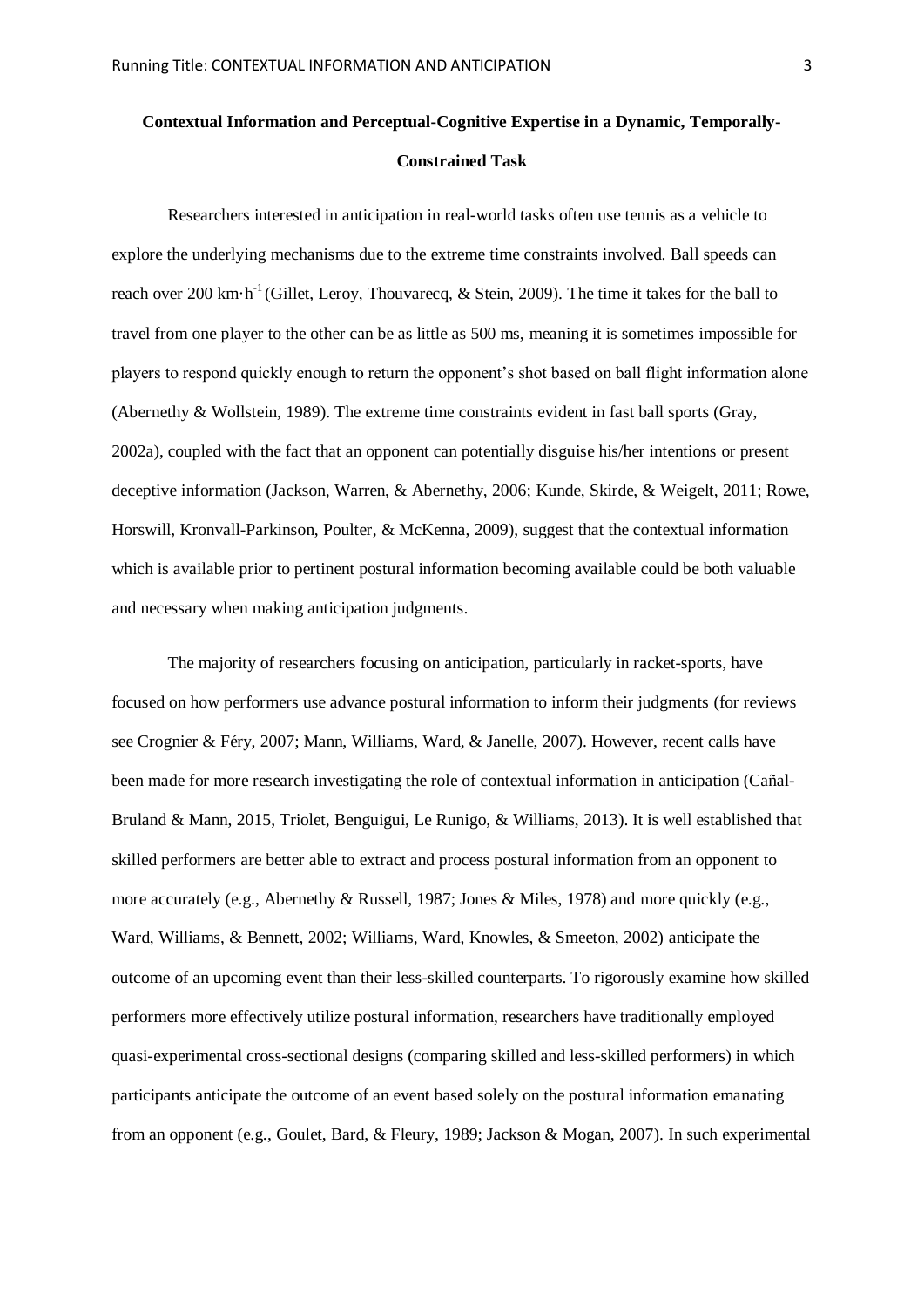set-ups, contextual information built up prior to the event is usually omitted, such that the opponent's positioning is limited to a single location of the playing area throughout trials.

However, published research suggests that skilled performers can effectively anticipate the outcome of an upcoming event based on contextual information picked up in advance of pertinent postural information becoming available (Abernethy, Gill, Parks, & Packer, 2001; Triolet et al., 2013). Moreover, contextual information can be used by skilled performers to anticipate more effectively than when it is not available, (e.g., Crognier & Féry, 2005, Farrow & Reid, 2012). Several researchers (e.g., McRobert, Williams, Ward, & Eccles, 2009; Roca, Ford, McRobert, & Williams, 2011) have explained the processes underpinning skilled anticipation using Long-Term Working Memory (LTWM) theory (Ericsson & Kintsch, 1995). Nevertheless, both our understanding of the extent to which performers can use contextual information to anticipate effectively in advance of pertinent postural information becoming available, and the perceptual-cognitive processes underpinning such judgments is limited.

Triolet et al. (2013) quantified anticipation behavior in professional tennis matches. A key finding of this research was that while some anticipation behavior was found to occur around the time of the opponent's racket-ball contact, a large portion of effective anticipation behavior occurred over 140 ms prior to the opponent striking the ball. Moreover, a large portion of this early anticipation behavior occurred when the receiving player was under 'unfavorable' conditions, that is, under extreme time constraints. If a visual-motor delay of approximately 200 ms (Hick, 1952) is assumed, players must have been anticipating based on information arising at least 340 ms prior to the opponent's racket-ball contact. Triolet and colleagues concluded that these highly skilled performers were using contextual information to anticipate in advance of pertinent postural information becoming available. These findings indicate that contextual information may play an important role in skilled anticipation, particularly in fast ball sports such as tennis, in which players often perform under extreme time constraints, and it is not viable to wait for useful postural information to become available.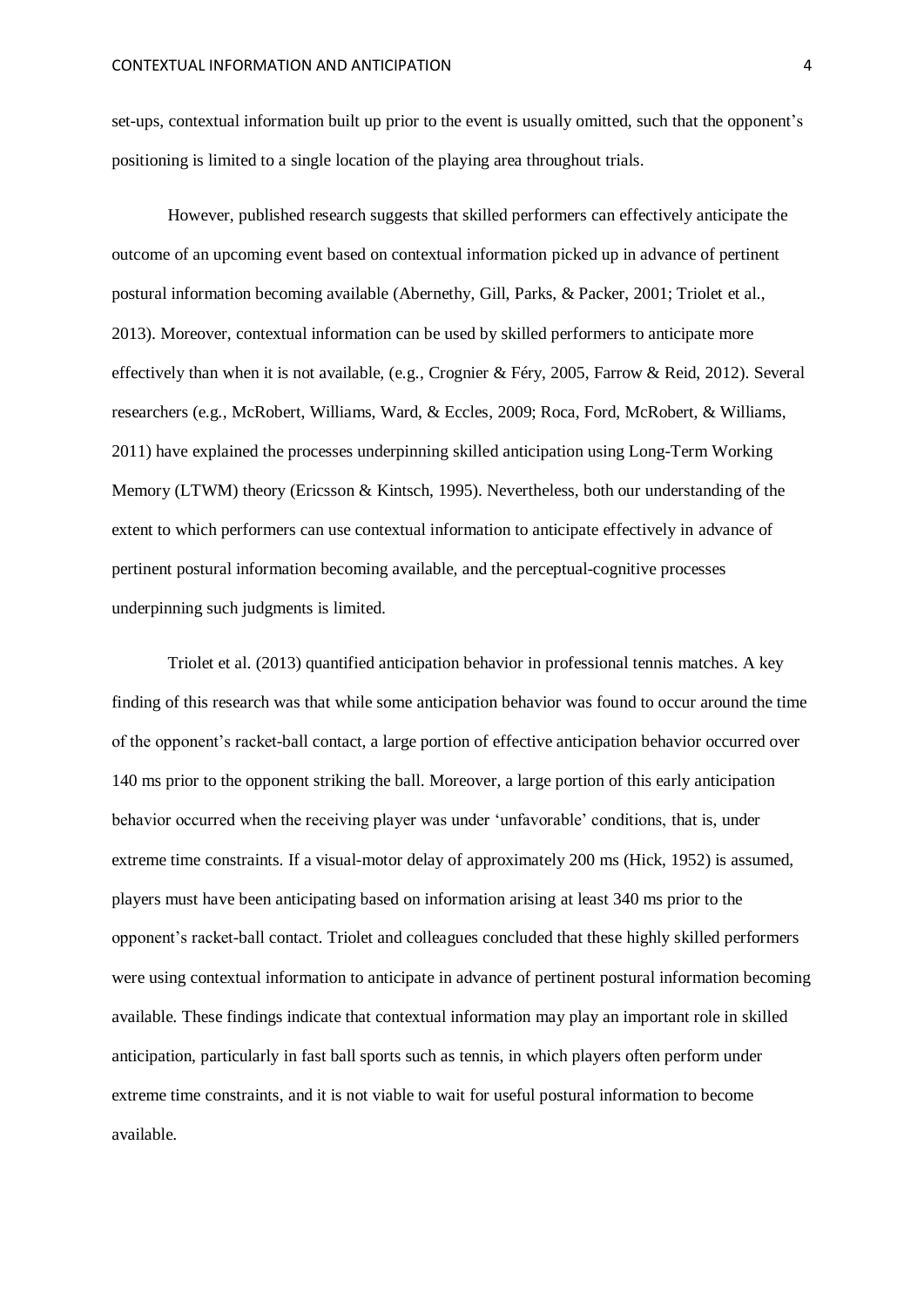In a related study Abernethy et al. (2001) demonstrated that skilled squash players are able to anticipate shot direction and depth at levels significantly greater than chance over 580 ms before the opponent's racket-ball contact. They concluded that the skilled squash players' performance advantage was due to their superior attunement to information picked up from within their opponent's pattern of play (e.g., accurate knowledge of event probabilities, shot sequencing information). Similarly, Loffing and Hagemann (2014) demonstrated that the positioning of the opponent relative to court markings provides contextual information about the direction of the opponent's shot, and that skilled players rely more on this positional information in advance of pertinent postural information becoming available.

This body of research indicates that skilled performers can use early advance information to anticipate effectively (Abernethy et al., 2001; Triolet et al., 2013) and that they do so when placed under extreme time constraints such as when the opponent is attacking or when the distance between the two players is reduced (Triolet et al., 2013). It is not yet clear though, whether this advance information is picked up from very early occurring postural cues or from contextual information, because postural information has always been readily available to participants. While postural information from the opponent will always be available in competition as the opponent's body is always visible, the moment at which this information can reliably inform skilled performers' anticipation judgments varies across sports and situations (Abernethy et al., 2001). It is therefore difficult to infer the type of information performers are using based solely on how far in advance of the event they are acting on an anticipation judgment.

Context can be defined as *"the circumstances that form the setting for an event, statement, or idea, and in terms of which it can be fully understood"* (Oxford Dictionaries, 2015). Contextual information can come in many different forms, such as knowledge of an opponent's strengths/weaknesses, players' positioning relative to one another and climatic conditions (Buckolz, Prapavesis, & Fairs, 1988). The positive effect of providing contextual information to participants in addition to postural information has been demonstrated in several sports (for a review, see Cañal-Bruland & Mann, 2015). Researchers have demonstrated higher levels of anticipation performance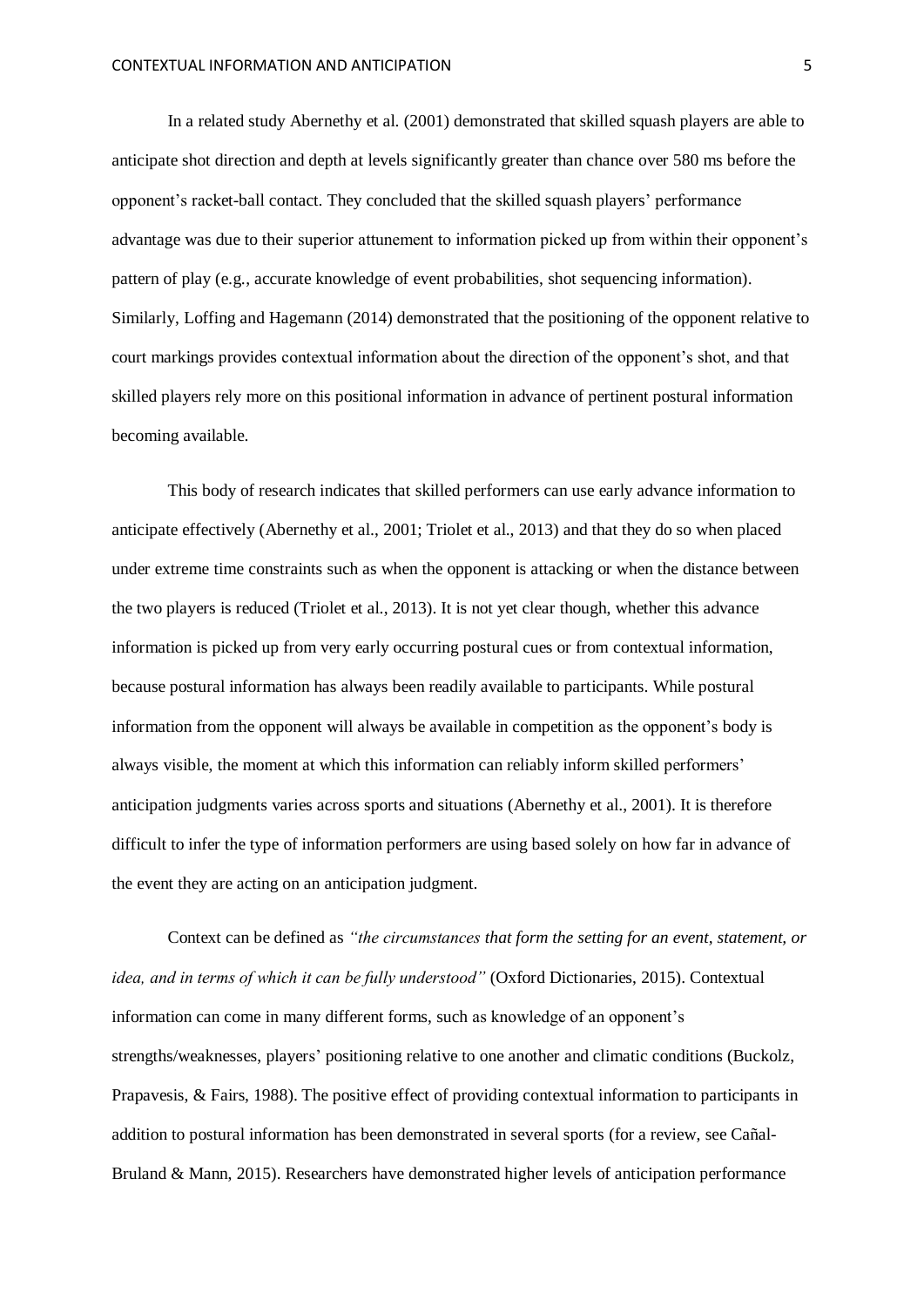when participants are provided with contextual information in the form of scores and number of balls and strikes in baseball (Paull & Glencross, 1997), increased exposure to the bowler in cricket (McRobert, Eccles, Ward, & Williams, 2011) and knowledge of the opponent's action preferences in soccer (Navia, van der Kamp, & Ruiz, 2013). In tennis, Crognier and Féry (2005) demonstrated that players anticipated more accurately in a high context, which they termed high tactical initiative, condition in which they were allowed to impose their game on the opponent over a series of shots, compared to when they were not allowed to do so and no shots were played prior to the opponent's occluded passing shot. Farrow and Reid (2012) demonstrated that skilled tennis players can use knowledge of the opponent's serving tendencies to increase the speed of their anticipation judgments.

Conversely, researchers have found that presenting performers with contextual information can also yield a decrease in performance. In a simulated baseball batting task, Gray (2002a, 2002b) demonstrated that while contextual information picked up from the preceding sequence of pitches and pitch count influences batting accuracy, this information negatively affected performance when incongruence existed between the actual and expected pitch. Mann, Schaefers, and Cañal-Bruland (2014) and Loffing, Stern, and Hagemann (2015) have produced supportive findings of such an effect in handball and volleyball anticipation judgment tasks. Collectively, these findings suggest that while contextual information is often beneficial to performance, situations exist when attending to contextual information can be misleading and the use of reliable postural information may be more favorable. However, under extreme time constraints, it is not always feasible for performers to wait for such information to act.

As opposed to manipulating contextual information when postural information is readily available, we provide a novel contribution by comparing anticipation judgment accuracy either in the presence or absence of postural information at the same moment so that conclusions can be drawn about the extent to which performers can use contextual information to anticipate effectively. We consider contextual information to constitute the circumstances which form the setting for the event; circumstances which in advance, or in the absence of postural information would necessarily be relied upon to make anticipation judgments. Therefore, contextual information in our anticipation task refers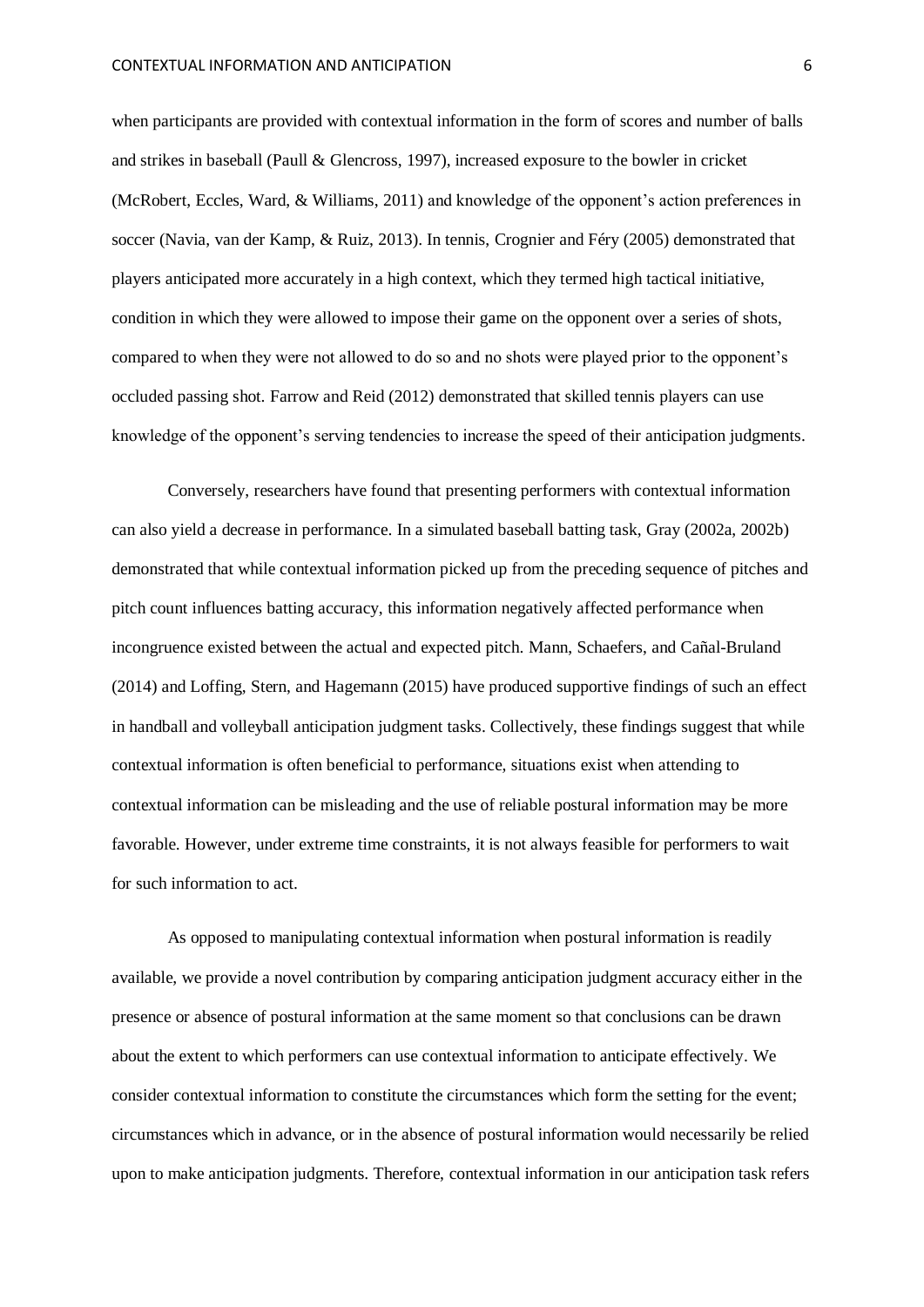to the sequential relative movements of the players and the ball flight in the lead up to the critical event (the to-be-anticipated shot played by the opponent), and the players' resultant positioning at the moment of the event. In contrast, postural information refers to the bodily movements of the players and their resultant racket movements. In the first experiment, we investigate the extent to which tennis players can anticipate based on contextual information alone compared with performance based on this information as well as postural information. Moreover, because skilled performers have previously been shown to anticipate more effectively than their less-skilled counterparts in advance of pertinent postural information becoming available (Abernethy et al., 2001), in the second experiment we aim to determine *how* they do so, by tracing the perceptual-cognitive processes underlying judgments when constrained to anticipate based on contextual information alone.

Process-tracing measures such as the recording of gaze behavior, collection of verbal reports of thoughts, and manipulations to representative tasks are often used to identify the mechanisms underpinning skilled performance (e.g., Afonso, Garganta, McRobert, Williams, & Mesquita, 2012; Catteeuw, Gilis, Wagemanns, & Helsen, 2010; Ward, Ericsson, & Williams, 2013). A comprehensive understanding of the perceptual-cognitive processes underlying anticipation provides an insight into how skilled performers process information more effectively than their less-skilled counterparts. This information can then be used to guide practice organization for training and development purposes (Williams, Ford, Eccles, & Ward, 2011).

Ericsson and Kintsch's (1995) Long Term Working Memory (LTWM) theory states that as a result of extended experience and practice, skilled performers have developed complex domainspecific memory representations. When they encounter information during practice or competition, they can accurately encode and store this information in LTM. The information is associated with a retrieval cue in STM, meaning that when similar situations are subsequently encountered, skilled performers can rapidly access the associated information stored in LTM through these retrieval cues. Skilled performers can therefore access information about previous outcomes in similar situations to guide their anticipation judgments. During practice skilled performers are exposed to a diversity of events and situations (e.g., the opponent in a tennis practice match hitting an attacking forehand from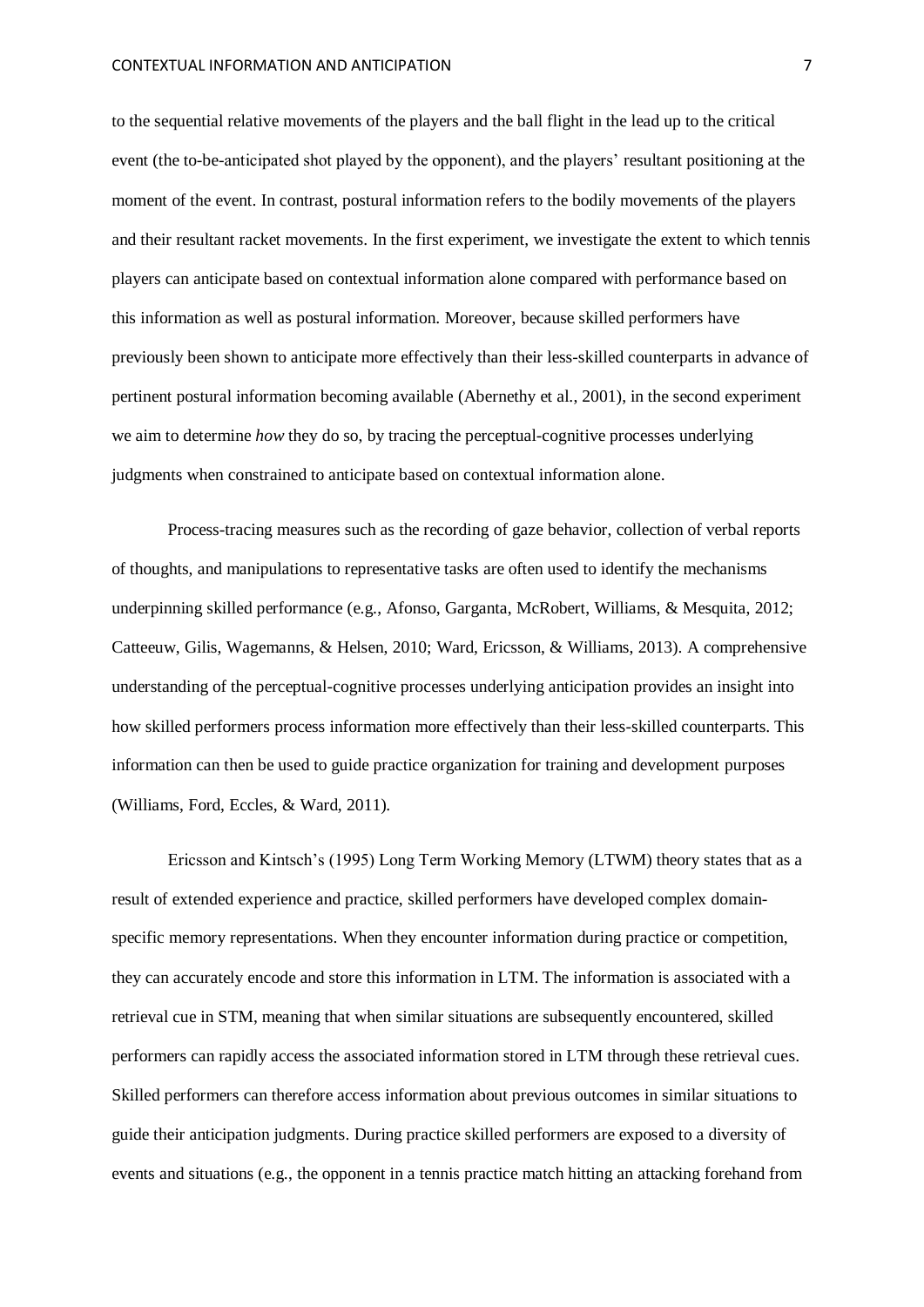#### CONTEXTUAL INFORMATION AND ANTICIPATION 8

inside the court), and are provided with the opportunity to respond to these events (e.g., by anticipating the depth and direction of the opponent's shot and attempting to return the shot). This gives the skilled performer the opportunity to encode information from these situations, associate this encoded information with a retrieval cue, and store the information in LTM. When skilled performers encounter a similar situation in subsequent performance, the presented information is associated with a retrieval cue, allowing for the rapid retrieval of relevant information about that situation and potentially the previous outcomes of such a situation from LTM. Less-skilled performers, on the other hand, have not developed such advanced memory representations due to their relative lack of experience. Several researchers have provided support for LTWM theory (Ericsson & Kintsch, 1995) in domain-specific anticipation tasks (e.g., North, Ward, Ericsson, & Williams, 2011; Roca et al., 2011; Ward, Ericsson, & Williams, 2013), citing skilled performers more advanced domain-specific memory representations as the reason for differences in performance between skill groups.

Verbal reports of thoughts recorded during (concurrently) or immediately following (retrospectively) an anticipation task provide an insight into performers' task-specific knowledge and cognitive processes when carrying out a task (Anderson, 1987). Ericsson and Simon's (1993) protocol analysis method has frequently been used to categorize the cognitive processes underlying skilled performance. In representative domain-specific anticipation tasks, skilled performers have been shown to verbalize more thoughts relating to evaluation of the event and prediction of potential future outcomes than their less-skilled counterparts (e.g., McRobert et al., 2011; North et al., 2011; Roca et al., 2011). The higher number of evaluation and prediction statements made by skilled performers when reporting their thoughts have been interpreted as being supportive of LTWM theory (Ericsson & Kintsch, 1995).

It has been suggested that skilled performers' more advanced memory representations in domain-specific situations direct their gaze to the more pertinent information present in the environment (Williams & Elliott, 1999). Increasingly, researchers have collected data for perceptual and cognitive process measures in the same study so as to establish much more fully the processes contributing to performance differences (Afonso & Mesquita, 2013; McRobert et al., 2011). While the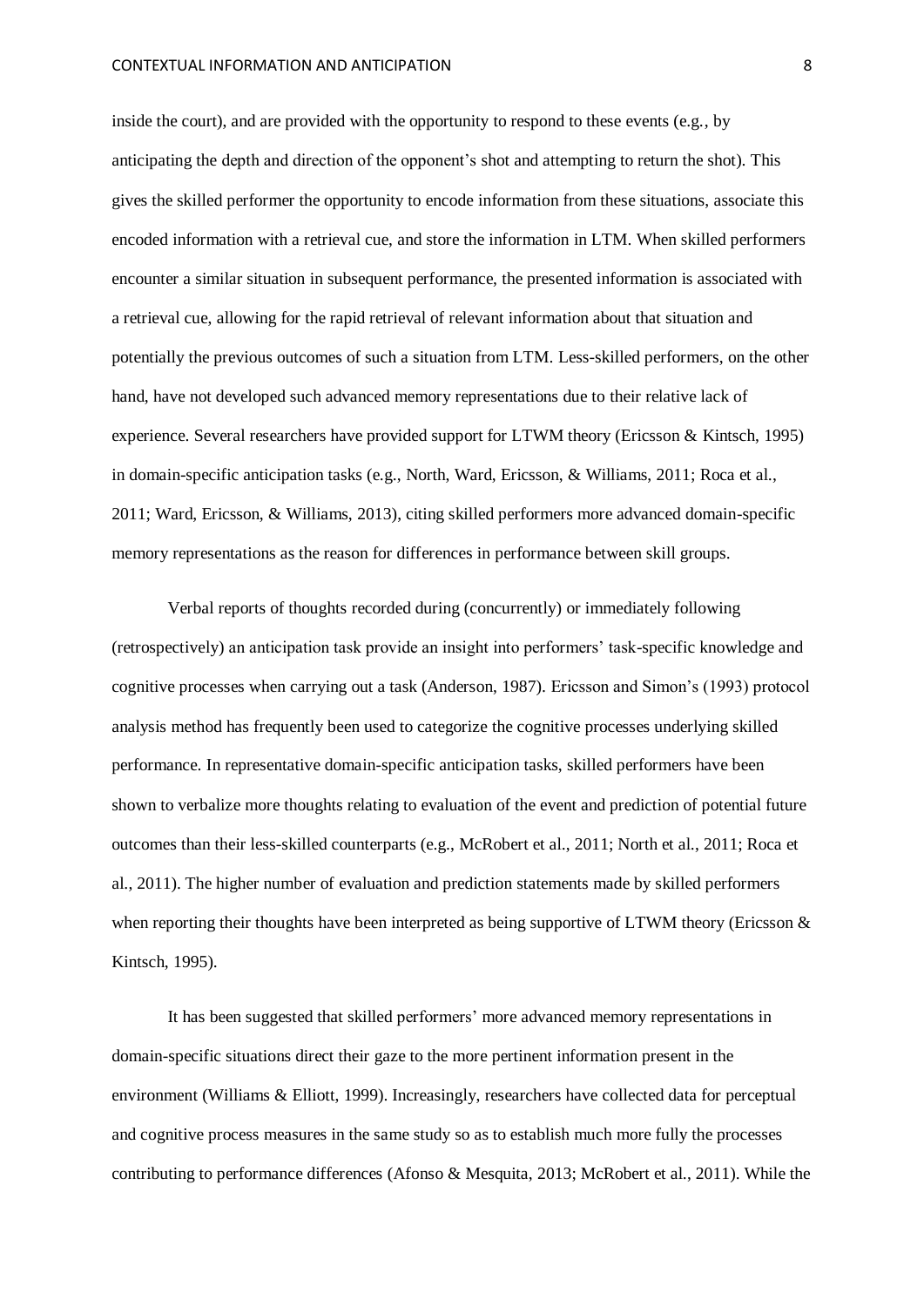visual search strategy employed is dependent on the task-constraints (Roca, Ford, McRobert, & Williams, 2013; Williams, Janelle, & Davids, 2004), skilled performers have usually been shown to employ different strategies to those of their less-skilled counterparts (for a review, see Mann et al., 2007).

In a representative cricket task, McRobert et al. (2011) varied the number of times in a row participants viewed a particular bowler to compare the perceptual-cognitive processes employed by batters in low- and high-context conditions. Verbal report data revealed that the batters made more evaluation and deep planning statements when contextual information was available about the bowler being viewed and skilled batters made more evaluations, predictions and deep planning statements in both conditions, which the authors suggested contributed to their superior performance on the task. Gaze data indicated that skilled batters adapted their visual search strategies in the high-context condition to more efficiently extract pertinent information from the visual display than in the lowcontext condition. These data were interpreted to mean that in high-context conditions, skilled batters are able to use contextual information (in this case picked up from an opponent's prior actions), to rapidly encode and retrieve task-relevant information stored in LTM. However, thus far, no researchers have investigated whether skilled performers use similar processes when presented with contextual information alone, as would be the case when performers are under extreme time constraints and pertinent postural information picked up from the opponent is therefore not available.

Although the aforementioned studies provide us with valuable information about perceptualcognitive expertise, to our knowledge postural information and/or incoming ball flight information has always been readily available to the participant when carrying out the task, making it possible for participants to base their judgments solely on the availability of such information. This approach may be somewhat misleading when we consider the multidimensional nature of anticipation (i.e., the potential importance and contributions of various sources of information and constraints placed on performers in the anticipation process, Müller & Abernethy, 2012; Roca et al., 2013). Triolet et al. (2013) reported that skilled performers often act in advance of pertinent postural information becoming available due to the extreme time constraints involved. As such, it is important to determine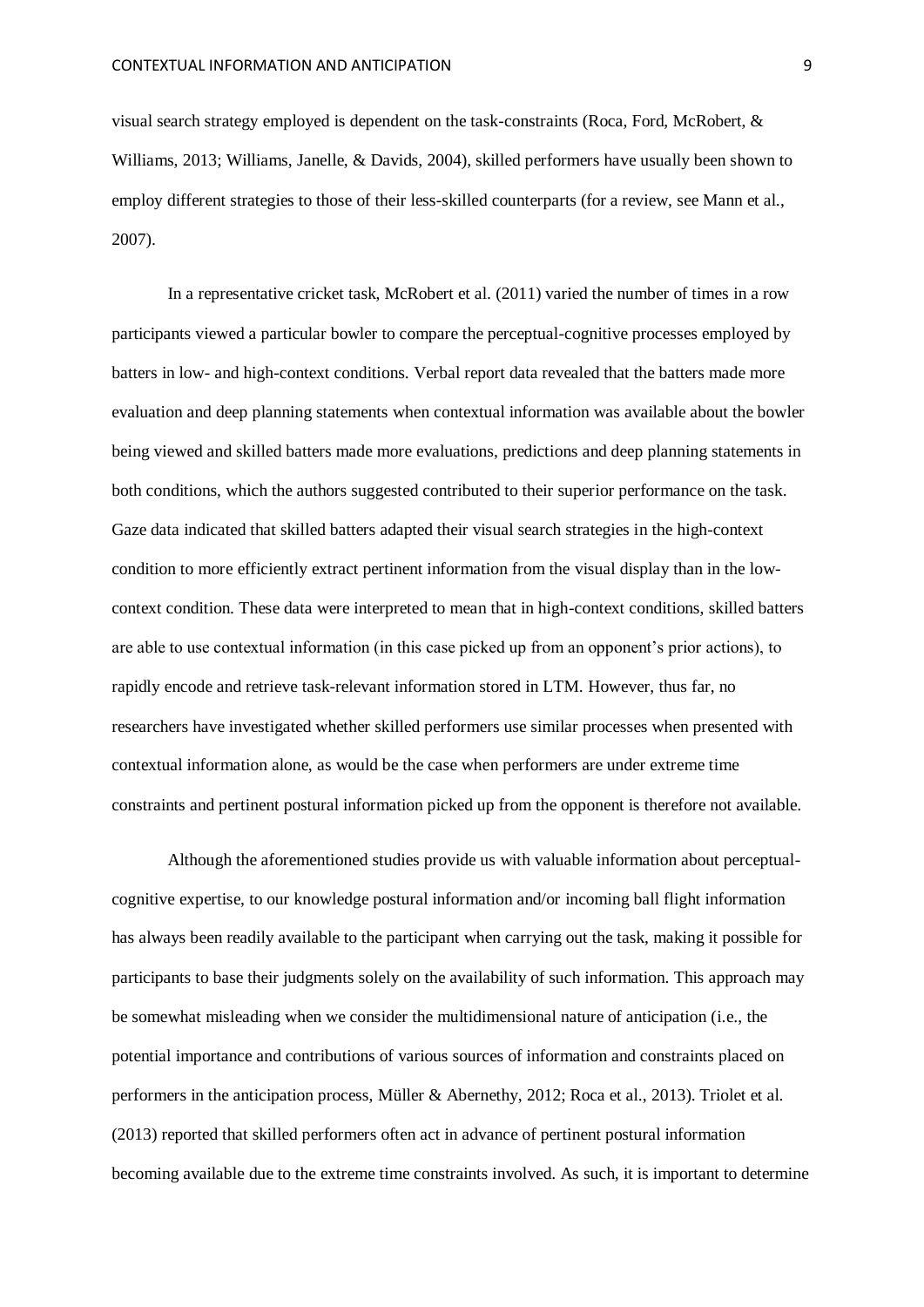how skilled performers process the information that would necessarily be relied upon when postural information is not available. In the current paper, we first investigate the extent to which skilled and less-skilled tennis players can use contextual information to anticipate. Second, we examine the perceptual-cognitive processes underlying anticipation judgments based on contextual information alone.

# **Experiment 1**

We used a laboratory-based simulation of an anticipation task to compare the performance of skilled and less-skilled tennis players when viewing test stimuli which either omitted postural information, so as to present only the sequential relative movements of the players and the ball flight in the lead up to the opponent's shot (animated condition), or which presented this contextual information as well as postural information (normal video condition). First, we examined whether the presentation of contextual information alone allows for effective anticipation or if postural information is necessary to anticipate effectively. Based on the findings of Abernethy et al. (2001) and Triolet et al. (2013) we hypothesized that all tennis players would be able to anticipate at levels significantly greater than chance in both normal video and animated conditions. Second, we determined the extent to which providing postural information in addition to contextual information affects anticipation accuracy. We hypothesized a main effect of display such that participants would be more accurate in the normal video condition than in the animated condition due to the availability of postural information (Müller & Abernethy, 2012). We further hypothesized a group by display interaction such that the increase in accuracy from animated to normal video condition would be greater in the skilled than the less-skilled group due to the skilled group's greater ability to pick up and utilize postural information from an opponent (Mann et al., 2007). Third, we investigated whether skilled participants would be more accurate than their less-skilled counterparts when presented with contextual information alone, as well as when presented with both contextual and postural information. We hypothesized a main effect of group with skilled participants predicted to be more accurate than less-skilled participants in both the normal video condition in which postural information was readily available (Mann et al., 2007) and in the animated condition in which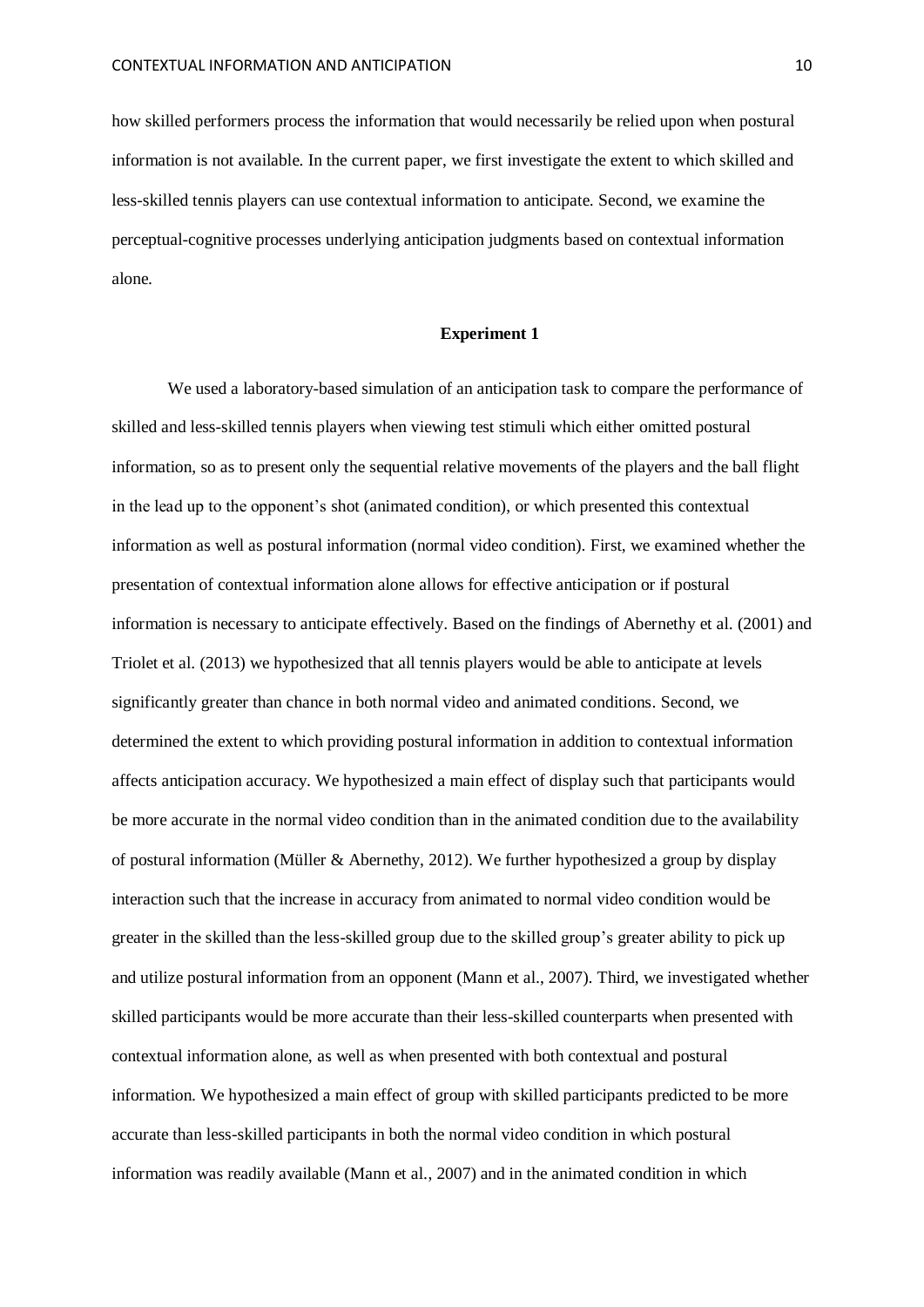contextual information would be used to inform judgments (Abernethy et al., 2001; Loffing & Hagemann, 2014).

# **Method**

# **Participants**

Altogether, 16 skilled ( $M_{\text{age}} = 24.0$  years,  $SD = 5.6$ ) and 20 less-skilled ( $M_{\text{age}} = 24.1$  years, *SD* = 4.7) male tennis players participated. Skilled participants had a mean of 17.8 (*SD* = 5.5) years of tennis playing experience, 12 of whom held an Association of Tennis Professionals (ATP) singles ranking (mean career high ranking of  $671$   $[SD = 418]$  in the world). Less-skilled participants had a mean of 7.0 (*SD* = 4.8) years of tennis playing experience. Skilled and less-skilled participants had played a mean of 13.3 ( $SD = 3.6$ ) and 1.4 ( $SD = .6$ ) hours tennis per week throughout their career respectively. Skilled participants had competed in 19.1 ( $SD = 7.3$ ) tournaments per year, whereas lessskilled participants had not competed in competitive tennis tournaments outside of internal staff box leagues or schools tennis. Two participants in each group were left-handed with respect to the hand they normally use to play tennis, whereas all other participants were right-handed. All participants reported normal or corrected vision and those with corrected vision wore contact lenses or glasses. Participants gave their written informed consent prior to taking part and were informed that they could withdraw at any time without penalty. The work was carried out according to the ethical guidelines of the lead university.

## **Test Stimuli**

Footage of professional men's tennis matches was collected at the AEGON Championships (2013) at the Queens Club, London from a height of 1.9 m above the ground, 6.4 m behind the centre of the court's baseline, using a 30 Hz wide angle HD video camera (Contour Roam, Contour Inc., Seattle, USA). The camera was positioned such that the two players' movements and ball flight were captured with the opponent whose shot the participant was anticipating in the test stimuli always being the player positioned on the far side of the court. A total of 11 matches were recorded from various rounds of the tournament, which provided footage of 15 different players.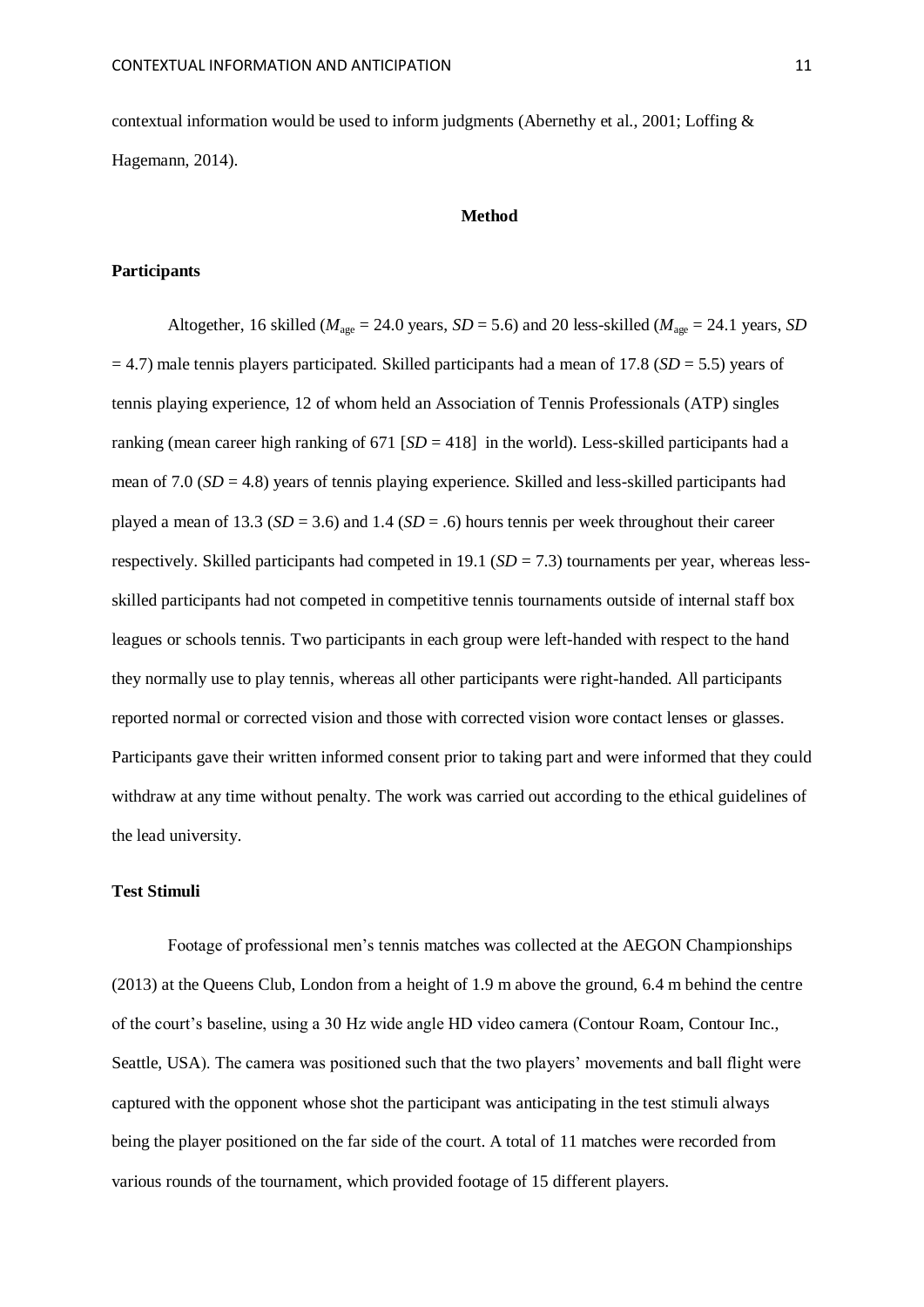Test stimuli were created in two display conditions, namely normal video and animated (see Figure 1). Animated trials were created using player movement and ball trajectory information of the same points used in the normal video condition. A 10-camera system positioned around the court during matches tracked the ball's trajectory and players' movements throughout points (Hawk-Eye Innovations Ltd., Basingstoke, England). Ball flight information was in the form of trajectory data (x, y, z coordinates as a function of time) while player movement data were in the form of x, y coordinates. The data from selected points were input into the LTA rendering engine (Julien Pansiot, London, UK, 2013) through which animated videos of the data were generated for use with VLC media player (VideoLAN, Paris, France). The principle difference between the two display conditions was that postural information of the players was not visible in the animated condition. In place of seeing the players and their rackets, participants saw a blue and a red cylinder representing each player and the ball as a yellow dot, while rackets were not visible. In both display conditions trials were occluded at the opponent's racket-ball contact using Pinnacle Studio 15 editing software (Pinnacle, Ottawa, Canada).

## *<<Insert Figure 1 here>>*

Experimental trials were made up of footage from 90 rallies, with the final occluded shot played by the opponent to one of four areas on the court. Those shots the opponent hit on which the first bounce landed before or after the service line were classified as short and deep respectively, while those shots which landed to the right or left of the centre line were classified as such. The number of shots played to the four areas of the court on the final occluded shot was: deep-left (32); deep-right (32); short-left (13); and short-right (13). The order of the bounce location of the opponent's final occluded shot was randomized across trials and conditions. The number of shots played prior to the opponent's occluded shot in trials was between 2 and 12. Trials were between 5 and 18 seconds long, beginning 3 seconds prior to racket-ball contact of the serve at the beginning of the point. An inter-trial interval of 6 seconds was employed.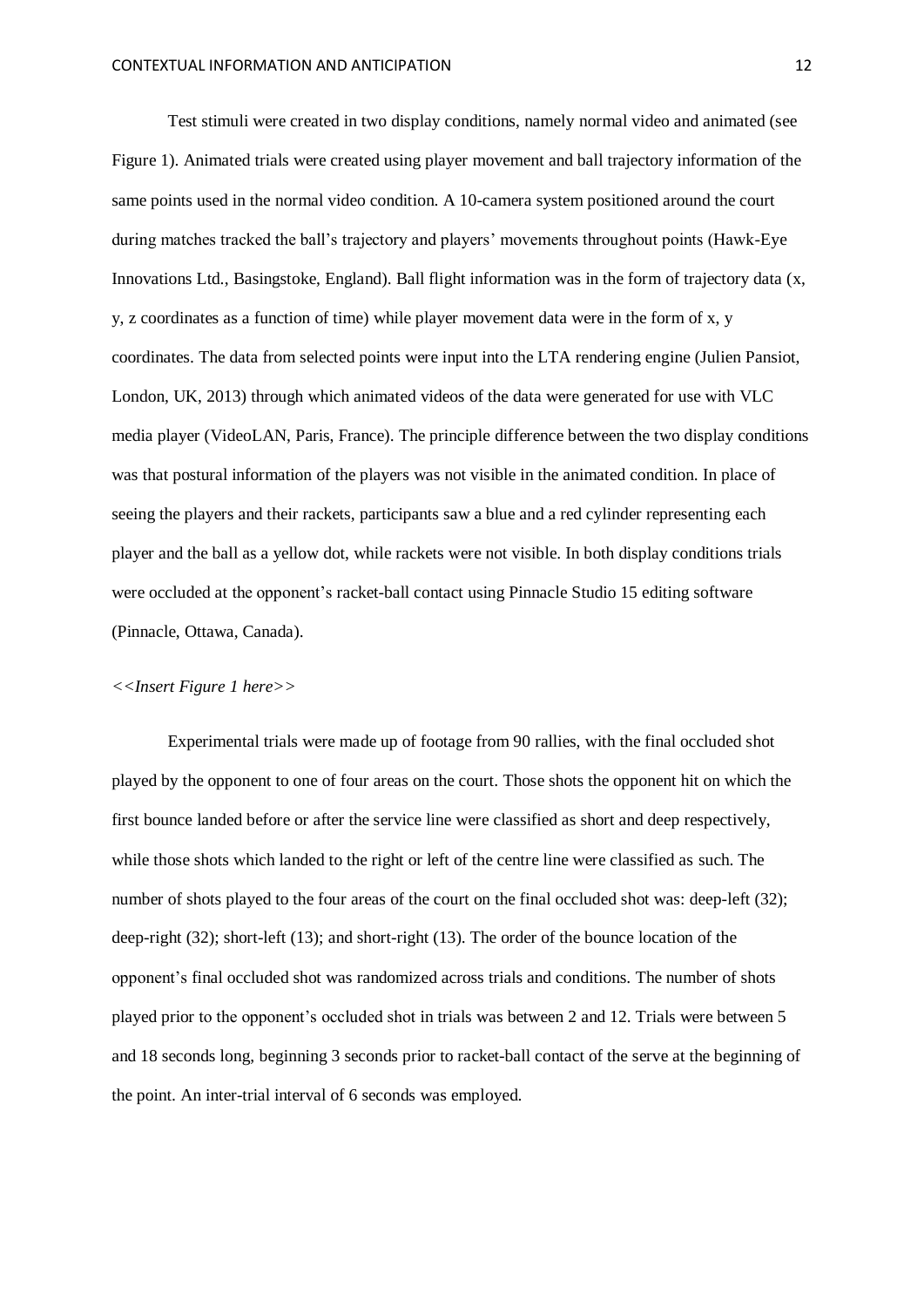Three Lawn Tennis Association (LTA) tennis coaches, all of whom were coaching national and/or international players on a full-time basis, recommended presenting situations in which the receiving player (on the near side of the screen) was placed under extreme time constraints as test stimuli. The rationale for doing so was that in a match situation such extreme time constraints are likely to force the player to anticipate the outcome of the opponent's shot early, in order to return it successfully, as it may not be feasible to wait for postural or ball flight information to become available. In support of this practical recommendation, Triolet et al. (2013) reported that in professional men's tennis matches, anticipation behavior is more prevalent when the balance of power is unfavorable for the receiving player, and when the spatiotemporal constraints are therefore more extreme. The selected situations in which trials were occluded at the opponent's racket-ball contact were made up of attacking forehand and backhand drives, passing shots, volleys, and drop-shots, all of which meant that the receiving player was under extreme time constraints, the balance of power was unfavorable for him, or both. A total of 150 points (150 videos and the corresponding 150 data sets to be used to render animations) were originally selected, with points being omitted if the footage was of low quality, due to poor weather and lighting, or if the data used to render the animations contained errors, such as gaps in ball flight information. We thereby reduced the number of trials from 150 to 90, which were viewed in both normal video and animated display conditions (90 normal videos and 90 animated trials).

#### **Materials, Apparatus, and Set-Up**

Footage was projected on to a  $4.1 \times 2.3$  m white projection screen (AV Stumpfl, Wallern, Austria) using a NEC PE401H HD projector (NEC, Tokyo, Japan). Participants began each trial standing 5 m from the screen holding a racket in their hands as if ready to play a point. Testing was conducted in a large enough room for participants to be able to move around and swing the racket freely. The screen further allowed for recreation of a realistic vertical visual angle of 2.5° - 3.7° subtended by the opposing player. A similar visual angle has been used in other studies of this nature, (e.g., Loffing, Wilkes, & Hagemann, 2011).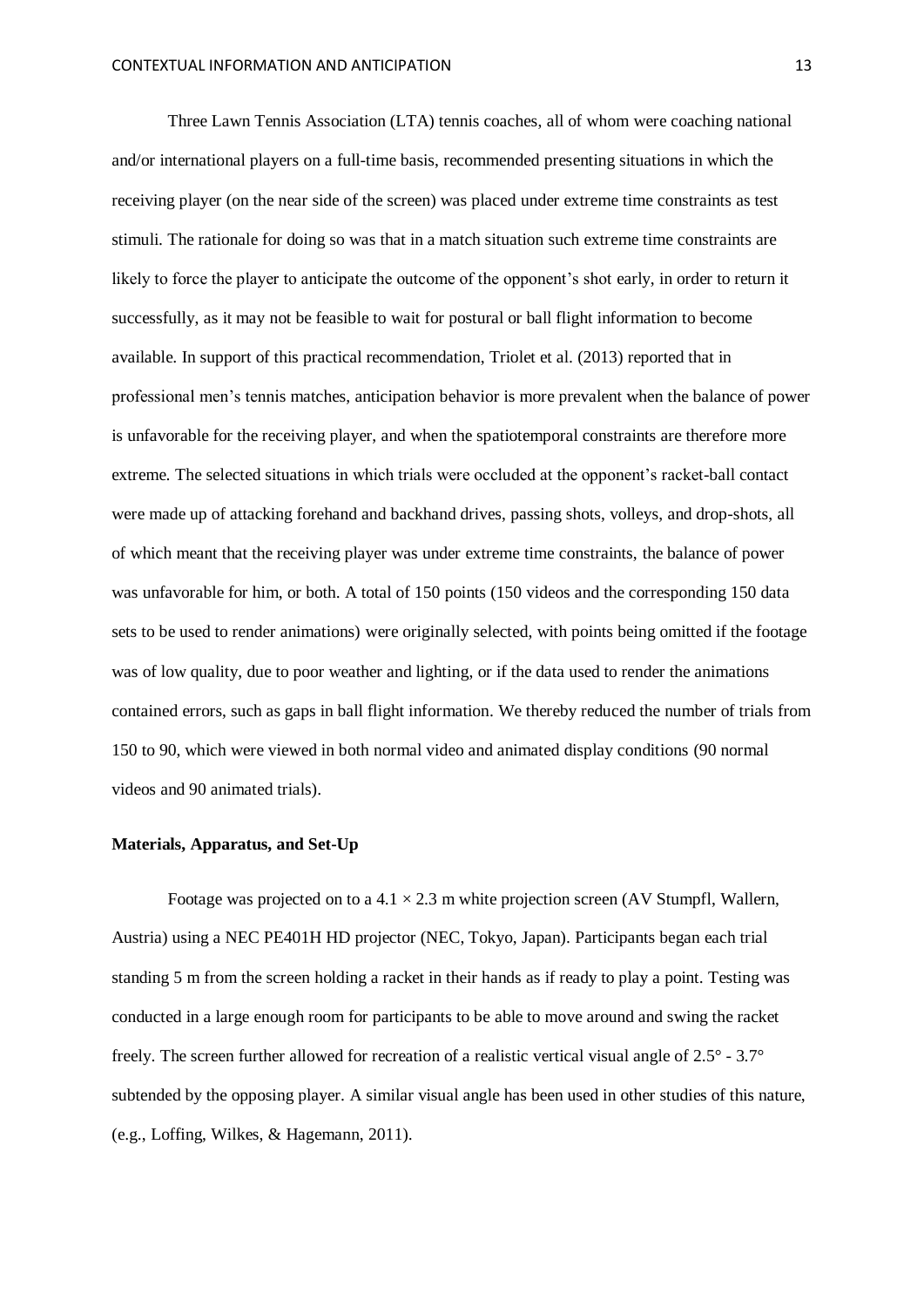#### **Procedure**

Participants viewed 16 familiarization and 180 experimental trials, half of which were shown in the normal video condition and half in the animated display condition. Participants viewed trials in blocks of 30 with a one minute break between each of the blocks except between the third and fourth blocks for which they had a three minute break (merely to have a longer break half-way through the protocol). The order of display conditions was counterbalanced across participants: half the participants in each group viewed a block of 30 animated trials followed by five further blocks of 30 clips that alternated between normal video and animated trials. The remaining participants viewed a block of 30 normal trials followed by five further blocks of 30 trials that alternated between animated and normal video. Prior to commencing the protocol, participants were informed that each of the occluded shots played by the opponent landed in the legal playing area, in one of the four sections of the court (deep-left, deep-right, short-left, short-right). During trials participants were allowed to move freely. Upon occlusion at the opponent's racket-ball contact, the screen would go black and participants verbally indicated depth and direction of the ball bounce location, while swinging the racket and moving as if to return the shot. The verbal response was recorded.

# **Data Analysis**

Judgment accuracy was reported as the percentage of correct anticipation judgments relative to the actual final ball bounce location of the occluded shots. To determine whether participants could anticipate more effectively than chance, paired samples *t*-tests were carried out to compare depth, direction, and combined judgment accuracy of the two groups with judgment accuracy that would be expected due to chance. To examine the extent to which skilled and less-skilled participants can use contextual information alone and both contextual and postural information to inform their judgments,  $a$  2  $\times$  2 (Display [normal video, animated]  $\times$  Group [skilled, less-skilled]) multi-factorial MANOVA with repeated measures was conducted for judgment accuracy, with the percentage of correct depth, direction, and combined judgments serving as the dependent variables. Wilks' Lambda values are reported for the multivariate output while the Greenhouse-Geisser correction was applied in the case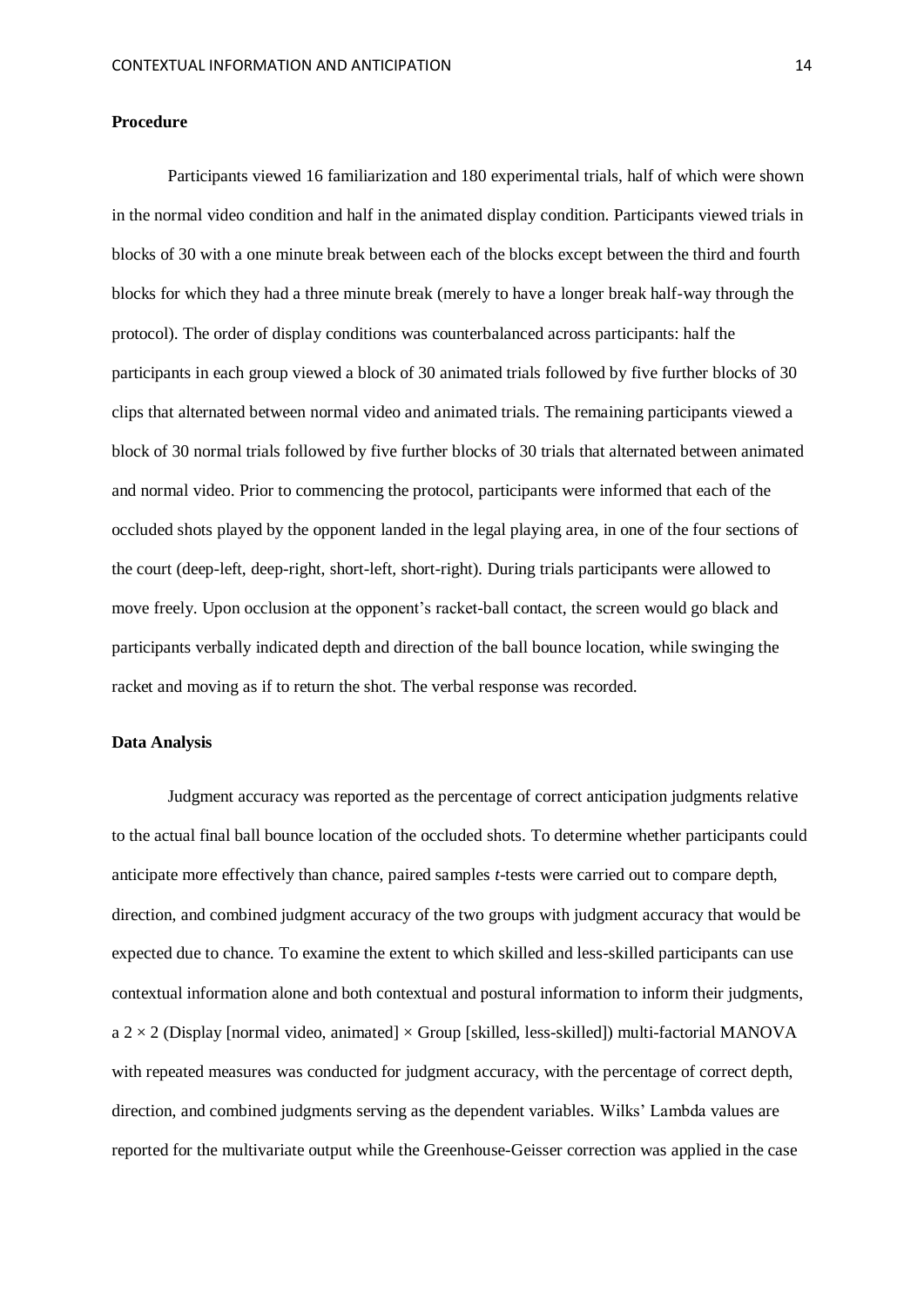of violations of Mauchly's test of sphericity. Partial eta squared  $(\eta_p^2)$  values are reported throughout for effect size of main effects. The alpha level of statistical significance was set at .05 with the sequential Bonferroni correction applied to control for family-wise error where multiple *t-*test comparisons were conducted. Finally, pairwise comparisons were carried out in the case of significant interactions while Cohen's *d* is reported for effect size of these comparisons.

#### **Results and Discussion**

# **Judgment Accuracy Data**

Mean scores and standard errors of judgment accuracy for the skilled and less-skilled groups are presented in Figure 2. First, we hypothesized that participants would be more accurate than chance in both the normal video and animated conditions. As expected, both groups' judgment accuracy scores were significantly higher than would be expected due to chance in both normal video and animated display conditions when making depth, direction, and combined anticipation judgments (all *p* < .001). This primary finding demonstrates that tennis players can use contextual information to make more accurate anticipation judgments than would be expected due to chance when no postural information is available from the visual display to inform their judgments. This finding supports previous research showing that contextual information plays an important role in anticipation (Abernethy et al., 2001; Triolet et al., 2013). Moreover, data extend previous work by confirming that anticipation judgments may be made more accurately than would be expected due to chance in the absence of pertinent postural information. The high mean scores for combined judgments of both skilled and less-skilled groups in the animated condition (49.10% and 44.00% respectively) when compared to chance level (25.00%) indicate that not only is this a useful source of information, but it is a source that both skilled and less-skilled performers are able to exploit. These findings resemble those in studies in which participants have been presented with point-light displays of the opponent alone. In that body of research, performers were shown to be able to use minimal biological motion information to anticipate at levels significantly greater than chance (e.g., Abernethy, Zawi, & Jackson, 2008; Abernethy & Zawi, 2007; Ward, et al., 2002). In the present experiment, the sequential relative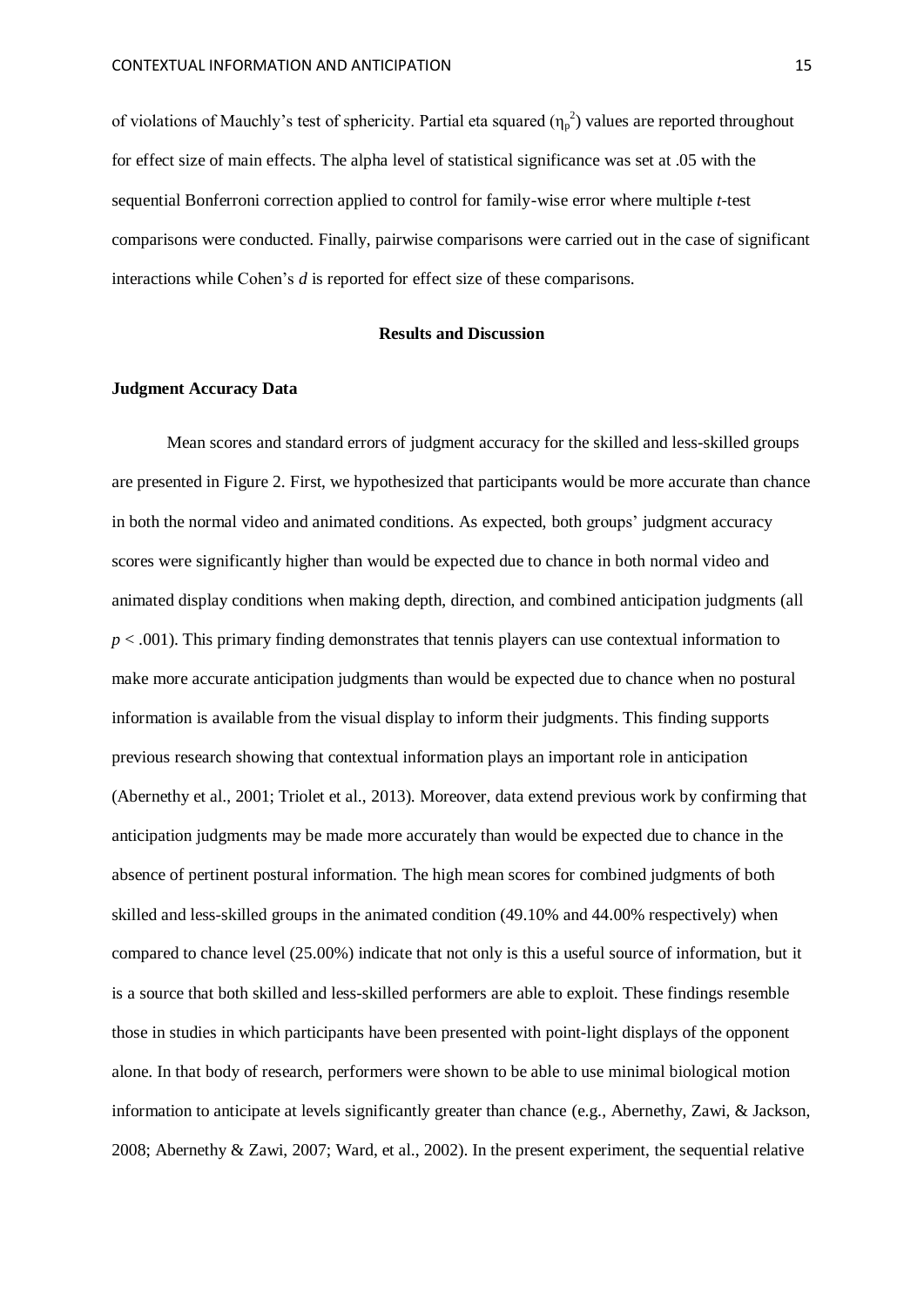movement of the players and the ball flight provided a sufficiently informative basis from which participants were able to judge the outcome at better than chance levels.

We hypothesized that participants would be more accurate in the normal video than in the animated condition. Analysis of the judgment accuracy data was consistent with this hypothesis, revealing a significant multivariate main effect for Display, Wilks' Lambda = .06, *F*(3, 32) = 166.73,  $p < .001$ ,  $\eta_p^2 = .94$ . The univariate output revealed a significant main effect of Display for the depth,  $F(1, 34) = 490.52, p < .001, \eta_p^2 = .94$ , direction,  $F(1, 34) = 14.05, p = .001, \eta_p^2 = .29$ , and combined judgment data,  $F(1, 34) = 110.09$ ,  $p < .001$ ,  $\eta_p^2 = .76$ . For all judgment measures mean scores were higher in the normal video condition than in the animated condition. From this it can be inferred that while contextual information enables performers to anticipate well above chance level, postural information makes a significant additional contribution to anticipation skill.

Reflecting the above effect sizes, the advantage of viewing normal video as opposed to the animation was greater for depth judgment accuracy (normal: 82.19%, animated: 67.38%) than for directional judgments (normal video: 68.89%, animated: 65.89%). This suggests that postural information may be particularly important for anticipating depth. For example, the most useful cues when anticipating drop shots may emerge from the angle and speed of the racket head on approach to racket-ball contact. Abernethy et al. (2008) showed that when players had to anticipate a smash or drop shot in badminton while viewing a point-light display showing only the shuttle and either the racket, the arm, the upper body, or the lower body, the most informative source at racket-shuttle contact for the skilled players was the racket.

We further hypothesized that the increase in accuracy from the animated to the normal video condition would be more pronounced in the skilled than the less-skilled group, and that skilled participants would be more accurate than their less-skilled counterparts in both normal video and animated conditions. The MANOVA revealed a significant main effect of Group, Wilks' Lambda = .60,  $F(3, 32) = 7.08$ ,  $p = .001$ ,  $\eta_p^2 = .40$ , with the univariate analysis indicating a significant group effect for the depth,  $F(1, 34) = 7.88$ ,  $p = .008$ ,  $\eta_p^2 = .19$ , direction,  $F(1, 34) = 11.21$ ,  $p = .002$ ,  $\eta_p^2 =$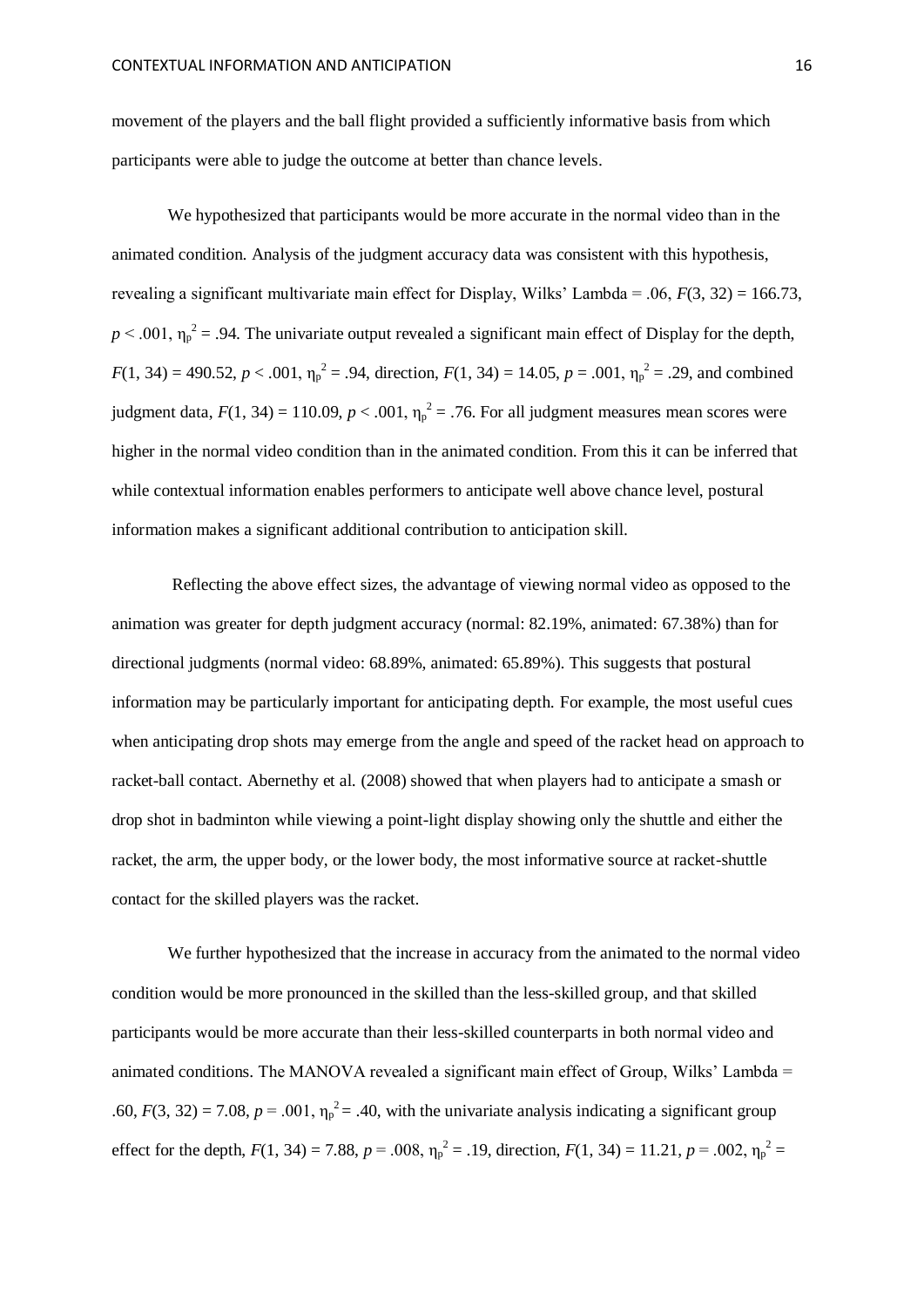.25, and combined judgment data,  $F(1, 34) = 21.76$ ,  $p < .001$ ,  $\eta_p^2 = .39$ . In each case, skilled participants were more accurate than their less-skilled counterparts. The hypothesised Display  $\times$ Group interaction approached significance overall, Wilks' Lambda = .81,  $F(3, 32) = 2.43$ ,  $p = .083$ ,  $\eta_p^2$  = .19, with the univariate analysis revealing a significant Display  $\times$  Group interaction for direction judgments,  $F(1, 34) = 7.07$ ,  $p = .012$ ,  $\eta_p^2 = .17$  (see Figure 2). To clarify the source of these findings pairwise comparisons revealed significantly higher accuracy for the skilled group for depth (normal video:  $d = 1.06$ ,  $p = .002$ ; animated:  $d = 0.70$ ,  $p = .023$ ) and combined (normal video:  $d = 1.72$ ,  $p <$ .001; animated:  $d = 0.93$ ,  $p = .005$ ) judgments across both display conditions, while for direction judgments the group effect was significant and large in the normal video condition ( $d = 1.36$ ,  $p <$ .001), but smaller and non-significant in the animated condition  $(d = 0.51, p = .073)$ . Collectively, these findings confirm that skilled players: a) use postural information picked up from an opponent to anticipate more effectively than their less-skilled counterparts; (Mann et al., 2007) and b) can use contextual information more effectively than less-skilled participants in the absence of postural information.

# *<<Insert Figure 2 here>>*

To summarize, this experiment demonstrated that both skilled and less-skilled tennis players are able to use contextual information to anticipate more effectively than would be expected due to chance when postural information is not available. This finding is important because tennis players are often required to anticipate in advance of pertinent postural information becoming available due to extreme time constraints (Triolet et al., 2013). Furthermore, findings indicate that while both skilled and less-skilled players can use contextual and postural information to anticipate more effectively than would be expected due to chance, both groups can use postural information to anticipate more accurately when it is available than when it is not. Moreover, skilled players can use contextual information to anticipate more effectively than less-skilled players in the absence of postural cues. The findings of this experiment alone however, are not sufficient to understand how skilled performers process contextual information to anticipate more effectively than their less-skilled counterparts.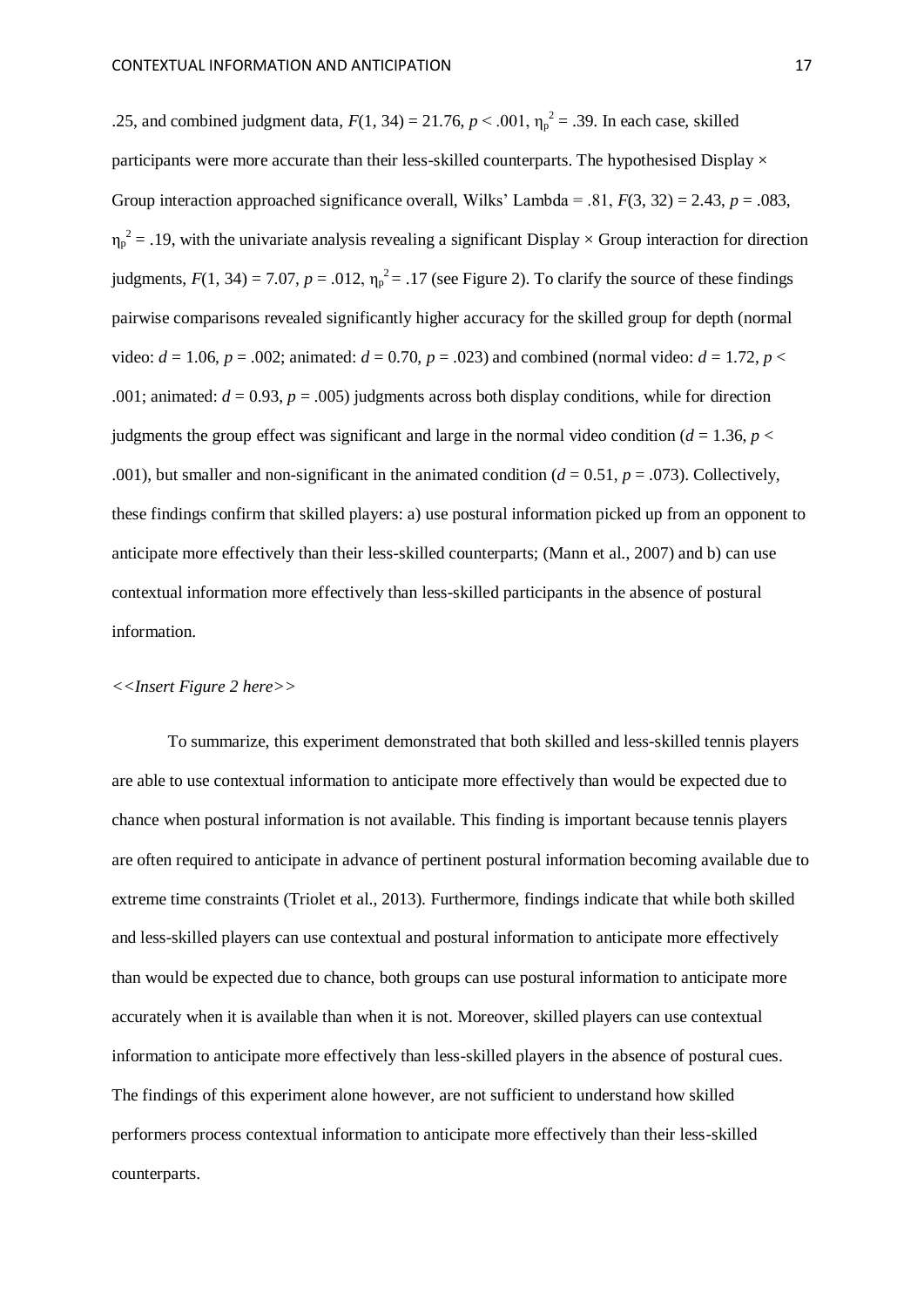#### **Experiment 2**

In Experiment 2, we trace the perceptual-cognitive processes underlying anticipation when constrained to anticipate based on contextual information alone. To understand the processes underpinning skilled anticipation performance, researchers have reproduced the conditions of validated representative anticipation tasks, and collected verbal report and gaze data to aid their understanding of how skilled performers perceive and process information differently to less-skilled performers (e.g., McRobert et al., 2011; North et al., 2011; Roca et al., 2011).

In anticipation tasks in sports other than tennis, when asked to report their thoughts concurrently or retrospectively, skilled performers have been shown to make more verbal statements which are indicative of advanced domain-specific memory representations which facilitate the retrieval and utilization of task-specific information from LTM (e.g., McRobert et al., 2009; North et al., 2011). However, no researchers have investigated the processes underpinning skilled performance when constrained to anticipate based on contextual information alone. It is important to note that researchers have demonstrated that tennis players can verbalize their thoughts during performance providing an indication of the information they are attending to (McPherson, 1999, 2000; McPherson & Kernodle, 2007). This body of work, investigating the cognitive processes underpinning skilled performance in tennis, has shown that during competition, skilled players' verbal reports are more detailed and varied than less-skilled players and has provided an indication of the information players attend to during competition. It is also evidence of the utility and effectiveness of verbal reports as a source of data.

Williams and Davids (1997) originally collected verbal reports of thoughts in conjunction with eye-movement data to verify the information participants were attending to in a soccer anticipation task, finding that the relationship between visual fixation and the information participants verbally reported they were attending to, was dependent on the nature of the task. In a task which evoked the use of foveal vision for information extraction, the area of the display fixated on was also verbally reported by participants, whereas when information was extracted through the use of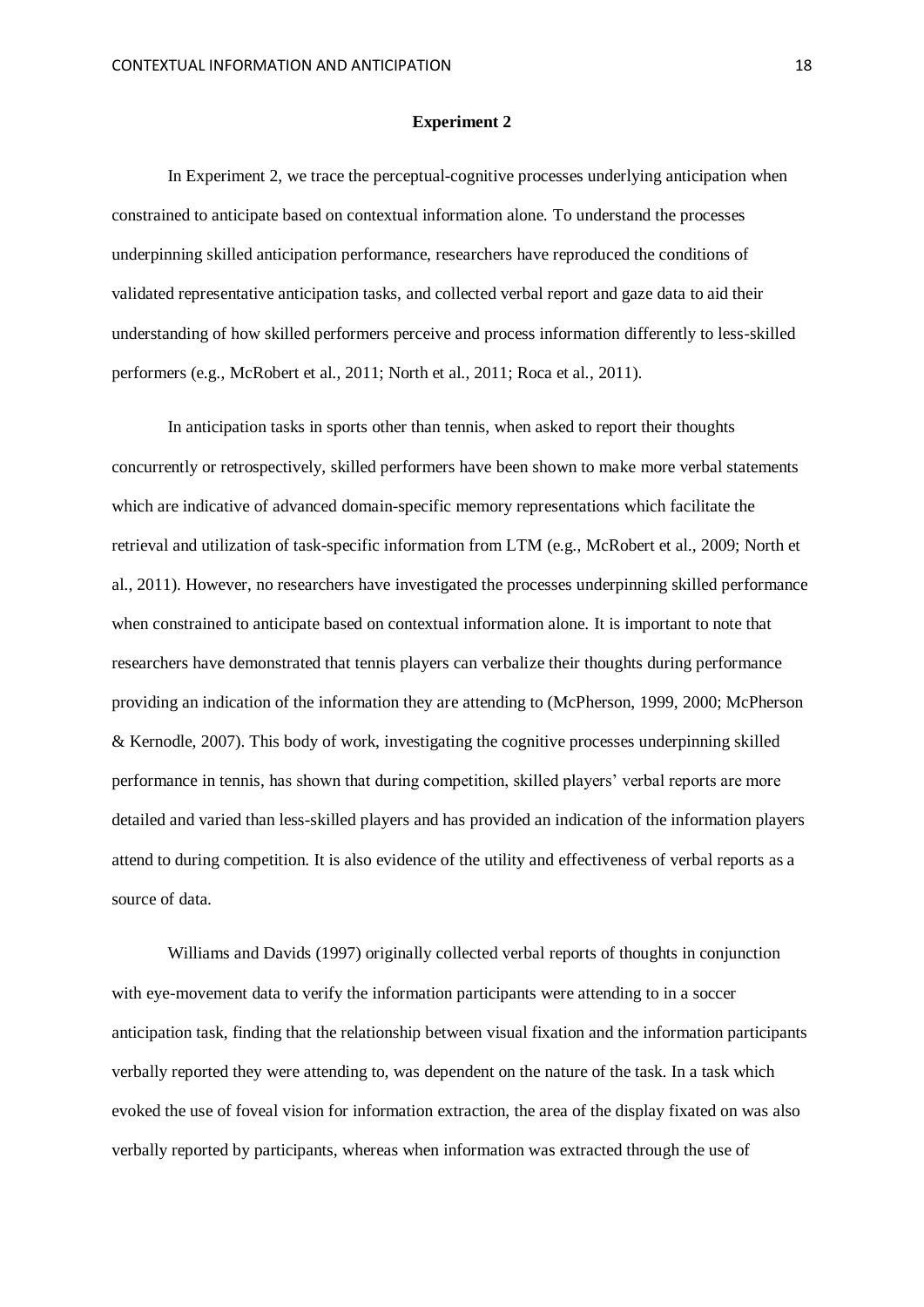peripheral vision, participants reported attending to different information to that which they were fixating on during the task.

Skilled performers have been shown to exhibit different gaze behaviors to less-skilled performers (e.g., Ward et al., 2002; Williams et al., 2002). While there is a large body or research evidence to indicate that skilled performers use less fixations of longer duration when searching for information in some tasks (Mann et al., 2007), some researchers interested in anticipation in tennis have observed no differences in search rate (numbers of fixations and fixation locations, fixation duration) between high and low-skilled players but instead differences have been demonstrated in the time players spend fixating on various sources of information (Ward et al., 2002; Williams et al., 2002). It has however been recommended that gaze data should be interpreted with caution, as they merely indicate the location of the fovea during task performance, without assessing the potentially important role played by peripheral vision (Mann & Savelsbergh, 2015). In some situations it has been suggested that skilled performers merely adopt an appropriate point upon which to anchor foveal vision. This strategy is thought to accommodate attending to, and processing of task relevant information picked up from other pertinent areas of the environment through the use of peripheral vision (Ripoll, Kerlirzin, Stein, & Reine, 1995; Vaeyens, Lenoir, Williams, Mazyn, & Philippaerts, 2007; Williams & Elliott, 1999). In such instances, researchers can only make inferences as to what information participants attend to, highlighting the need to collect more direct measures such as verbal reports of thoughts in conjunction with gaze data (Williams & Davids, 1998).

In this experiment, we compared skilled and less-skilled tennis players' ability to anticipate shot direction and depth when viewing test stimuli in the animated condition, while collecting eyemovement data during trials and immediate retrospective verbal reports of thoughts following selected trials. We used the animated condition as opposed to the normal video condition because we are interested in the perceptual-cognitive processes underlying anticipation based on contextual information alone, rather than when postural information is available. We hypothesized, based on the findings of Experiment 1, that both groups would be able to anticipate at levels significantly greater than chance and that the skilled participants would record higher judgment accuracy scores than their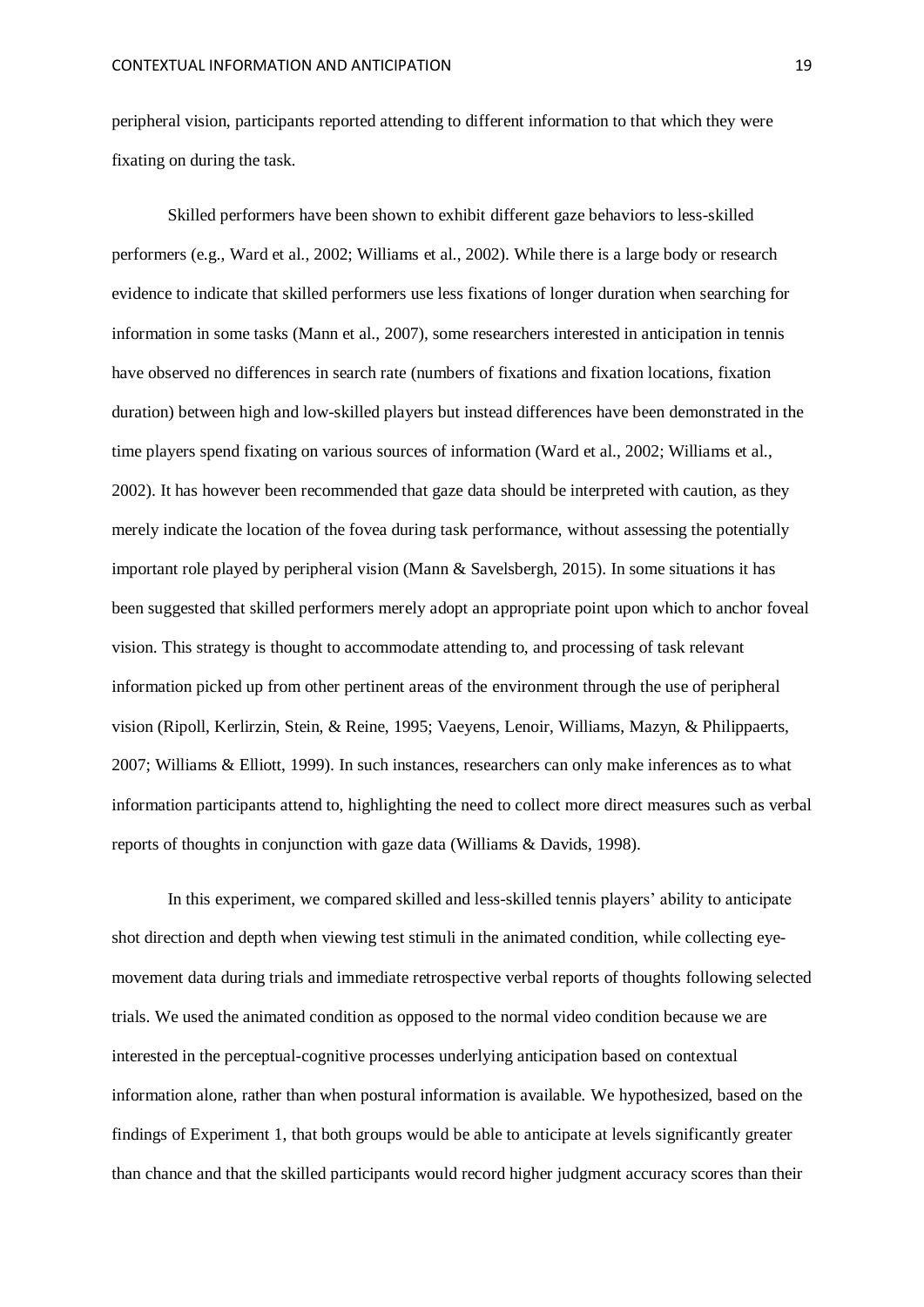less-skilled counterparts. As skilled participants appear to be able to use contextual information picked up from the display to anticipate more effectively than less-skilled participants, we further hypothesized that the skilled participants in this experiment would process such information differently to less-skilled participants. Based on LTWM theory (Ericsson & Kintsch, 1995), as well as previous research on anticipation (McRobert et al., 2011; North et al., 2011; Roca et al., 2011), we hypothesized that skilled participants would make more evaluation and prediction statements than less-skilled participants. This finding would be indicative of the skilled participants' more advanced domain-specific memory representations. We further analyzed participants' verbal reports based on domain-specific keywords to provide an indication of the information participants are consciously attending to when presented only with contextual information. We hypothesized that skilled participants' verbal reports would be more detailed and varied than less-skilled participants' (McPherson, 1999, 2000; McPherson & Kernodle, 2007), which would be demonstrated by their use of a greater amount of different keywords than less-skilled participants. Finally, based on previous research on anticipation in tennis, we hypothesized that the skilled and less-skilled participants' search rate would not differ but rather that differences would be observed in the amount of time participants fixate on the various features of the display (Ward et al., 2002; Williams et al., 2002).

#### **Method**

#### **Participants**

A total 10 skilled ( $M_{\text{age}} = 28.6$  years,  $SD = 4.7$ ) and 10 less-skilled ( $M_{\text{age}} = 23.7$ ,  $SD = 4.4$ ) male tennis players participated in this experiment. Six of the skilled participants and four of the lessskilled participants had taken part in Experiment 1. The time period between the two experiments was approximately 10 to 12 months. Skilled participants had a mean of 22.0 (*SD* = 5.3) years of playing experience, five of whom held an Association of Tennis Professionals (ATP) singles ranking (mean career high ranking of 788  $[SD = 559]$  in the world). Less-skilled participants had a mean of 3.8  $(SD = 559)$ 3.9) years of playing experience. Skilled participants had played tennis for a mean of  $14.5$  ( $SD = 4.2$ ) hours per week throughout their career and competed in a mean of 19.2 (*SD* = 11.9) competitions per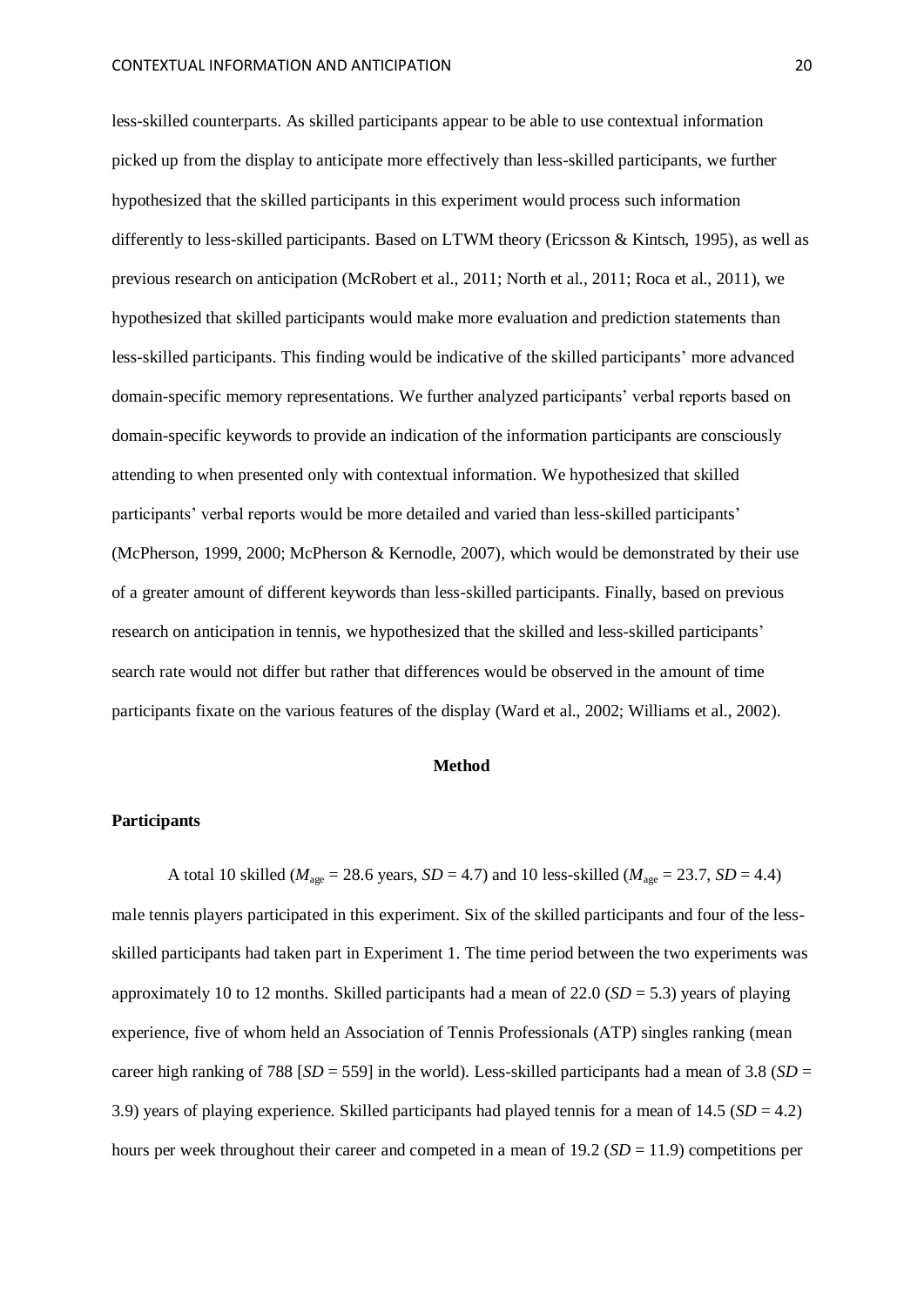year, whereas less-skilled participants had played a mean of 1.6 (*SD* = 1.5) hours per week, and had not competed in competitive tournaments outside of schools tennis. One participant in the skilled group and two participants in the less-skilled group were left-handed with respect to the hand they normally use to play tennis with, whereas all other participants normally use their right hand. As in Experiment 1, participants gave their informed consent to take part and were informed that they could withdraw at any time without penalty. The research was carried out according to the ethical guidelines of the lead university.

#### **Test Stimuli**

A total of 28 trials in the animated display condition, which were shown to positively discriminate between skilled and less-skilled participants in Experiment 1, were used as test stimuli. The 28 trials were made up of 8 familiarization and 20 experimental trials. In Experiment 1, skilled participants had recorded combined judgment accuracy scores at least 8.75% more accurate than lessskilled participants for each of the 20 experimental trials used. The number of shots played prior to the opponent's occluded shot in trials was between 2 and 12. Trials lasted between 5 and 18 seconds including a still frame that was presented for three seconds prior to the racket-ball contact of the serve at the beginning of the point.

In experimental trials the number of shots played to the four areas of the court on the final occluded shot were: deep-left (8); deep-right (8); short-left (2); and short-right (2). The order of the bounce location of the opponent's final occluded shot was randomized throughout trials. An inter-trial interval of 6 seconds was employed in all trials except the eight trials in which participants were required to provide an immediate retrospective verbal report, with the inter-trial interval being extended until participants had finished reporting their thoughts in those trials.

# **Materials, Apparatus, and Set-Up**

The experimental set-up and visual angle employed was the same as in Experiment 1. In addition, participants' gaze was recorded using a Mobile Eye eye-tracking system (Applied Science Laboratories, Bedford, MA, USA) during trials. The head-mounted system is integrated in a pair of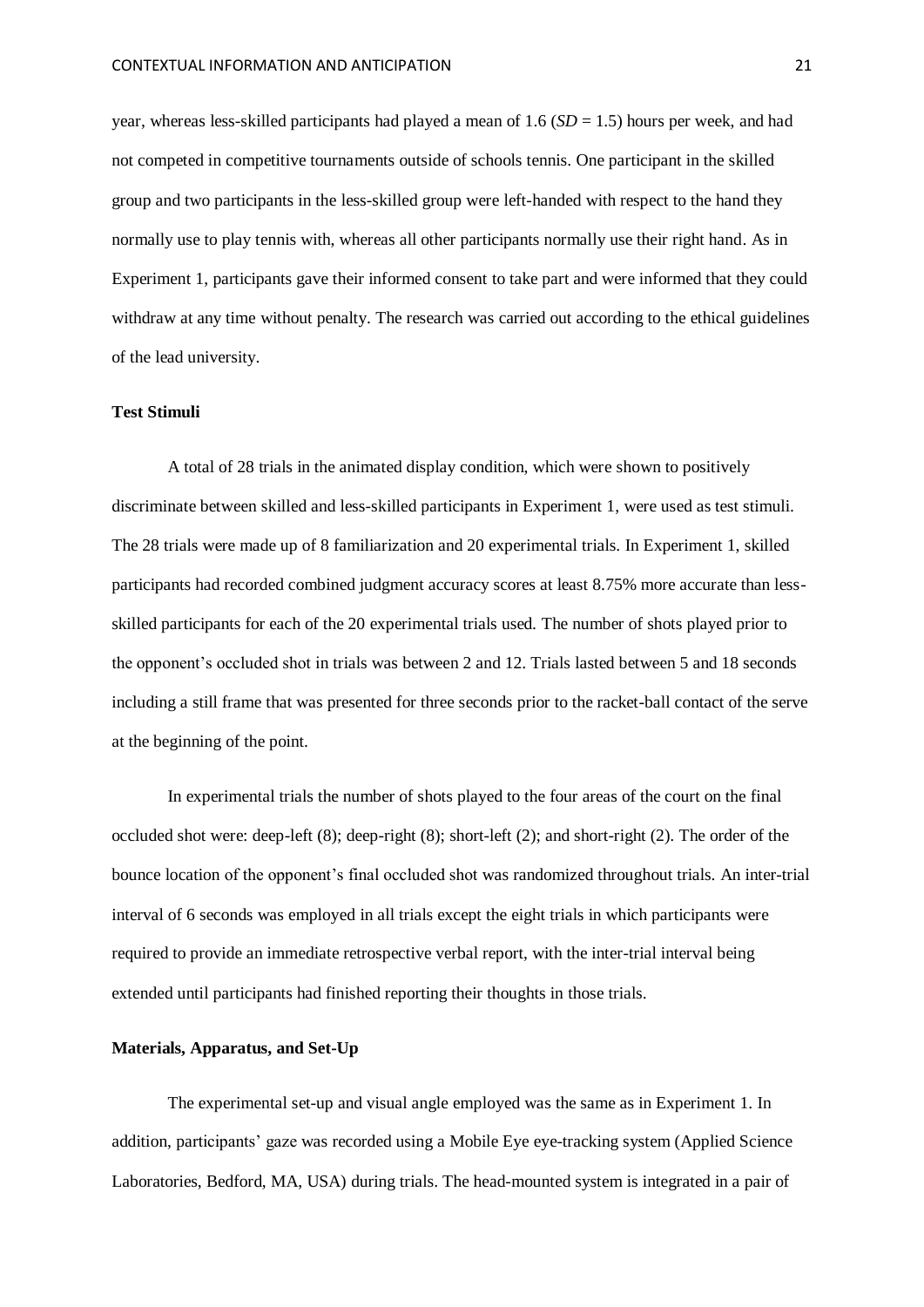glasses connected to a digital transmission unit, which is wirelessly connected to the recording device and worn by the participant in a small backpack. The gaze recording system records two images with two separate cameras; an image of the participant's eye and the scene image. The system integrates these two images to create one video recording of the scene video with a superimposed gaze cursor. The gaze data were analyzed using ASL Results Plus (Applied Science Laboratories, Bedford, MA, USA). The system is accurate to  $\pm 1^{\circ}$  visual angle, with a horizontal and vertical precision of 1°.

Verbal reports of thoughts were recorded using a lapel microphone, a compact diversity receiver, a body-pack transmitter (ew112-p G3; Sennheiser, Wedemark, Germany) and a hand-held recording device (Zoom H5; Zoom Corporation, Tokyo, Japan).

# **Procedure**

Prior to commencing testing, participants were given a brief overview of the experimental protocol. The microphone was attached to the lapel of the participant and the body-pack transmitter to their belt-strap. Participants then took part in between 20 and 35 minutes verbal report training on how to provide retrospective verbal reports of thoughts to ensure participants provided only level 1 and 2 verbalizations (based on Ericsson & Kirk (2001) using an adaptation of Ericsson & Simon's (1993) protocol). According to Ericsson and Simon (1980), Level 1 verbalizations are reports of heeded information, Level 2 verbalizations are reports of information that was heeded but is in some mode other than verbal, such as visual information. Ericsson and Simon (1980) stated that verbal reports should only be made up of Level 1 and 2 verbalizations as the researcher is interested in information processed during the task as opposed to reports of information that is not heeded during the task (Level 3 verbalizations) and is therefore not reported as a result of the cognitive processes underlying performance. The training consisted of instructions on how to report thoughts retrospectively, description of how providing verbal reports differs to normal conversation, and practice providing retrospective verbal reports on generic tasks (for details on training participants to provide valid verbal reports of thoughts, see Eccles, 2012). The training was designed to encourage participants to only report Level 1 and 2 verbalizations through feedback about the verbal reports they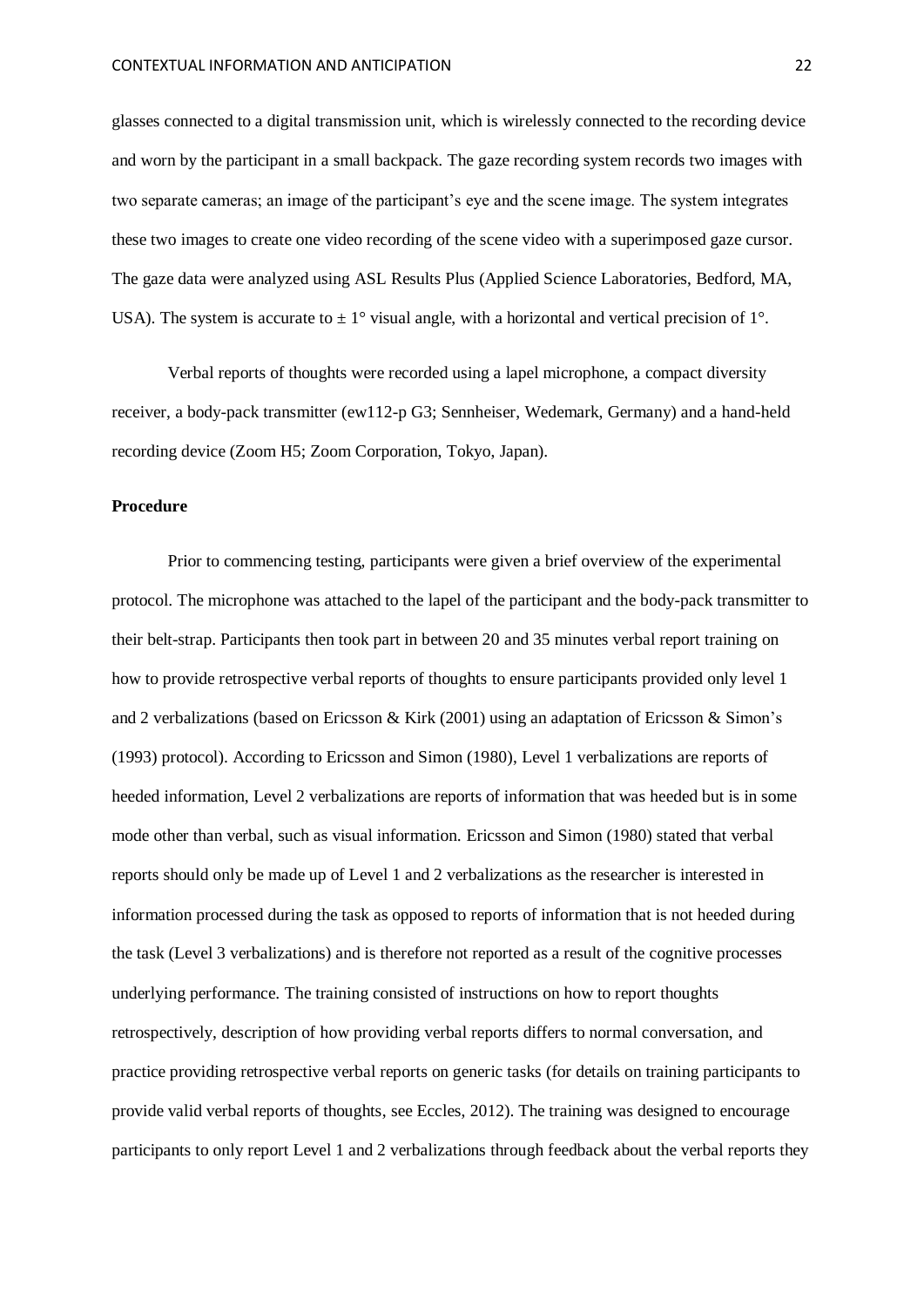gave during these tasks. Participants were encouraged to ask questions throughout the training and were provided with good and bad examples and the difference between such examples, of retrospective verbal reports based on these tasks.

Following the verbal report training, participants were fitted with the gaze recording system, placing the eye-tracking glasses on their head and the digital transmission unit in a small backpack on their back. The system was calibrated using seven non-linear calibration points presented as a grid on the visual display which encompassed the entire area of the display participants could potentially fixate on. This procedure was undertaken to ensure that the participants' point of gaze was accurately recorded. Calibration of the system was checked prior to starting the familiarization trials, between familiarization and experimental trials, and periodically during testing.

Following calibration of the gaze recording system, participants viewed eight familiarization trials from a distance of 5 m. Trials were occluded at the opponent's racket-ball contact, at which point participants responded in the same way as in Experiment 1. Participants were then asked to provide an immediate retrospective verbal report of their thoughts following each of the familiarization trials. The same procedure was in place for the 20 experimental trials; however participants only provided a verbal report of their thoughts when asked to, following eight randomly ordered trials (the eight most discriminating trials from Experiment 1). All participants provided verbal reports on the same eight trials. The testing protocol was completed within 60 minutes.

## **Data Analysis**

#### *Judgment accuracy data*

The number of correct trials out of twenty was expressed as a percentage with respect to depth, direction, and combined judgments. Paired samples *t*-tests were conducted to compare judgment accuracy scores of the two groups with what would be expected due to chance. Independent *t*-tests were conducted to determine differences in judgment accuracy between groups with percentage of correct depth, direction, and combined judgments serving as dependent variables.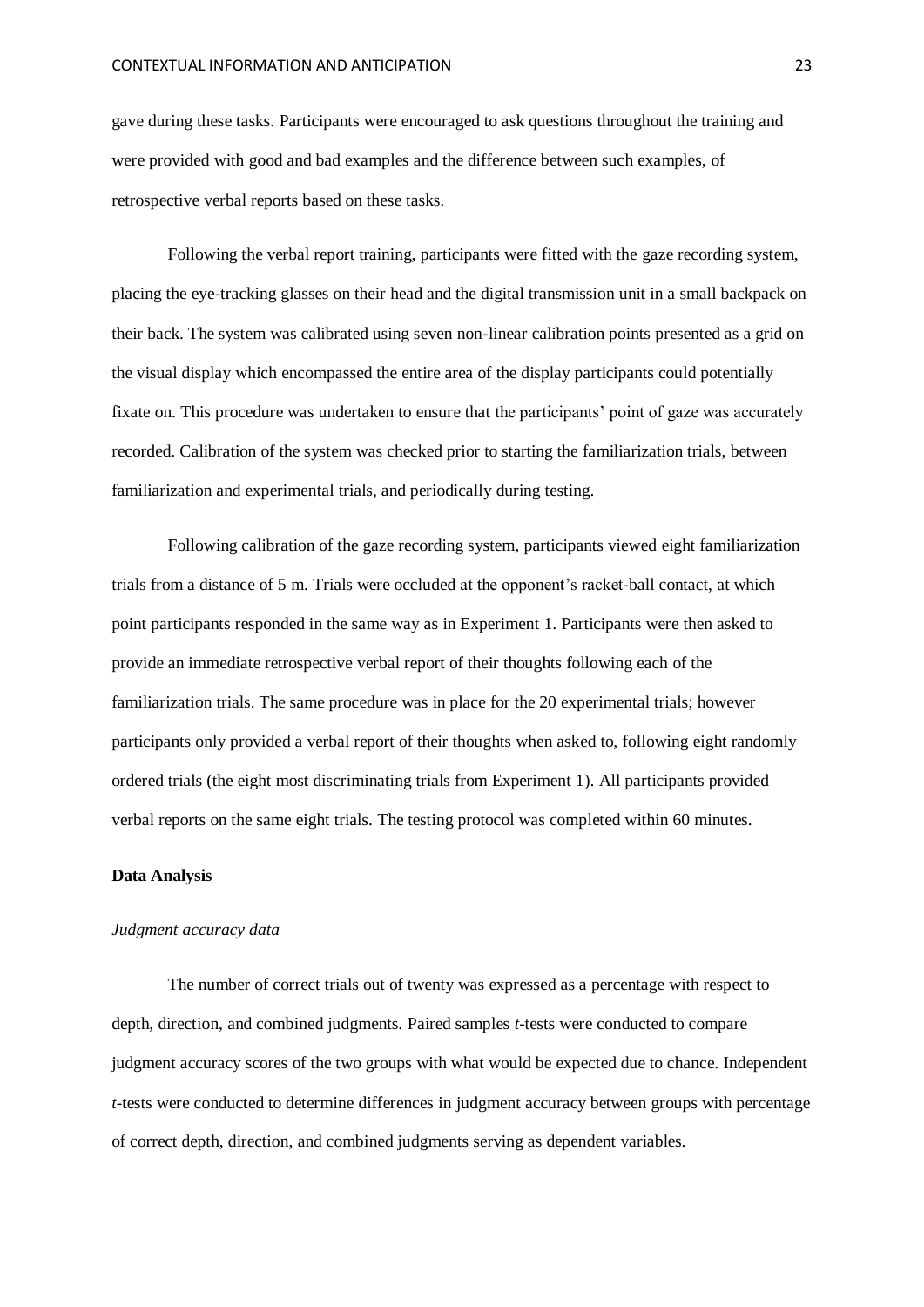#### *Verbal report data*

The verbal reports provided in the experimental trials were transcribed and coded using Ericsson and Simon's (1993) protocol analysis method, further developed by Ward, Williams, and Ericsson (2003). Reports were initially segmented using natural speech and other syntactical markers. Reports were then coded as being made up of three statement types: *monitoring* statements which were coded as all statements in which participants recalled current actions or events; *evaluation* statements, which were all statements in which participants assessed the situation relative to a specific event; and *prediction* statements, which were all statements in which anticipation of future or potential future events was evident (Ericsson and Simon, 1993). These three categories were used due to their use in previous studies on anticipation using verbal reports. Moreover, these categories have been successfully employed to interpret the cognitive processes underpinning expertise. Using the same coding system would therefore allow us to compare our findings with those of other related studies. Pairwise comparisons were first conducted to determine whether there was a difference in the length of verbal reports (number of words) made by skilled and less-skilled participants. This procedure was undertaken to ensure that any differences were due to the quality and/or type of participants' reports as opposed to the length of their reports. Next, to examine the type of verbal statements used by skilled and less-skilled participants, a  $2 \times 3$  (Group [skilled, less-skilled]  $\times$ Statement Type [monitoring, evaluation, prediction]) ANOVA was conducted, with Group as the between-participant factor and Statement Type as the within-participant factor. Finally, pairwise comparisons were conducted to investigate differences between participants in the type of statement made.

To conduct an initial investigation of what sources of contextual information participants were using from the display to inform their judgments a bespoke domain-specific keyword coding/categorization system was developed. Roca et al. (2013) used a similar approach when identifying interactions between the perceptual-cognitive skills underlying anticipation in soccer. Keywords were broken down into six categories: player positioning keywords which referred to the movement and positioning of the players; court geometry referring to the angles and spaces presented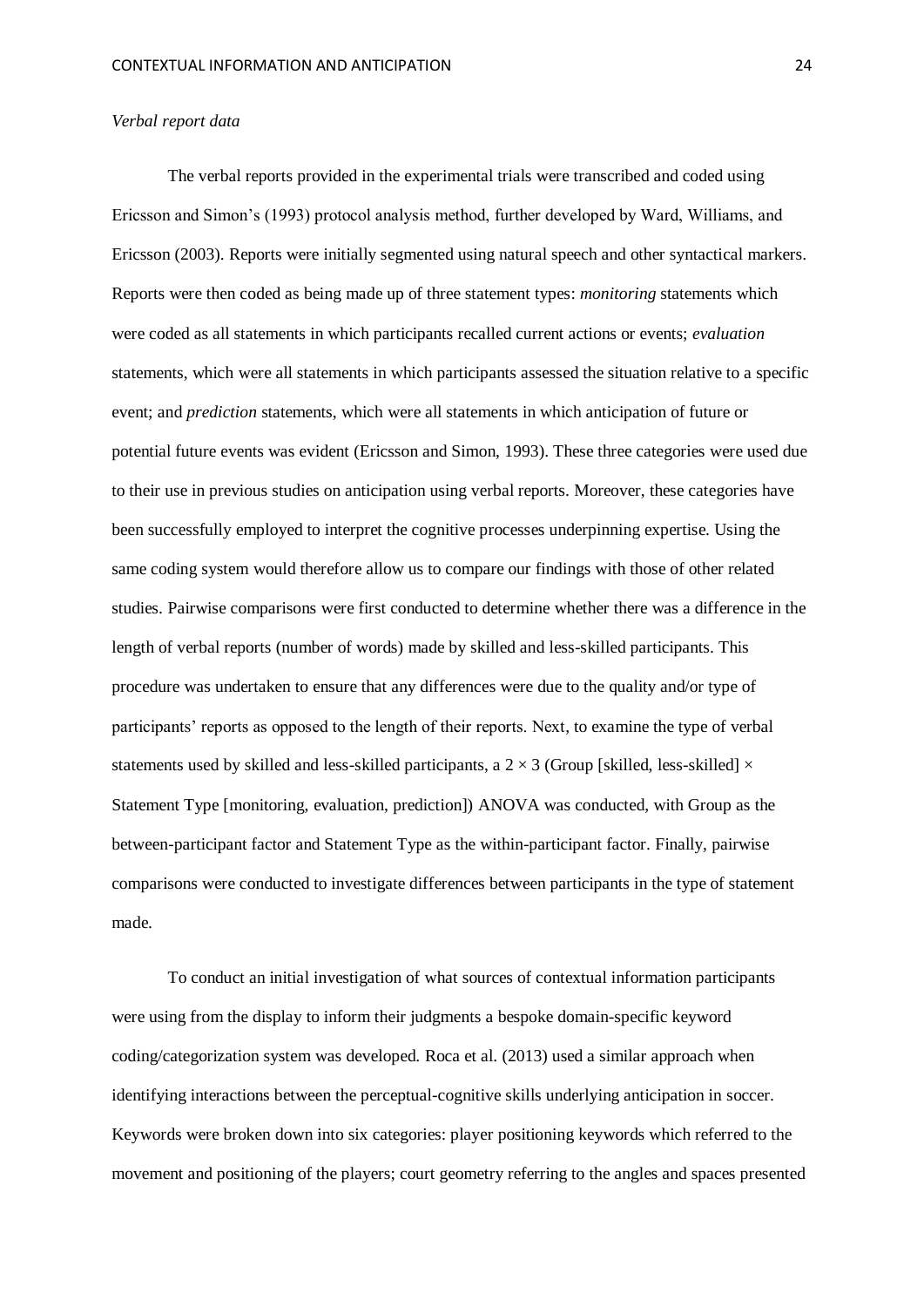between players; shot type referring to any type of shot used in tennis (e.g., forehand/lob); ball flight referring to the speed, spin, and height of shots hit; shot placement referring to the depth and direction of a players' shot; and balance of power referring to the tactical situation within the rally. Once keywords were coded within reports, the percentage of participants' reports containing each of these keywords was calculated. A  $2 \times 6$  (Group  $\times$  Keyword Type [player positioning, court geometry, shot type, ball flight, shot placement, balance of power]) ANOVA was conducted, with Group as the between-participant factor and Keyword Type as the within-participant factor.

## *Gaze data*

Search rate data were made up of the mean number of fixations, mean number of fixation locations, and mean fixation duration. A fixation was defined as the participant's point of gaze staying stationary for three frames or more ( $\ge$ /= 100 ms) within 1.5° of movement tolerance (see Williams & Davids, 1998). To determine any between-group differences, independent *t*-tests were conducted for search rate, with mean number of fixations, mean number of fixation locations, and mean fixation duration as the dependent variables and Group as the independent variable.

Percentage viewing time was defined as the portion of time the participant spent fixating on a particular area of interest. Areas of interest were: the (receiving) player; the opponent; the ball flight; the near side of the court; the far side of the court; and the play area (any other area of the display within which the ball could potentially travel throughout the trial); and unclassified areas. Unclassified fixations were subsequently omitted from the analysis as they made up less than 1% of total fixation time. Ball flight as opposed to the ball alone was used as an area of interest. The ball flight area of interest subtended a visual angle of 6.0° in the direction the ball was travelling and 1.2° in the corresponding perpendicular plane, thus encompassing when participants were looking at the ball as well as if they made a visual saccade to where the ball was going to bounce or be played to (Croft, Button, & Dicks, 2010; Singer et al., 1998), and if participants' gaze lagged behind the ball (Land & McLeod, 2000). The size of the shape used to identify when participants' gaze was on ball flight was maintained constant throughout the analysis. To examine the amount of time skilled and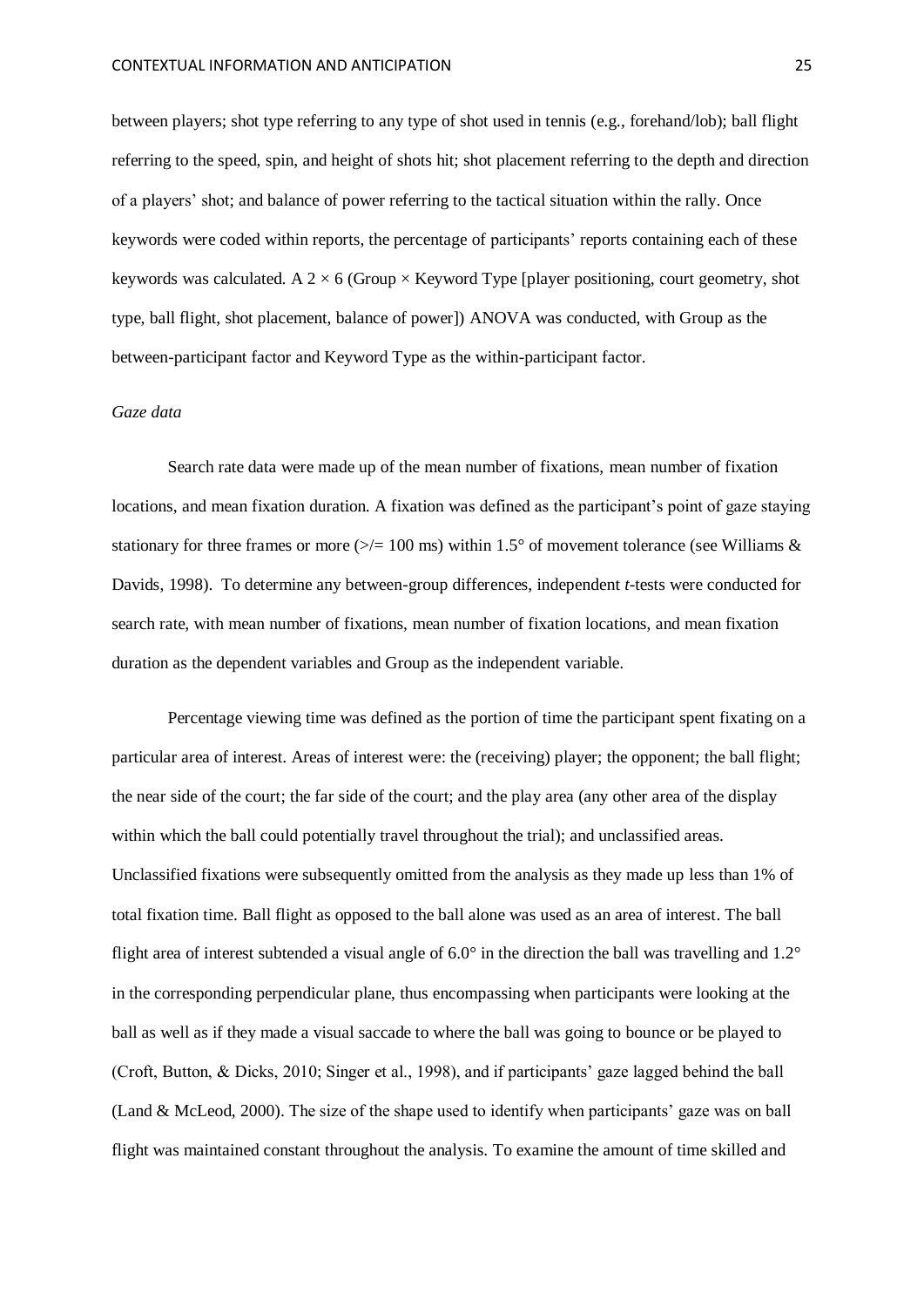less-skilled participants spent viewing the various areas of the visual display, a  $2 \times 6$  (Group  $\times$ Fixation Location [player, opponent, ball flight, near side, far side, play area]) ANOVA was conducted with Group as the between-participant factor and Fixation Location as the withinparticipant factor.

The first author analyzed all trials, and conducted further analysis to determine intra-observer reliability one week later. Inter-observer agreement was conducted by an independent investigator. Intra- and inter-observer reliability for verbal report and gaze data ranged from 84% to 93% (see Thomas, Nelson, & Silverman, 2005 for procedures used to determine intra- and inter-observer reliability).

The Greenhouse-Geisser correction was employed in the case of violations of Mauchly's test of sphericity. Partial eta squared  $(\eta_p^2)$  values are reported for effect size of main effects and the alpha level of statistical significance for all tests was set at .05 with the sequential Bonferroni correction applied to control for family-wise error where multiple *t*-test comparisons were conducted. Pairwise comparisons were carried out in the case of significant interactions and main effects. Cohen's *d* is reported for effect size of these comparisons.

#### **Results and Discussion**

# **Judgment Accuracy Data**

We hypothesized, based on the findings of Experiment 1, that both skilled and less-skilled participants would anticipate at levels significantly greater than chance, and that the skilled participants' judgments would be more accurate than the less-skilled participants'. Mean percentage scores and standard errors for judgment accuracy of both skilled and less-skilled groups are presented in Figure 3. Both skilled and less-skilled participants' judgment accuracy scores for depth, direction, and combined judgments were significantly higher than would be expected due to chance  $(p < .001)$ . This finding reaffirms the ability of tennis players to use contextual information to anticipate effectively when postural information is not available, signifying the important role this form of information plays in anticipation (Abernethy et al., 2001; Triolet et al., 2013). This finding is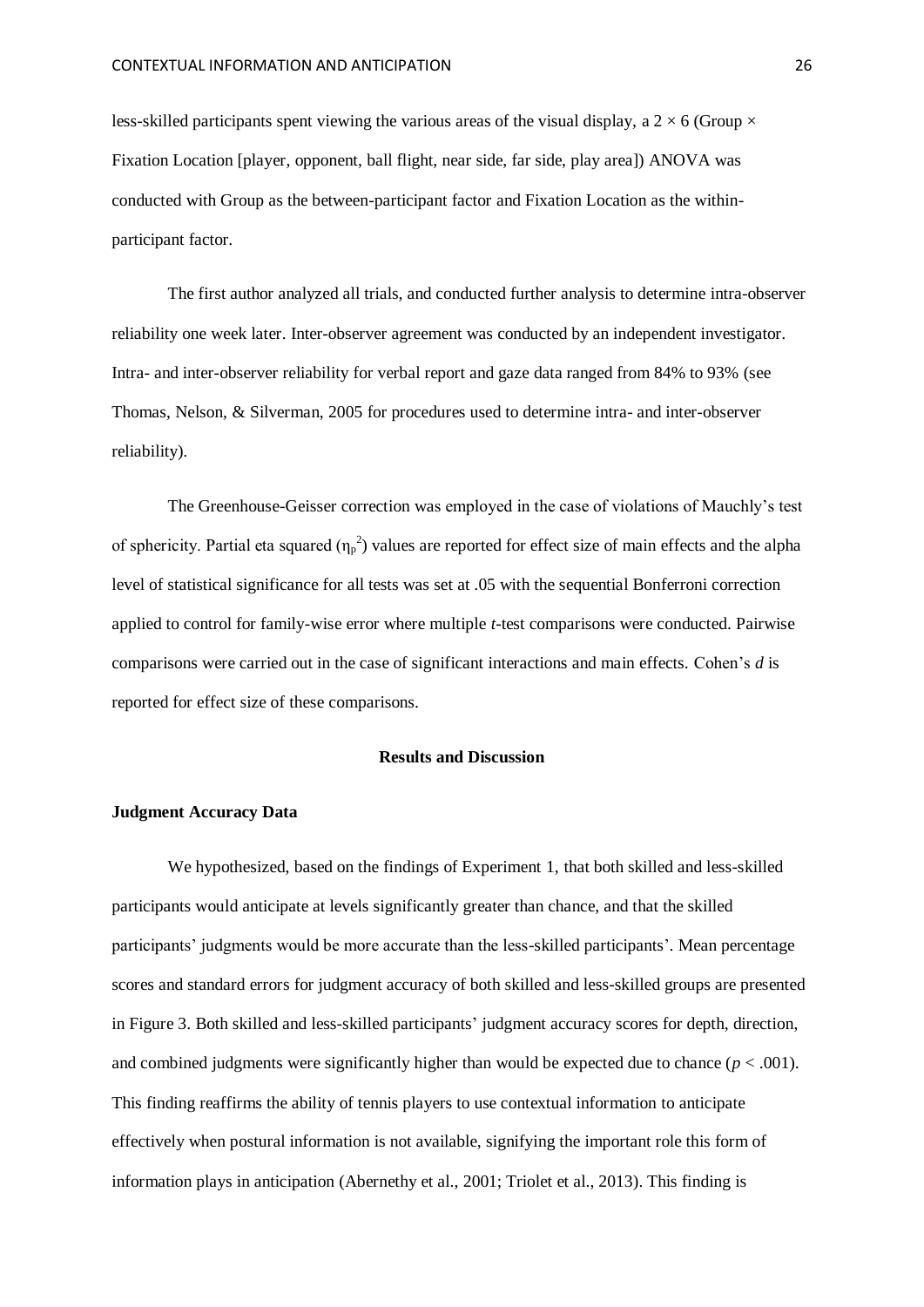particularly important due to the extreme time constraints experienced during fast ball sports such as tennis which mean it may not always be feasible for players to wait for pertinent postural information to become available. Skilled participants were significantly more accurate than less-skilled participants when making depth  $(d = 1.59, p = .001)$  and combined  $(d = 1.86, p < .001)$  but not direction ( $d = 0.32$ ,  $p = .202$ ) judgments.

*<<Insert Figure 3 here>>*

# **Verbal Report Data**

#### *Statement Type*

First, pairwise comparisons revealed no differences between the number of words contained in skilled and less-skilled participants' verbal reports  $(d = 0.27, p = .279)$ . Any differences that may be found between or within groups are therefore a result of the quality or type of report provided as opposed to the report length. We hypothesized, based on LTWM theory (Ericsson & Kintsch, 1995) and previous research on anticipation (McRobert et al., 2011; North et al., 2011; Roca et al., 2011), that skilled participants would make more evaluation and prediction statements than their less-skilled counterparts. Mean number of statements and standard errors are presented in Figure 4. There was no significant Group  $\times$  Statement Type interaction,  $F(1.22,22.01) = .60$ ,  $p = .480$ ,  $\eta_p^2 = .03$ , however a main effect of Statement Type was found,  $F(1.22,22.01) = 4.60$ ,  $p = .037$ ,  $\eta_p^2 = .20$ . No main effect of Group was observed,  $F(1,18) = .53$ ,  $p = .478$ ,  $\eta_p^2 = .03$ . Pairwise comparisons for Statement Type revealed that participants made significantly more monitoring  $(M = 10.10, SE = 2.09)$  and prediction  $(M = 6.6, SE = .54)$  than evaluation  $(M = 4.25, SE = .68)$  statements  $(d = 0.86, p = .039$  and  $d = 0.81$ , *p* = .022 respectively). To test our *a priori* prediction that the skilled group would use more evaluation and prediction statements than the less-skilled group, we conducted two planned contrasts. In support of Ericsson and Kintsch's (1995) LTWM theory, the first of these revealed significant differences between skilled ( $M = 5.60$ ,  $SE = .87$ ) and less-skilled groups ( $M = 2.9$ ,  $SE = 1.04$ ) for evaluation statements ( $d = 0.89$ ,  $p = .031$ ), while the difference between skilled ( $M = 7.4$ ,  $SE = .52$ ) and lessskilled ( $M = 5.8$ ,  $SE = .94$ ) groups for prediction statements was not significant, ( $d = 0.66$ ,  $p = .077$ ).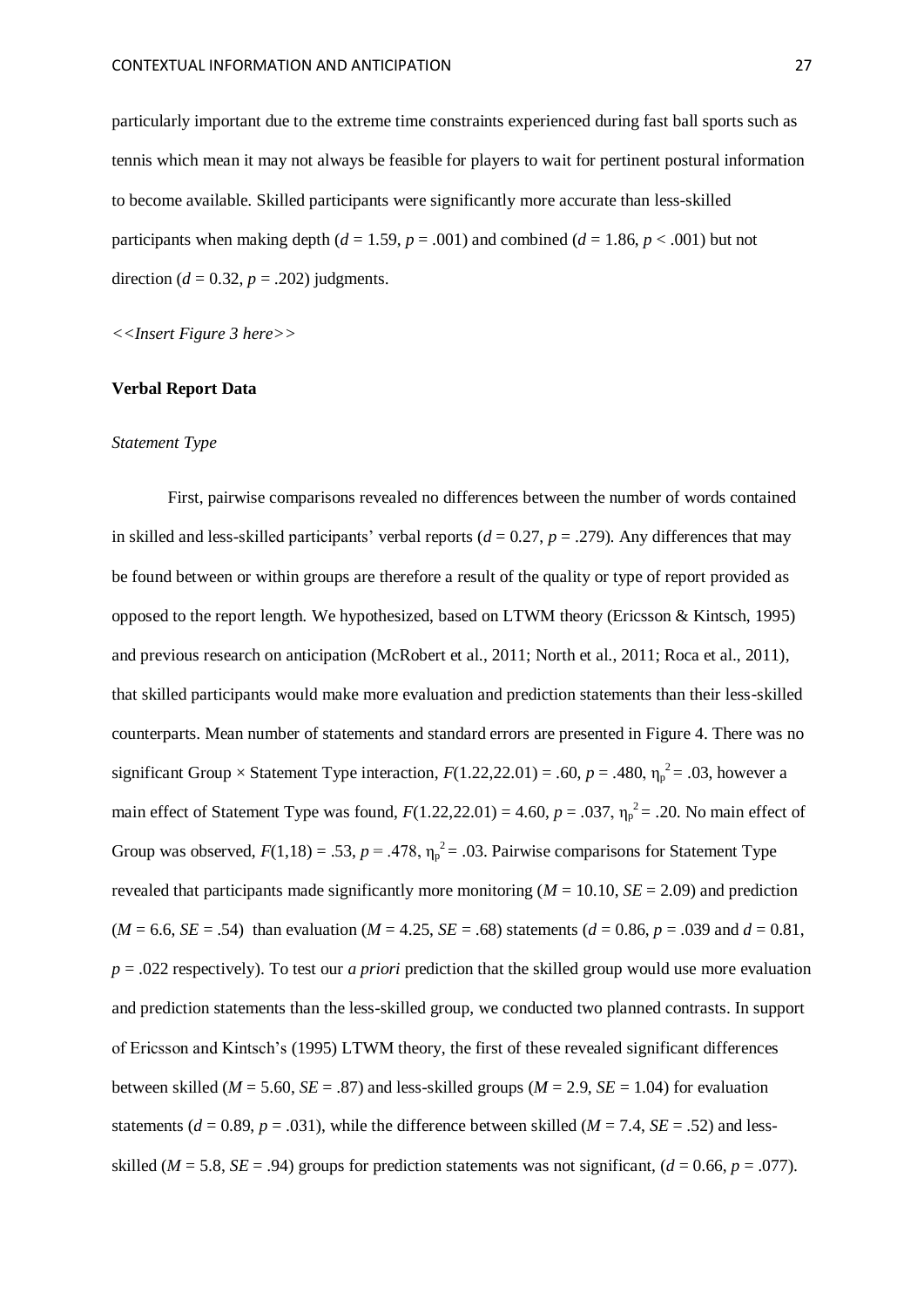Findings indicate that when presented with only contextual information, skilled participants appear to evaluate the situation and potential outcomes more effectively than their less-skilled counterparts. This effect potentially contributes to their more accurate anticipation judgments when constrained to anticipate based on contextual information alone.

Our findings are in support of previous research which has shown that skilled performers make more statements which are indicative of more advance memory representations, that is more evaluation statements. Although the difference between groups in the amount of prediction statements made did not reach statistical significance, the observed effect size was medium to large. We therefore suggest that similar cognitive processes underlie skilled anticipation when constrained to use contextual information alone as when postural information is readily available for processing (McRobert et al., 2009; North et al., 2011; Roca et al., 2011). Skilled participants are likely to have regularly encountered similar situations and as such may have developed advanced memory representations from which they can access information for evaluative purposes. When skilled participants perceive contextual information in the form of sequential relative movements of the players and the ball flight in the lead up to the event, it is possible that some feature(s) picked up from the display, may act as a retrieval cue, which is activated to retrieve task-relevant information from LTM. This information potentially helps guide participants' judgments by allowing for more thorough evaluation of the event, and prediction of potential event outcomes, relative to previously experienced situations. While previous research on anticipation has always presented participants with postural information which could act as the retrieval cue needed to anticipate more effectively, our findings indicate that skilled performers may be able to use some form of contextual information as a retrieval cue to access pertinent task relevant information from LTM during anticipation.

# *<<Insert Figure 4 here>>*

# *Keyword Type*

Based on the research of McPherson and colleagues (McPherson, 1999; McPherson, 2000; McPherson & Kernodle, 2007), we hypothesized that skilled participants' verbal reports would be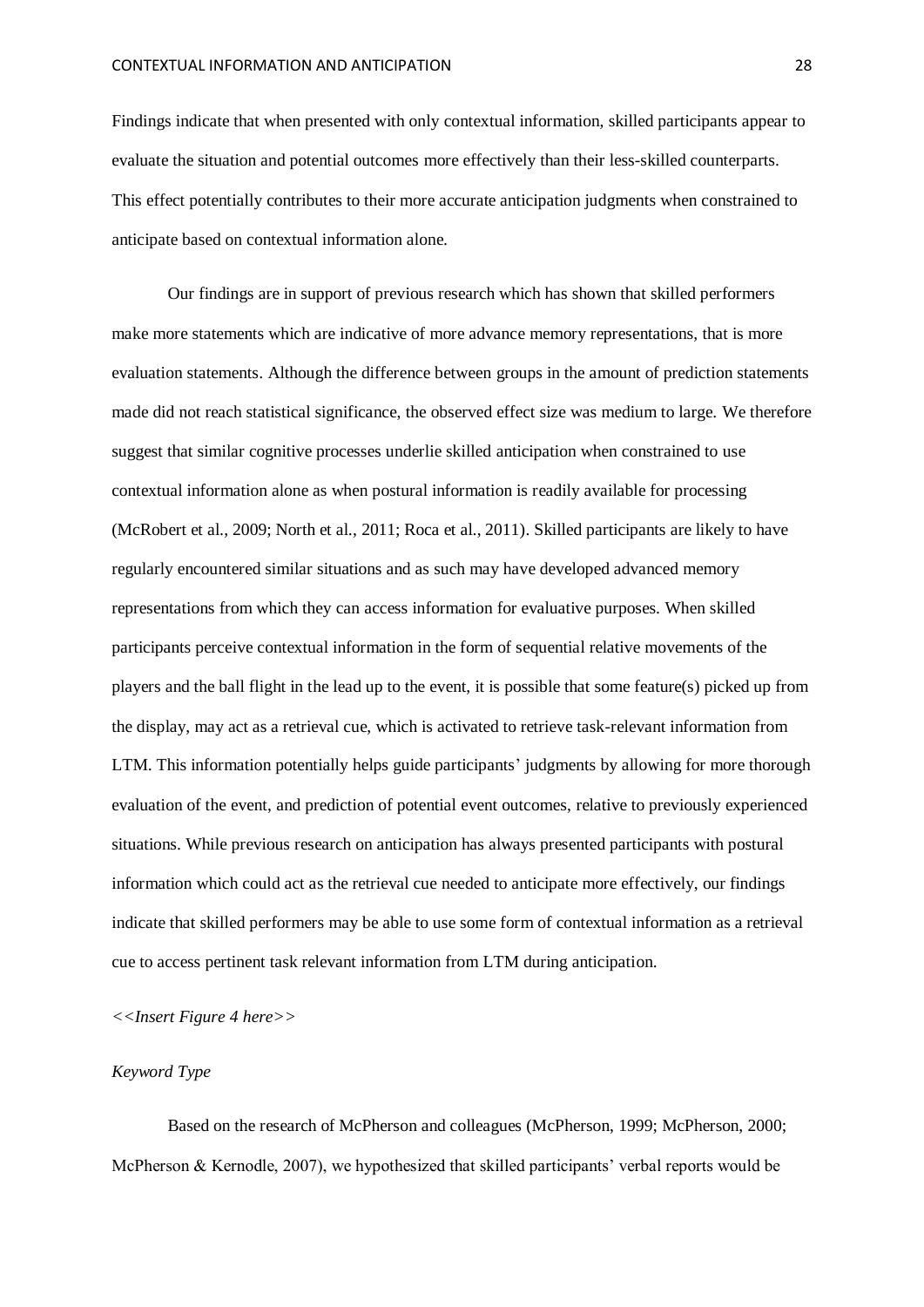more detailed and varied than less-skilled participants'. To analyze the Keyword Type data we first calculated the percentage of participants' reports containing each type of keyword. These data are presented in Figure 5. ANOVA revealed the Group  $\times$  Keyword Type interaction did not reach statistical significance,  $F(2.92,52.62) = 2.46$ ,  $p = .074$ ,  $\eta_p^2 = .12$ , however significant main effects of Group,  $F(1,18) = 5.99$ ,  $p = .025$ ,  $\eta_p^2 = .25$  and Keyword Type,  $F(2.92, 52.62) = 19.56$ ,  $p < .001$ ,  $\eta_p^2 =$ .52, were found. The main effect of Group indicates that, in line with our hypothesis, skilled participants used a greater number of different keywords per report ( $M = 2.73$ ,  $SE = .22$ ) than lessskilled participants ( $M = 1.94$ ,  $SE = .24$ ).

Further independent *t*-tests revealed that significantly more of the skilled participants' reports contained court geometry ( $d = 1.28$ ,  $p = .005$ ) and shot type ( $d = 1.30$ ,  $p = .005$ ) keywords. This finding provides an indication of the sources of information consciously attended to by skilled participants when constrained to anticipate based on contextual information alone, as would be the case under extreme time constraints, providing a novel contribution to the research literature. When less-skilled participants were making statements containing player positioning keywords such as *"I shot to the left hand side of my opponent, and I moved towards the net"*, in the same trial skilled participants were making statements containing court geometry and shot type keywords such as *"The space was on the left hand side for an angled passing shot".* It appears that the skilled participants are better able to use domain-specific information picked up from the relative movement and positioning of the two players to form meaningful evaluations about the availability of spaces and angles between players and the resultant potential shot selections of the opponent, as opposed to merely monitoring the players' positioning on the court. Furthermore, while the type of shot being played (e.g., forehand lob) is not immediately apparent from the visual display as the players' bodies and rackets are not visible, skilled participants appear to infer the type of shot being hit based on the information presented. Knowledge of the type of shot usually hit from a particular position on the court may allow the skilled players to more effectively evaluate the situation and interpret the tactical intentions of the opponent.

## *<<Insert Figure 5 here>>*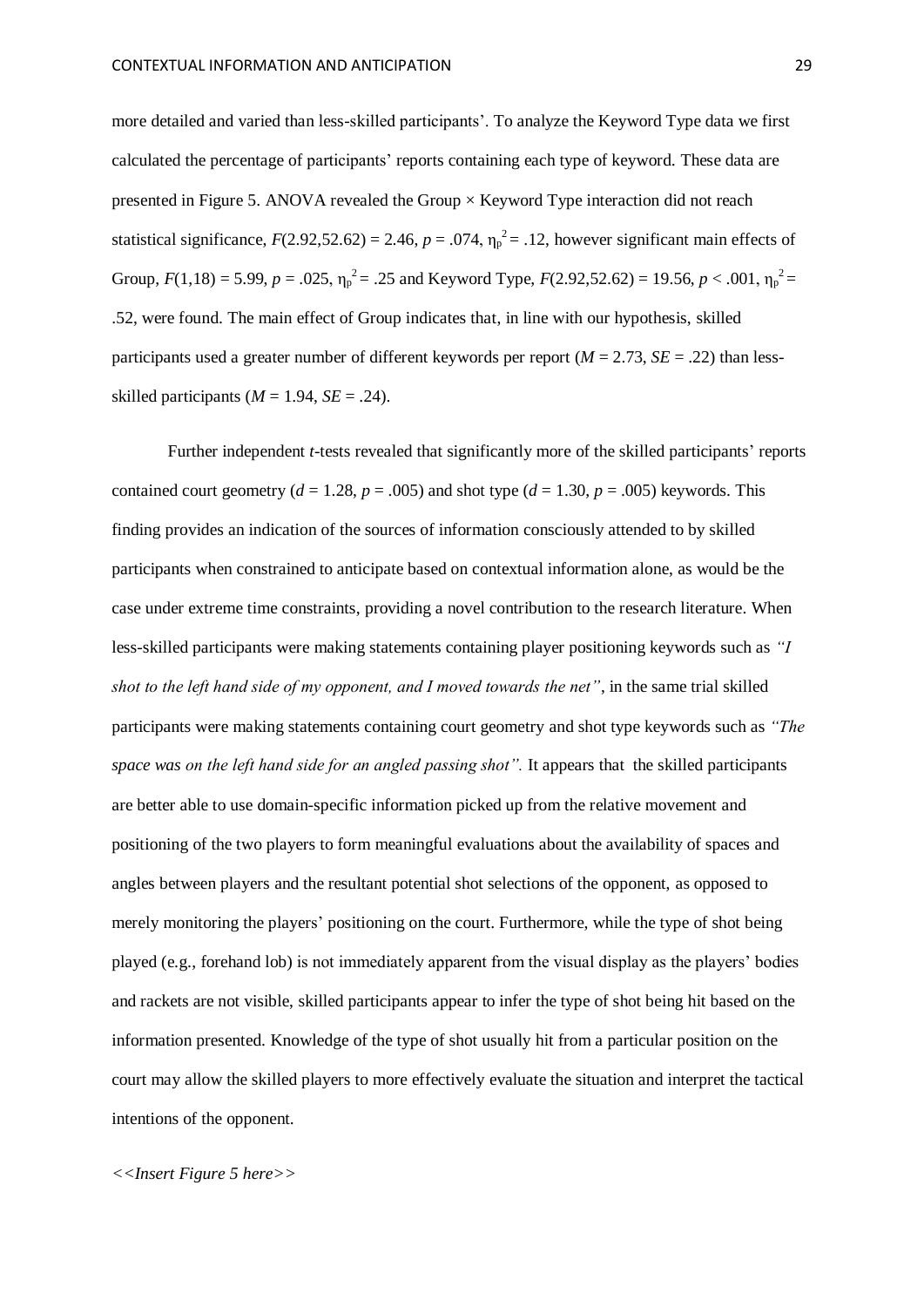#### **Gaze Data**

#### *Search Rate*

We hypothesized based on previous research on anticipation in tennis (e.g., Ward et al., 2002; Williams et al., 2002), that no differences would be found in search rate between groups and the differences would, in contrast, exist in the amount of time participants spent fixating on particular areas of the display. Pairwise comparisons revealed that skilled participants fixated on significantly fewer of the six potential fixation locations per trial than less-skilled participants ( $M = 4.15$ ,  $SE = .13$ vs.  $M = 4.67$ ,  $SE = .20$ ,  $d = 1.04$ ,  $p = .022$ ). No differences were found between groups for mean number of fixations or mean fixation duration. The data showing that skilled participants fixated on significantly fewer areas of the display per trial potentially indicate that skilled participants employed a more selective and, as such, more efficient gaze behavior than less-skilled participants (Williams & Davids, 1998). However, it must be noted that while the effect size of this difference is large, the between-groups difference is small (approximately half of a fixation location per trial). We therefore draw conclusions from these data tentatively.

#### *Percentage Viewing Time*

Mean percentage viewing time and standard errors are presented in Figure 6. ANOVA revealed a significant Group  $\times$  Fixation Location interaction,  $F(3.10,49.54) = 3.98$ ,  $p = .012$ ,  $\eta_p^2 = .20$ , and a main effect of Fixation Location,  $F(3.10, 49.54) = 17.37$ ,  $p < .001$ ,  $\eta_p^2 = .52$ . Bonferroni-adjusted pairwise comparisons revealed that participants fixated the ball flight more than any other area. As hypothesized, differences were observed between groups for the amount of time spent fixating on the various features of the display. Pairwise comparisons revealed significant differences between groups for time spent fixating Ball Flight and Opponent areas of interest, with skilled participants fixating Ball Flight for a greater percentage of time ( $M = 42.55\%$ ,  $SE = 3.63$  vs.  $M = 24.07\%$ ,  $SE = 4.58$ ,  $d =$ 1.50,  $p = .003$ ) than less-skilled participants. It is important to reiterate that we can only infer from gaze data the information participants may be processing from the visual display. It is possible that the skilled participants fixated for a greater amount of time on ball flight because they perceived this to be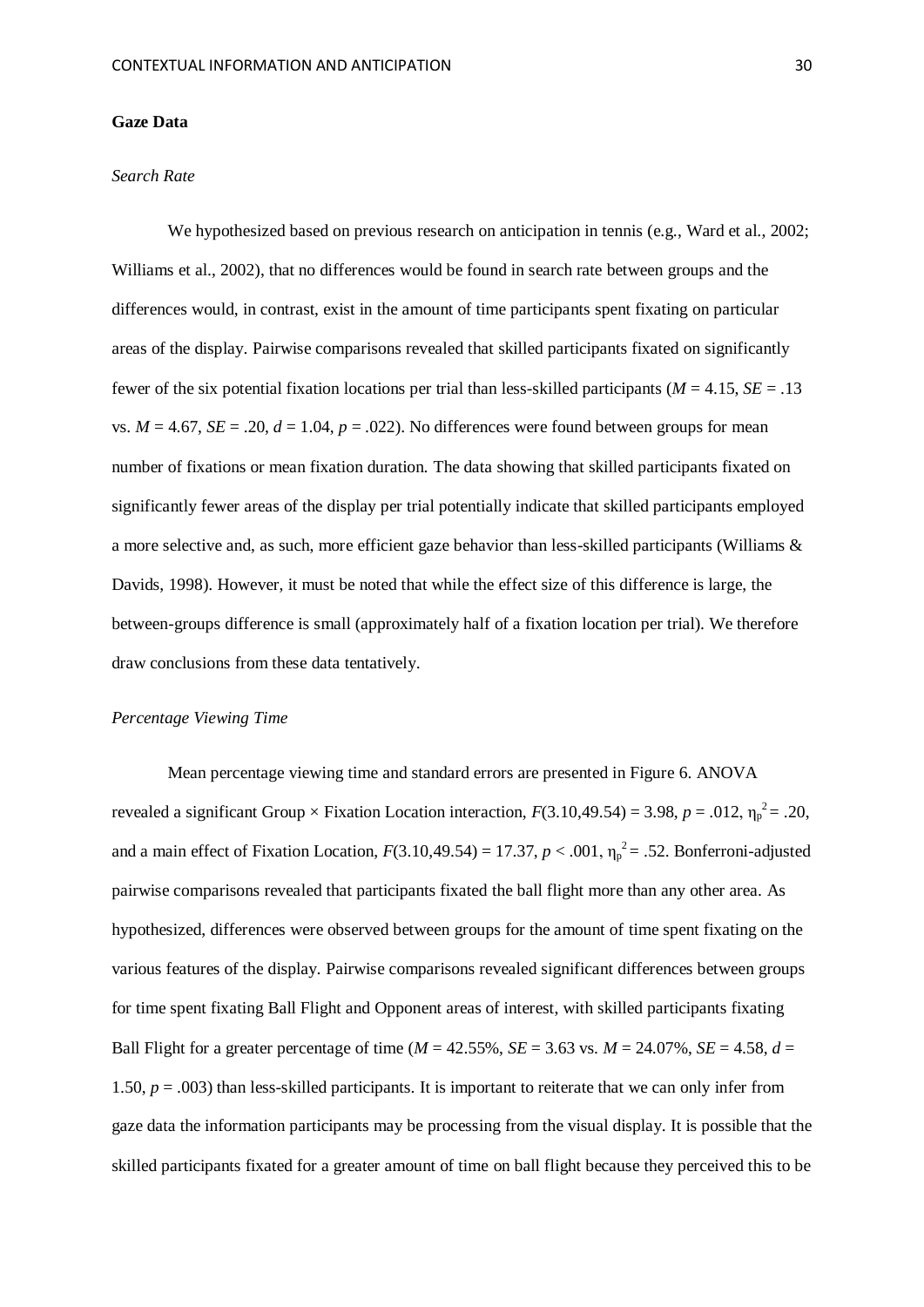the most useful form of information available. However, based on previous findings (e.g., Ripoll et al., 1995; Vaeyens et al, 2007), it is possible that they are strategically anchoring gaze on the ball flight to more effectively extract and process pertinent information about the movement of the players relative to each other and the ball. Anchoring gaze on the ball flight may have allowed the skilled participants to more effectively extract informative cues arising from the relative movement and subsequent positions of the players through the use of peripheral vision. While skilled participants fixate on ball flight for a greater amount of time than any other area of the display, this attention to ball flight information is not evident in their verbal reports, in which ball flight is referred to comparatively little. While skilled participants are fixating for greater amounts of time on ball flight in this task than any other area, they may be concurrently attending to other, more important information from the display (cf., Williams & Davids, 1999). These data, in conjunction with the verbal report data, provide an initial indication of the sources of contextual information skilled tennis players fixate on and attend to when anticipating based on contextual information alone.

#### *<<Insert Figure 6 here>>*

To summarize, this experiment reaffirmed the importance of contextual information in anticipation. We demonstrated that skilled tennis players process contextual information differently to, and in essence, more effectively than less-skilled players. In support of LTWM theory (Ericsson & Kintsch, 1995), skilled participants were shown to make more evaluation statements which are indicative of skilled participants more advanced domain-specific memory representations. The verbal reports of skilled participants were more detailed and varied relative to domain-specific keywords when compared with less-skilled counterparts. Furthermore, gaze behaviors differed between skill groups, with skilled participants fixating on the ball for greater amounts of time than the less-skilled participants. We tentatively proposed that skilled participants employed a visual anchoring strategy to more effectively extract pertinent information from the display through the use of peripheral vision.

# **General Discussion**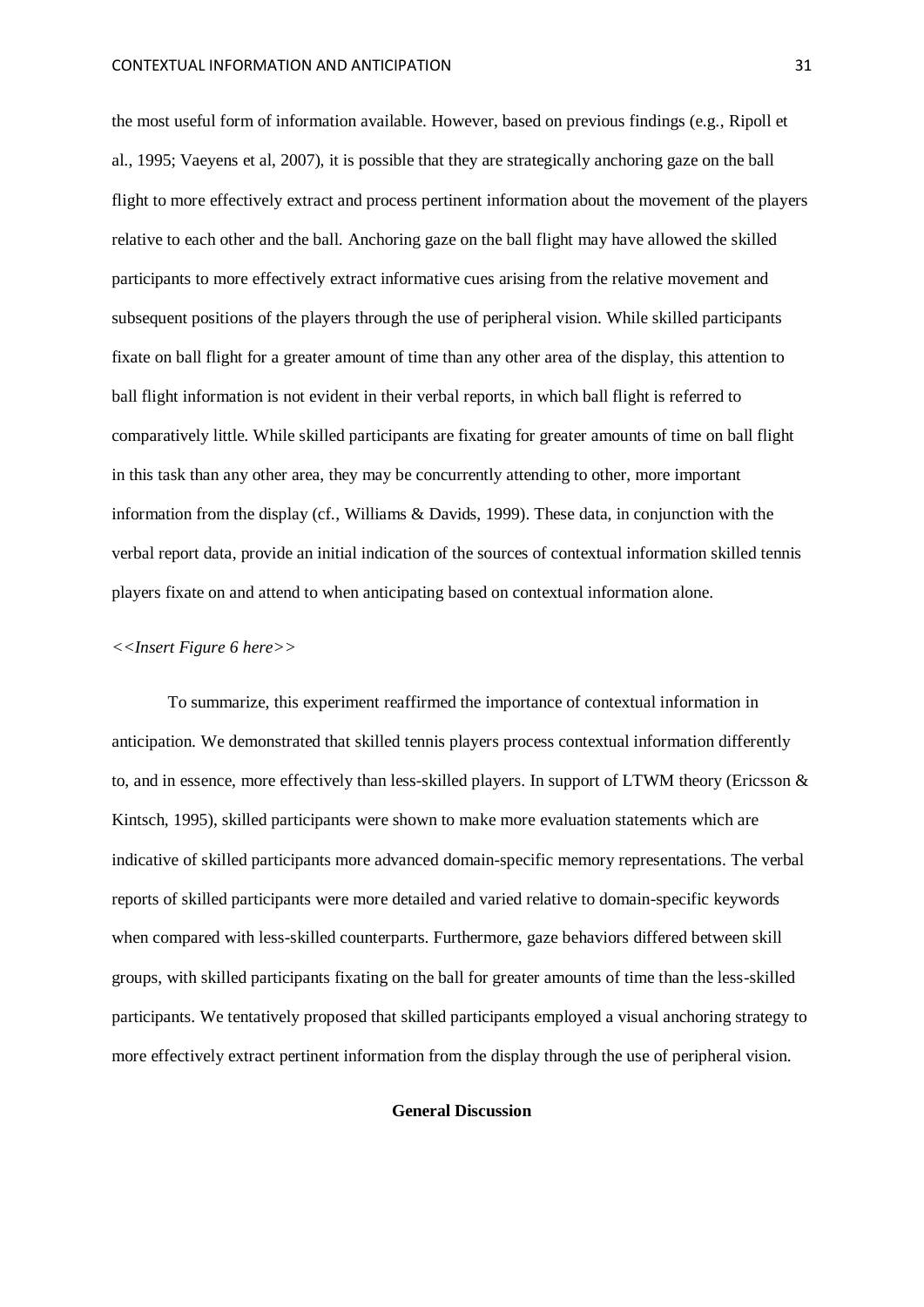We examined the ability of skilled and less-skilled tennis players to anticipate the depth and direction of an opponent's shot when postural information was either retained or omitted from the visual display, such that participants were constrained to anticipate based on the sequential relative movements of the players and the ball flight alone, or this information as well as postural information. We provided a novel contribution, investigating whether or not participants could anticipate effectively based on contextual information alone, as would be the case when constrained to anticipate in advance of pertinent postural cues becoming available due to extreme time constraints. We hypothesized, based on previous research (Abernethy et al., 2001; Triolet et al., 2013), that participants would be able to use this form of contextual information to anticipate effectively, and that the findings would indicate the extent to which they could do so relative to when postural information was also available. Moreover, we expected skilled participants to be able to use this information more effectively than their less-skilled counterparts (Abernethy et al., 2001). We further aimed to contribute to the development of psychological theory by investigating the perceptual-cognitive processes underlying anticipation when constrained to anticipate based on contextual information alone. We hypothesized, based on LTWM theory (Ericsson & Kintsch, 1995), that skilled participants would make more evaluation and prediction statements which would be indicative of more advanced domain-specific memory representations and that skilled participants' gaze behavior would differ to less-skilled participants, in relation to the amount of time spent viewing the various features of the display (Ward et al., 2002; Williams et al., 2002).

First, both groups of tennis players were able to anticipate at levels greater than chance when constrained to anticipate based on contextual information alone, with skilled and less-skilled groups recording a mean combined judgment score of 60.30 and 47.00% over the two experiments respectively. These high judgment accuracy scores provide a clear indication of the importance of this form of contextual information in anticipation. This finding is novel since previously researchers have only been able to infer that contextual information may be used in isolation to anticipate effectively since postural information has always been available to participants (e.g., Abernethy et al., 2001; Triolet et al., 2013). We report the first attempt to remove postural information from the display such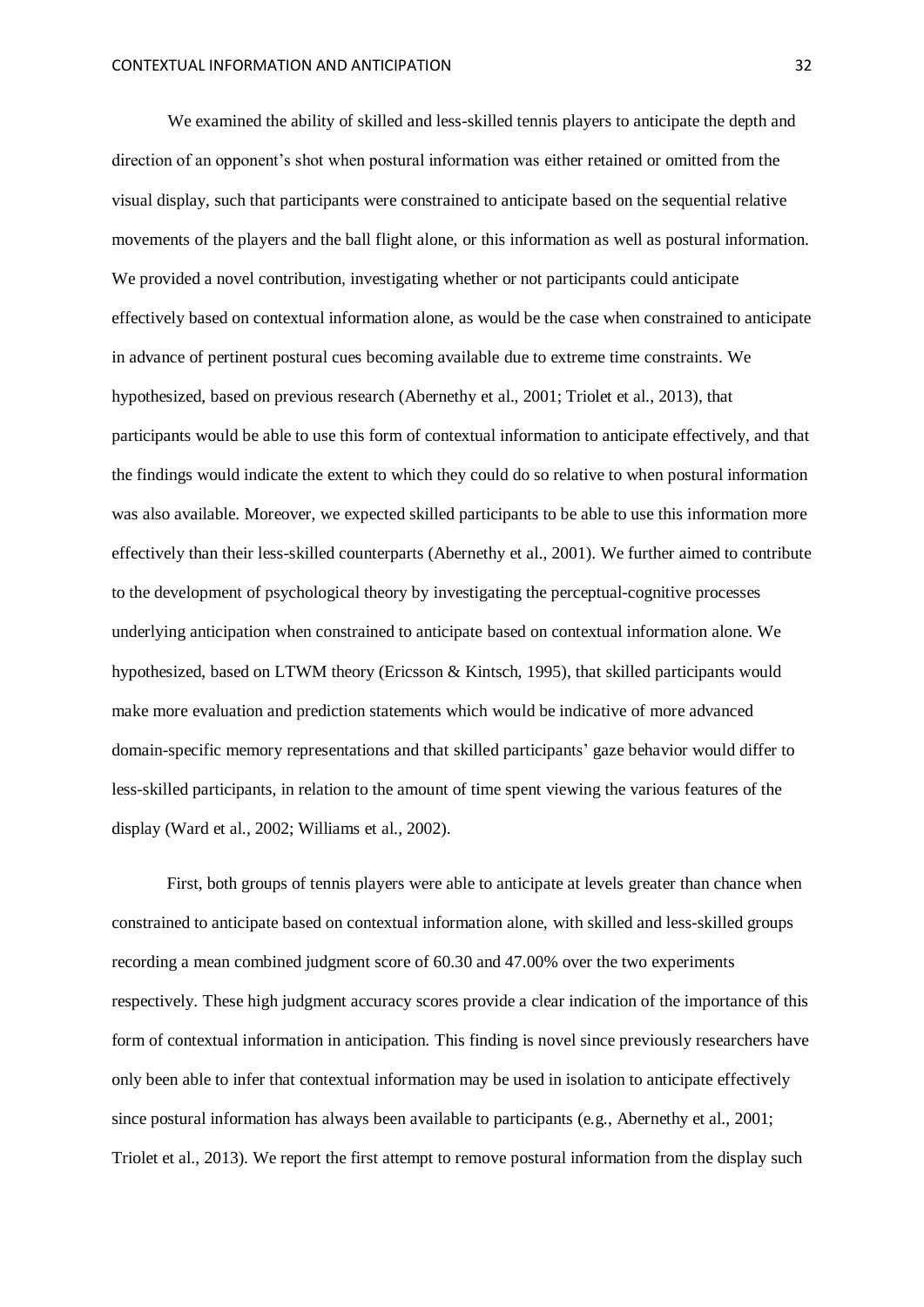that the extent to which performers can use contextual information to anticipate could be more directly examined.

Second, our findings illustrate that while contextual information in the form of the sequential relative movement of the players and the ball flight is an important source of information that can be used to anticipate effectively by skilled and less-skilled performers, the accuracy of participants' anticipation judgments increases substantially when they are also provided with postural information from the opponent, revealing an additive effect of both sources of information. Loffing et al. (2011) found an effect in the opposite direction (i.e., that when tennis players were provided with contextual information in the form of court positioning in addition to postural information, the accuracy of their judgments increased in comparison with when postural information was presented in the absence of contextual information). It is likely that the information upon which performers base their anticipation judgments in a real-world task is situation dependent (Roca et al., 2013) and that they conceivably opt for the most reliable source of information available. The findings of Triolet et al. (2013) indicate that in professional tennis, when players feel anticipation is necessary to avoid losing the point, they may only be able to wait for postural information to become available on a small number of instances due to the extreme time constraints involved. It is therefore likely, and it seems strategically viable, that players continuously process contextual information to inform potential anticipation judgments throughout rallies, acting on these advanced judgments in the case of severe time constraints, and calling upon more reliable postural information from the opponent, if the time taken to reach the opponent's shot is predicted to be less than it would take for the ball to pass the player.

Third, we have demonstrated how skilled tennis players more effectively process contextual information to anticipate with greater accuracy than their less-skilled counterparts. Skilled players appear to more effectively extract pertinent contextual information picked up from the visual display. This information may act as a retrieval cue, which is activated to retrieve task relevant information from LTM, resulting in more effective evaluation of the presented information and potential outcomes of the opponent's upcoming shot. While these data provide an indication of how skilled performers process contextual information in the absence of postural information, LTWM theory predicts that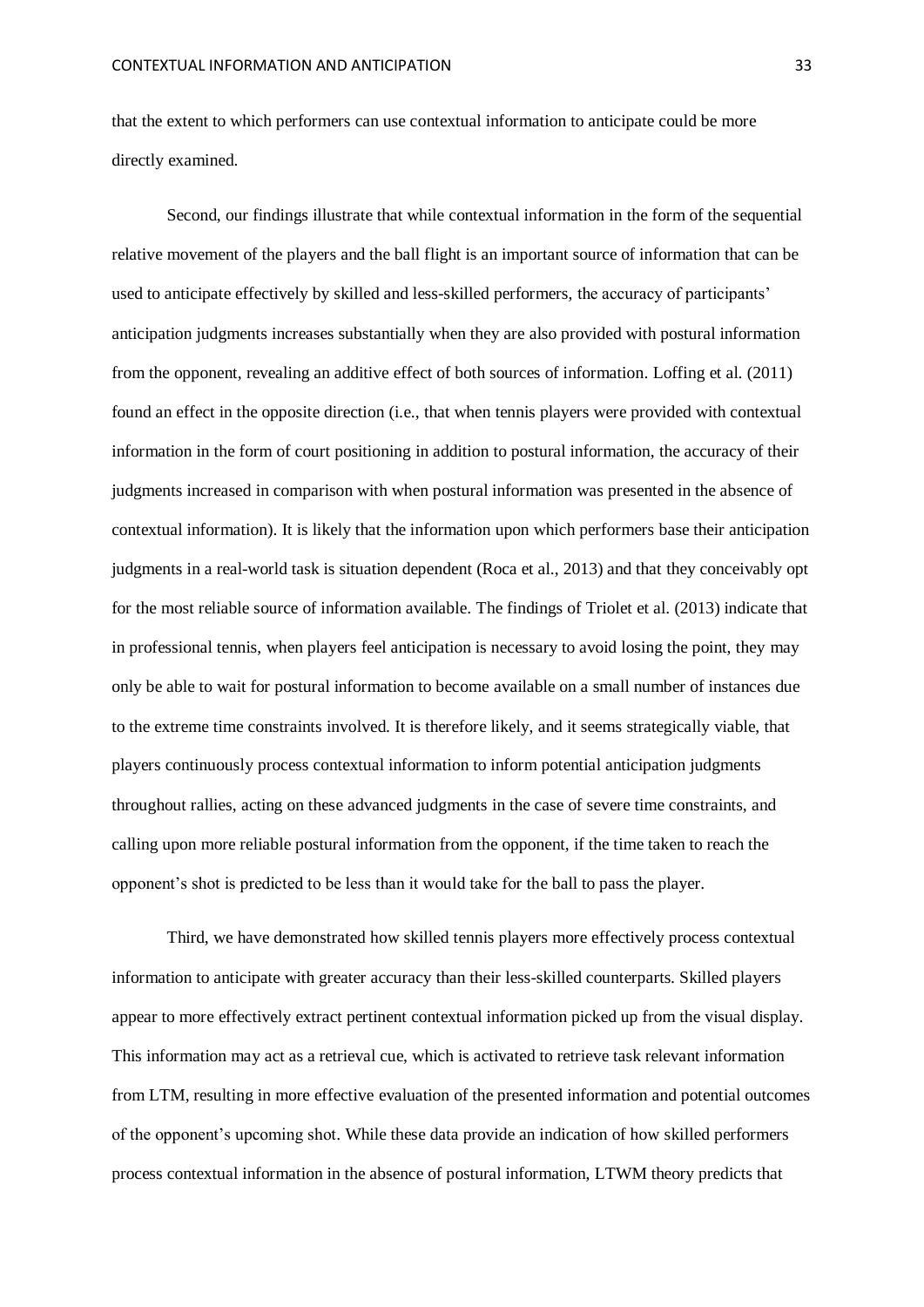when task-relevant options exist, skilled performers would be expected to generate a greater number of task relevant options than less-skilled performers (Ward et al., 2013). An interesting line of research would therefore be to investigate how contextual and postural information interact with respect to option generation, as this has the potential to provide useful information for the design of testing and training protocols. It is possible though, that in the competitive environment skilled performers would generate more task-relevant options than less-skilled performers far in advance of the event based on the contextual information available (information that in absence of postural information can be used to anticipate effectively), and that the perceived feasible options would become fewer but more reliable in the build-up to the event due to the availability of pertinent postural information.

Although we have found that contextual information picked up in the form of the sequential relative movements of the players and the ball flight in the lead-up to the event, along with the resulting court positioning of the players at the moment of the event is a useful source of information which can be exploited by both skilled and less-skilled tennis players, we do not yet know what information specifically participants use to inform their judgments. For example, the gaze data indicated that skilled participants fixated for longer on the ball flight than their less-skilled counterparts, whereas the verbal report data indicated that skilled participants attended more to court geometry and shot type than their less-skilled counterparts. While it is possible that the ball flight is the most important and informative source of information available from the display, it is possible the relative positioning of the two players at the moment of racket-ball contact may provide the most useful information. In a similar way to how researchers manipulated point-light displays to determine the most informative sources of biological motion information picked up from an opponent (e.g., Cañal-Bruland, van Ginneken, van der Meer, & Williams, 2011; Huys, Cañal-Bruland, Hagemann, Beek, Smeeton, & Williams, 2009), there is a need for further research which manipulates the visual display to facilitate evaluation of the role and importance of the various sources of contextual information contained within rallies. Such an investigation would not only enhance our knowledge of perceptual-cognitive expertise but enable recommendations to be made as to what information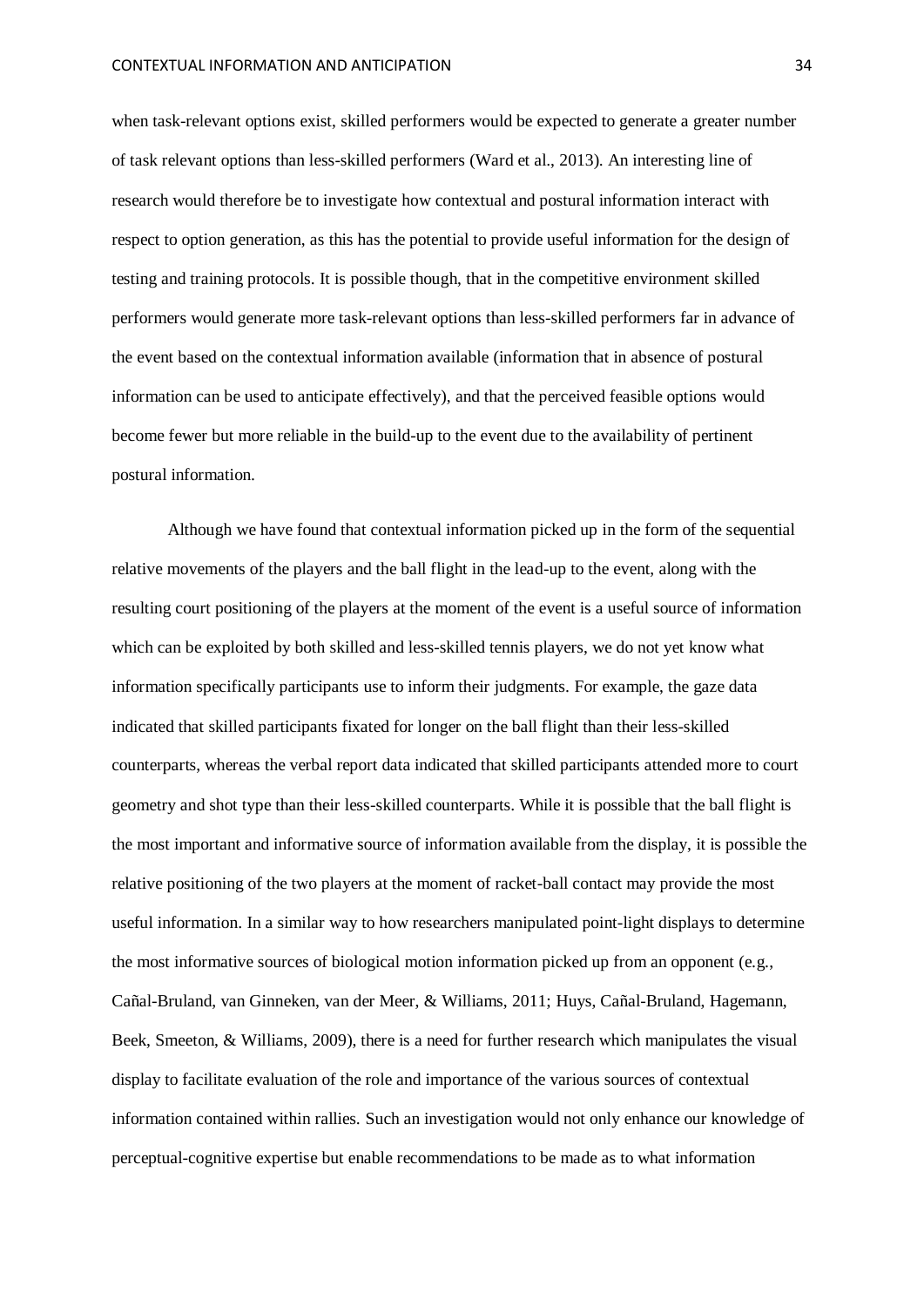developing players should attend to in anticipation training programs. Moreover, while researchers have demonstrated the effectiveness of anticipation training programs in both laboratory and fieldbased settings (Abernethy, Schorer, Jackson, & Hagemann, 2012; Williams et al., 2002), only one study to our knowledge has trained participants to use contextual information when anticipating (Mann et al., 2014).

In recent years there has been a shift towards, and a call for, more research investigating the multidimensional nature of anticipation (Cañal-Bruland & Mann, 2015). For example, Roca et al. (2013) provided an illustration of how the perceptual-cognitive skills and processes underlying anticipation interact as a function of the unique task constraints placed on the performer. The number of research studies investigating how contextual information contributes to anticipation is increasing (e.g., Crognier & Féry, 2005; McRobert et al., 2011) and the work of Triolet et al. (2013) has provided us with behavioral evidence of the use of contextual information in a real-world setting. The present paper not only adds to a growing body of work in this area, but through the use of a novel methodological approach, and multiple process-tracing measures has been able to determine with much more certainty, if and how, performers utilize and process contextual information to inform their anticipation judgments.

The viewing perspective employed in this study may be considered to be a limitation in the study design as footage does not replicate the first person viewing perspective normally experienced in tennis. However, to examine the importance of contextual information presented as the sequential relative movement of players and the ball flight in the lead up to the event, it was necessary for participants to be able to see both players and how the velocities of their movements and positions on the court changed relative to the ball and each other throughout the rally. Additionally, while the third person perspective used is not that which would be experienced in a match situation, the relevant information presented is the same as that which would be available in a match (e.g., player positioning/velocity of movement/previous shots hit) albeit in a different form. Moreover, we report significant differences in anticipation across skill groups providing construct validity for the approach. On a similar point, while our gaze behavior data may not exactly replicate those which would be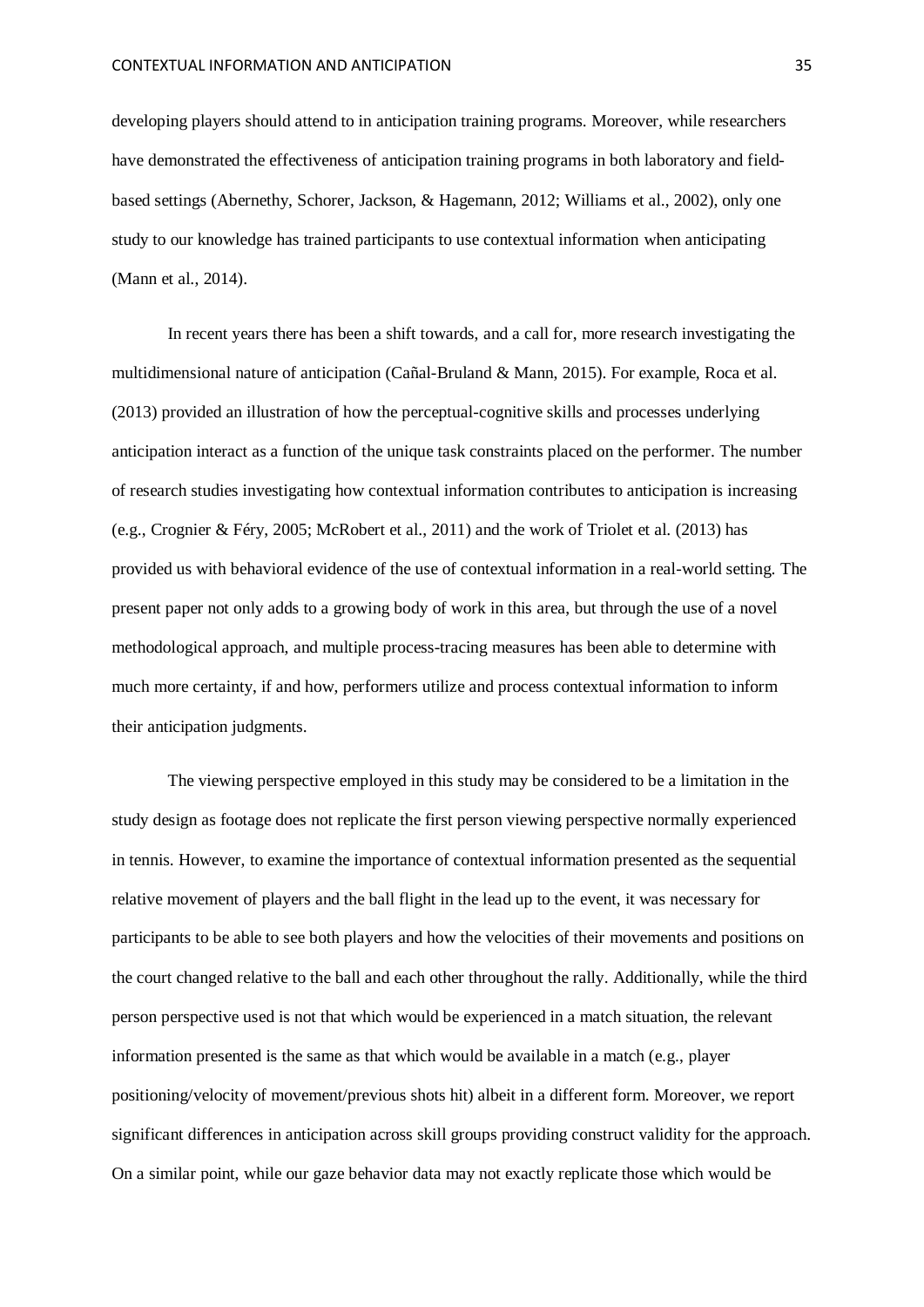reported in an on-court setting (e.g., Mann, Farrow, Shuttleworth & Hopwood, 2009), our findings suggest that skilled participants employed more effective gaze behaviors than their less-skilled counterparts. Furthermore, participants fixated on the player on the near side of the screen a mere 5.15% of total viewing time and only mentioned the near player approximately once per trial in their verbal reports, meaning that only a small amount of time was spent fixating on and attending to the one element of the display that would not be visible in a real-world scenario.

Due to technological limitations, there were differences between the normal video and animated display condition other than the mere omission of postural information in the animated condition. Other information such as the environmental surroundings, the crowd viewing the match, and the umpire were present in the normal video condition but not in the animated condition and we therefore cannot assume that the higher judgment accuracy scores reported in the normal video condition in comparison with the animated condition are solely a result of the additional postural information that participants were presented with. However, based on anticipation research to date (for a review, see Mann et al., 2007) we considered postural information to be the source of information with the most potential to inform participants' anticipation judgments that was present in the normal video but not the animated condition.

A further limitation of the present study is the relatively small sample size that compromises the statistical power of our analyses. The difficulty associated with recruiting very highly-skilled athletes, particularly in individual as opposed to team sports, is a common issue faced by researchers in this area. In practice it means that only larger effect sizes will attain statistical significance. In the experiments presented here, we were able to use the same number or more participants than in several related studies (e.g., Abernethy et al., 2001; Farrow & Reid, 2012; McRobert et al., 2011) while being fewer than in others (e.g., Loffing et al., 2011; Loffing & Hagemann, 2014). Accordingly, additional research is needed to determine whether comparisons that resulted in small or medium effect sizes are replicated, thereby allowing us to more confidently infer associated small or medium effects in the population. Conversely, statistically significant findings in the present study reveal large effects in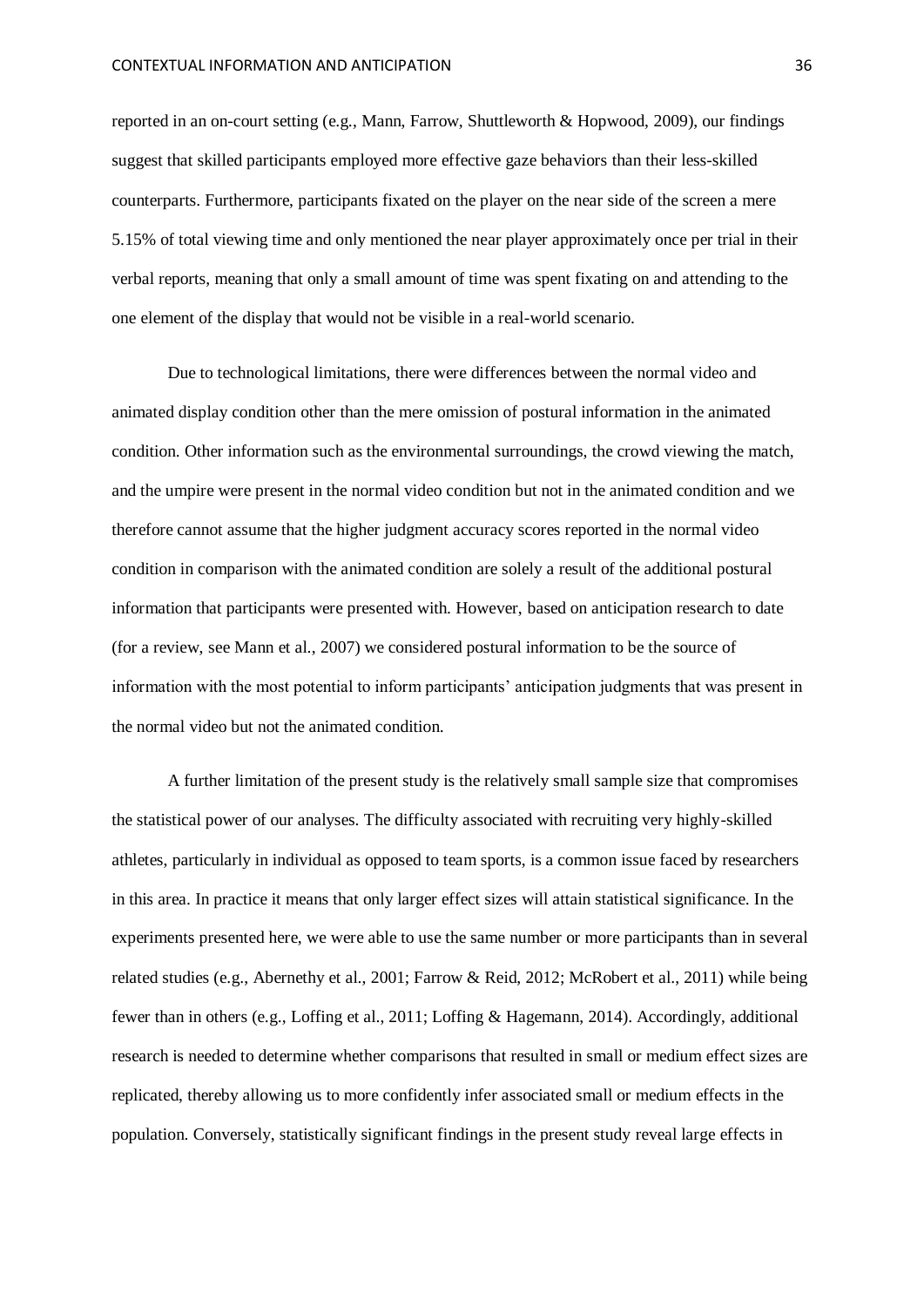comparisons between high-skilled players and less-skilled but experienced players rather than novices. They are therefore good candidates for having practical as well as statistical significance.

In conclusion, we used a novel experimental design to demonstrate that contextual information picked up from the sequential relative movement of the players and the ball flight in the lead up to the event effectively informs anticipation and that these judgments are made more accurate upon presentation of postural information. Due to the extreme time constraints involved in tennis, players may not always be afforded the opportunity to wait for postural information to become available. As such the ability to accurately anticipate based on contextual information in advance of such cues may prove to be a key contributing factor to expert performance in time-constrained domains. Furthermore, we found that skilled tennis players employed different gaze behaviors and more thoroughly evaluated this form of contextual information to anticipate more accurately than their less skilled counterparts. Finally, effective use of contextual information in advance of postural information may not only 'set the scene' for accurate anticipation when pertinent postural information becomes available, but crucially it may allow for highly accurate anticipation when extreme time constraints mean that waiting several moments longer is not a feasible option.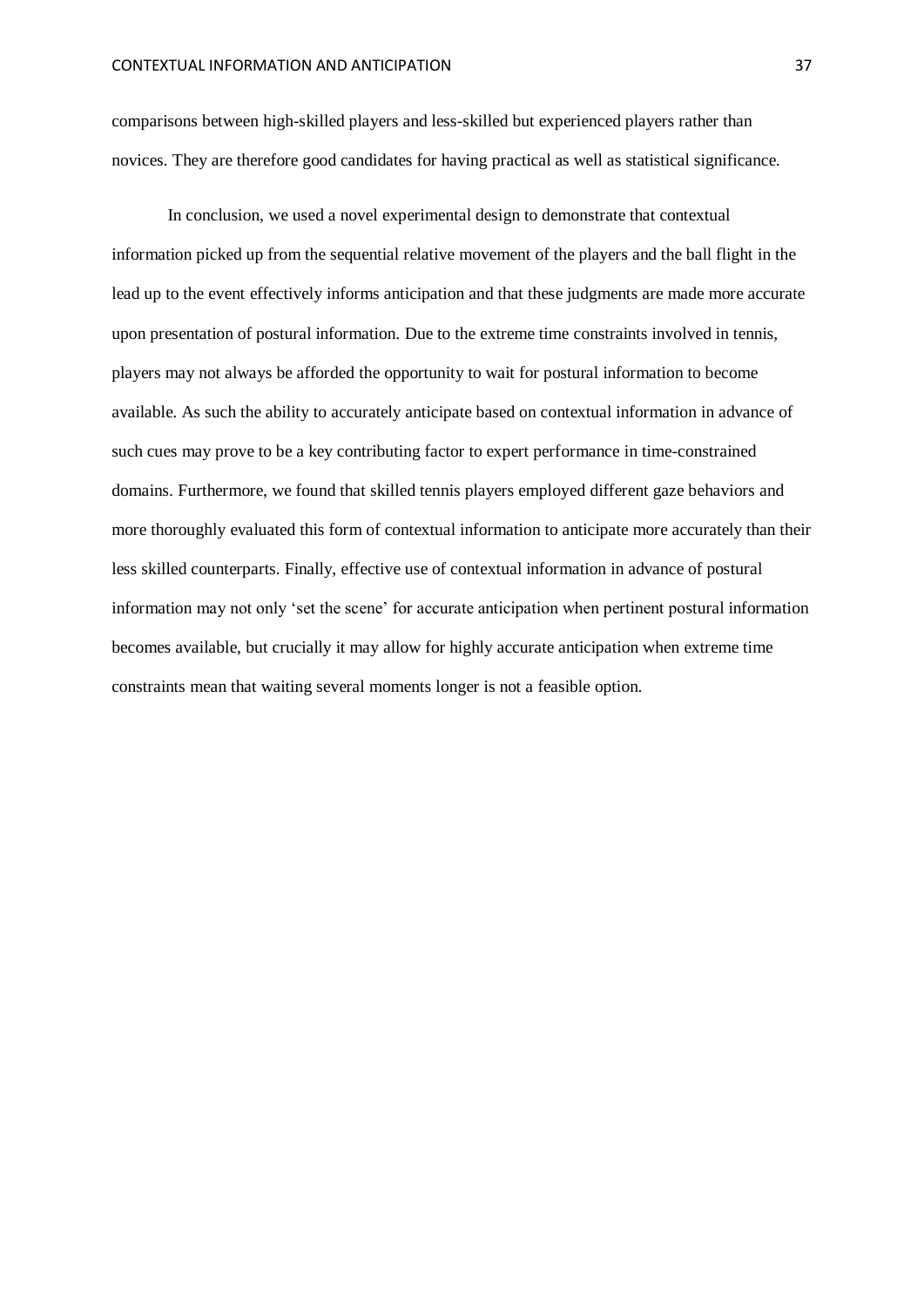#### References

- Abernethy, B., Gill, D., Parks, S., & Packer, S. (2001). Expertise and the perception of kinematic and situational probability information. *Perception, 30*(2), 233-252.
- Abernethy, B., & Russell, D. G. (1987). The relationship between expertise and visual search strategy in a racquet sport. *Human Movement Science, 6*(4), 283-319.
- Abernethy, B., Schorer, J., Jackson, R. C., & Hagemann, N. (2012). Perceptual training methods compared: The relative efficacy of different approaches to enhancing sport-specific anticipation. *Journal of Experimental Psychology: Applied, 18*(2), 143-153.
- Abernethy, B., & Wollstein, J. (1989). Improving anticipation in racquet sports. *Australian Sports Commission*. 15-18.
- Abernethy, B., & Zawi, K. (2007). Pickup of essential kinematics underpins expert perception of movement patterns. *Journal of Motor Behavior, 39*(5), 353-367.
- Abernethy, B., Zawi, K., & Jackson, R. C. (2008). Expertise and attunement to kinematic constraints. *Perception, 37*(6), 931-948.
- Afonso, J., Garganta, J., McRobert, A. P., Williams, A. M., & Mesquita, I. (2012). The perceptual cognitive processes underpinning skilled performance in volleyball: Evidence from eyemovements and verbal reports of thinking involving an in situ representative task. *Journal of Sports Science & Medicine, 11*(2), 339-345.
- Afonso, J., & Mesquita, I. (2013). Skill-based differences in visual search behaviours and verbal reports in a representative film-based task in volleyball. *International Journal of Performance Analysis in Sport, 13*(3), 669-677.
- Anderson, J. R. (1987). Methodologies for studying human knowledge. *Behavioral and Brain Sciences, 10*(3), 467-477.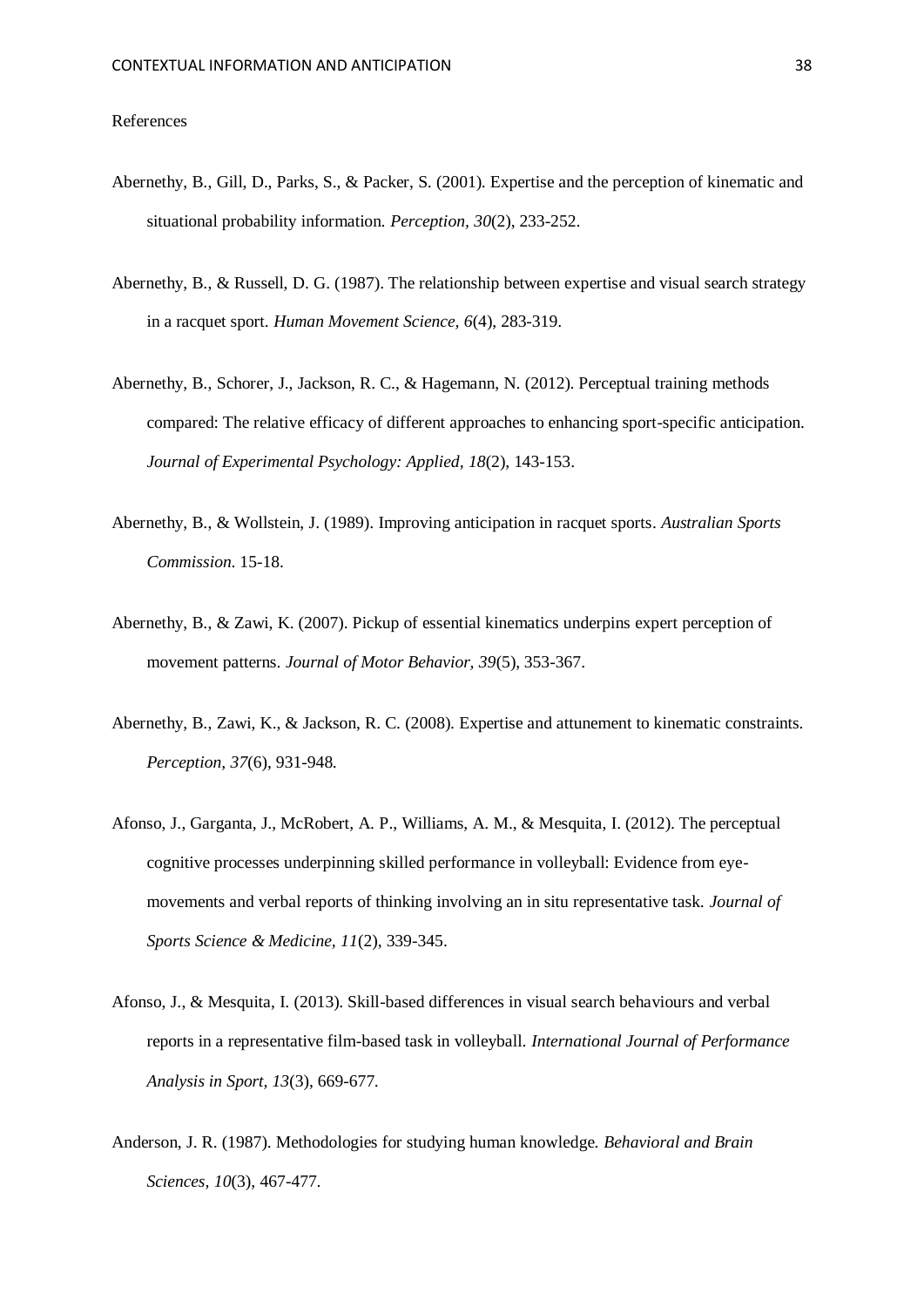- Buckolz, E., Prapavesis, H., & Fairs, J. (1988). Advance cues and their use in predicting tennis passing shots. *Canadian Journal of Sport Sciences, 13*(1), 20-30.
- Cañal-Bruland, R., & Mann, D. L. (2015). Time to broaden the scope of research on anticipatory behavior: A case for the role of probabilistic information. *Frontiers in Psychology, 6*
- Cañal-Bruland, R., van Ginneken, W. F., van der Meer, B. R., & Williams, A. M. (2011). The effect of local kinematic changes on anticipation judgments. *Human Movement Science, 30*(3), 495- 503.
- Catteeuw, P., Gilis, B., Wagemans, J., & Helsen, W. (2010). Perceptual-cognitive skills in offside decision making: Expertise and training effects. *Journal of Sport and Exercise Psychology, 32*(6), 828-844.
- Context. In *Oxford Dictionaries Online* Retrieved July 2, 2015, from <http://www.oxforddictionaries.com/definition/english/context>
- Croft, J., Button, C., & Dicks, M. (2010). Visual strategies of sub-elite cricket batsmen in response to different ball velocities. *Human Movement Science, 29*(5), 751-763.
- Crognier, L., & Féry, Y. (2005). Effect of tactical initiative on predicting passing shots in tennis. *Applied Cognitive Psychology, 19*(5), 637-649.
- Crognier, L., & Féry, Y. (2007). 40 ans de recherches sur l'anticipation en tennis: Une revue critique [40 years of research on anticipation in tennis: A critical review]. *Movement & Sport Sciences, 3*(62), 9-35.
- Eccles, D. W. (2012). Verbal reports of cognitive processes. In G. Tenenbaum, R.C. Eklund, & A. Kamata (Eds.), *Handbook of Measurement in Sport and Exercise Psychology.* Champaign, IL: Human Kinetics.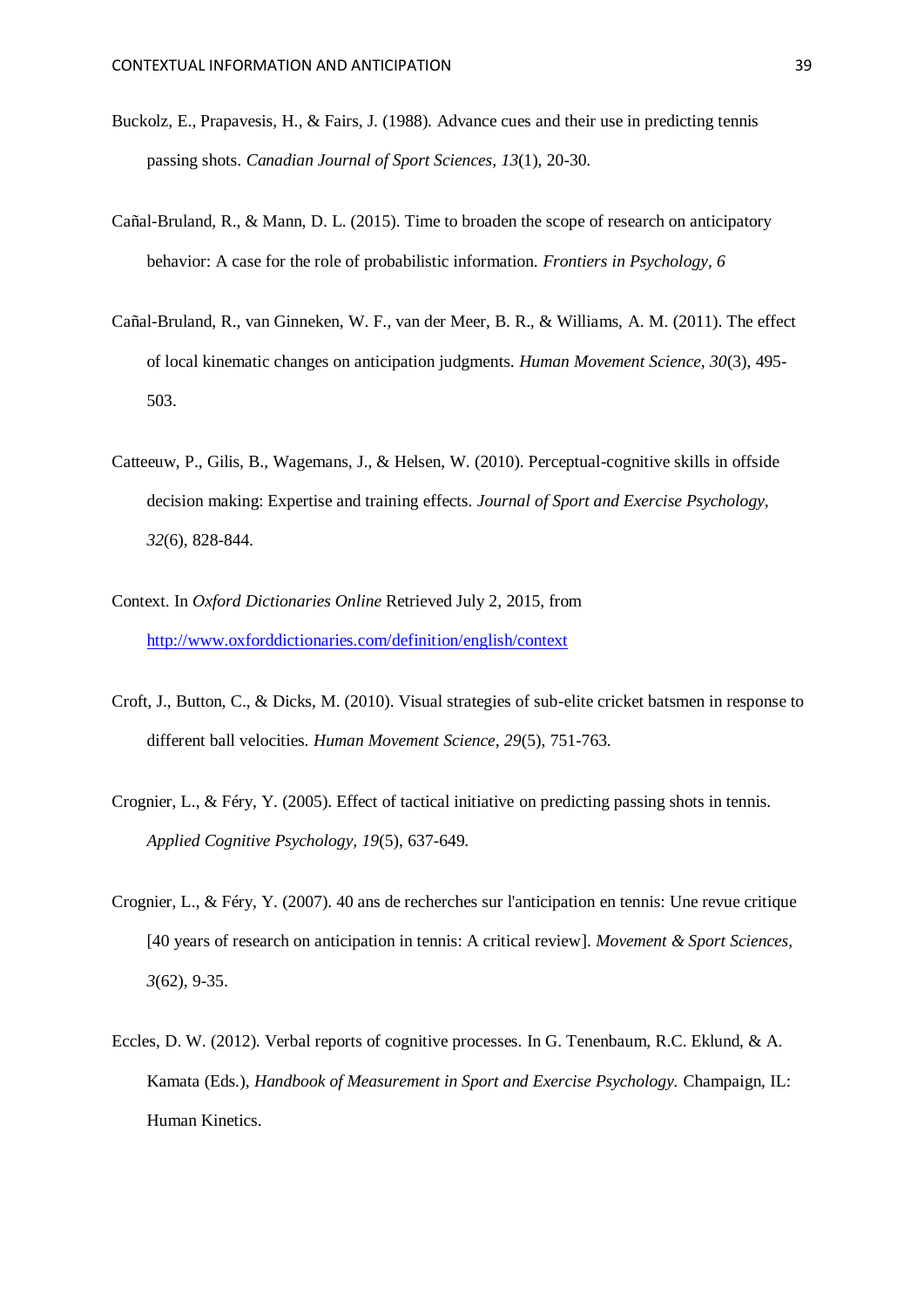- Ericsson, K. A., & Kintsch, W. (1995). Long-term working memory. *Psychological Review, 102*(2), 211-245.
- Ericsson, K. A., & Kirk, E. (2001). *Instructions for giving retrospective verbal reports.* Tallahassee, FL: Florida State University.
- Ericsson, K. A., & Simon, H. A. (1980). Verbal reports as data. *Psychological Review, 87*(3), 215.
- Ericsson, K. A., & Simon, H. A. (1993). *Protocol analysis: Verbal reports as data* (Rev.ed.). Cambridge, MA: Bradford books/MIT Press.
- Farrow, D., & Reid, M. (2012). The contribution of situational probability information to anticipatory skill. *Journal of Science and Medicine in Sport, 15*(4), 368-373.
- Gillet, E., Leroy, D., Thouvarecq, R., & Stein, J. (2009). A notational analysis of elite tennis serve and serve-return strategies on slow surface. *Journal of Strength and Conditioning Research, 23*(2), 532-539.
- Goulet, C., Bard, C., & Fleury, M. (1989). Expertise differences in preparing to return a tennis serve a visual information-processing approach. *Journal of Sport & Exercise Psychology, 11*(4), 382- 398.
- Gray, R. (2002a). Behavior of college baseball players in a virtual batting task. *Journal of Experimental Psychology: Human Perception and Performance, 28*(5), 1131-1148.
- Gray, R. (2002b). "Markov at the bat": A model of cognitive processing in baseball batters. *Psychological Science, 13*(6), 542-547.
- Hick, W. E. (1952). On the rate of gain of information. *Quarterly Journal of Experimental Psychology, 4*(1), 11-26.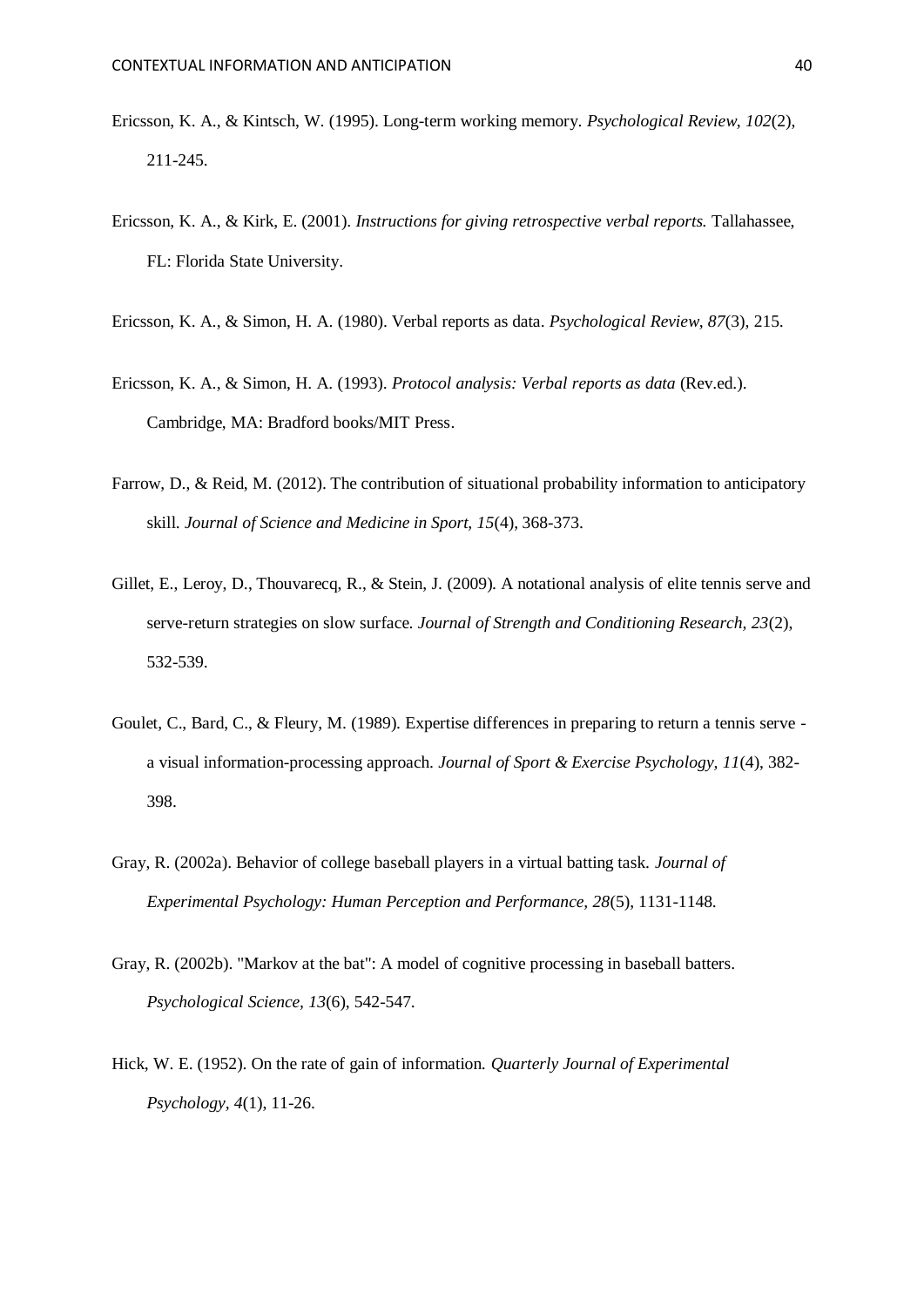- Kunde, W., Skirde, S., & Weigelt, M. (2011). Trust my face: Cognitive factors of head fakes in sports. *Journal of Experimental Psychology: Applied, 17*(2), 110-127.
- Huys, R., Cañal-Bruland, R., Hagemann, N., Beek, P. J., Smeeton, N. J., & Williams, A. M. (2009). Global information pickup underpins anticipation of tennis shot direction. *Journal of Motor Behavior, 41*(2), 158-170.
- Jackson, R. C., & Mogan, P. (2007). Advance visual information, awareness, and anticipation skill. *Journal of Motor Behavior, 39*(5), 341-351.
- Jackson, R. C., Warren, S., & Abernethy, B. (2006). Anticipation skill and susceptibility to deceptive movement. *Acta Psychologica, 123*(3), 355-371.
- Jones, C., & Miles, T. (1978). Use of advance cues in predicting the flight of a lawn tennis ball. *Journal of Human Movement Studies, 4*(4), 231-235.
- Land, M. F., & McLeod, P. (2000). From eye movements to actions: How batsmen hit the ball. *Nature Neuroscience, 3*(12), 1340-1345.
- Loffing, F., & Hagemann, N. (2014). On-court position influences skilled tennis players' anticipation of shot outcome. *Journal of Sport & Exercise Psychology, 36*(1), 14-26.
- Loffing, F., Stern, R., & Hagemann, N. (2015). Pattern-induced expectation bias in visual anticipation of action outcomes. *Acta Psychologica, 161*, 45-53.
- Loffing, F., Wilkes, T., & Hagemann, N. (2011). Skill level and graphical detail shape perceptual judgments in tennis. *Perception, 40*(12), 1447-1456.
- Mann, D. L., Schaefers, T., & Cañal-Bruland, R. (2014). Action preferences and the anticipation of action outcomes. *Acta Psychologica, 152*, 1-9.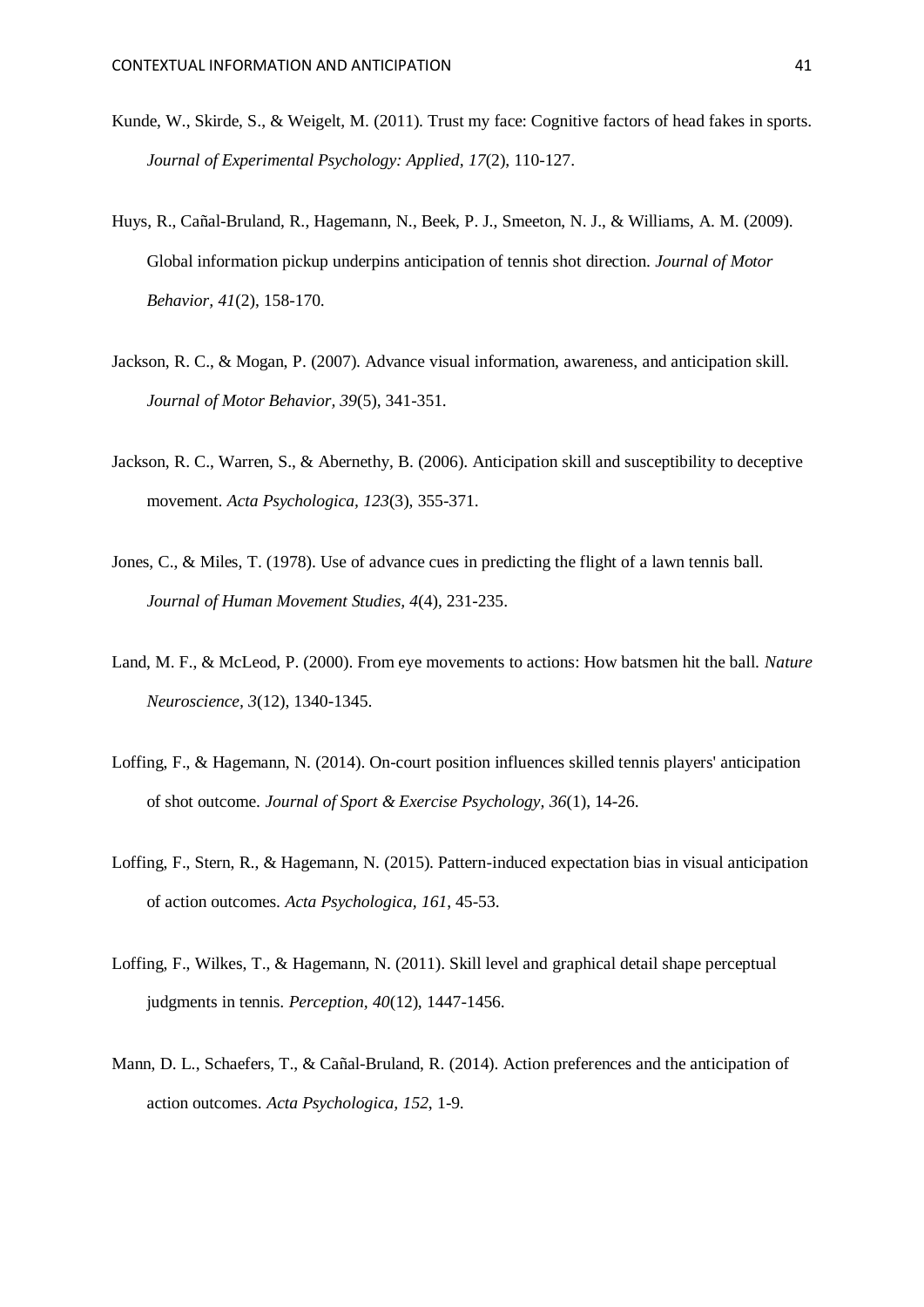- Mann, D. L., Farrow, D., Shuttleworth, R., Hopwood, M., & MacMahon, C. (2009). The influence of viewing perspective on decision-making and visual search behaviour in an invasive sport. *International Journal of Sport Psychology, 40*(4) 546-564.
- Mann, D. L., & Savelsbergh, G. J. P. (2015). Issues in the measurement of anticipation. In J. Baker & D. Farrow (Eds.), *Routledge handbook of sport expertise* (pp.166-175). New York, NY: Routledge.
- Mann, D. T. Y., Williams, A. M., Ward, P., & Janelle, C. M. (2007). Perceptual-cognitive expertise in sport: A meta-analysis. *Journal of Sport & Exercise Psychology, 29*(4), 457-478.
- McPherson, S. L. (1999). Tactical differences in problem representations and solutions in collegiate varsity and beginner female tennis players. *Research Quarterly for Exercise and Sport, 70*(4), 369-384.
- McPherson, S. L. (2000). Expert-novice differences in planning strategies during collegiate singles tennis competition. *Journal of Sport and Exercise Psychology, 22*(1), 39-62.
- McPherson, S. L., & Kernodle, M. (2007). Mapping two new points on the tennis expertise continuum: Tactical skills of adult advanced beginners and entry-level professionals during competition. *Journal of Sports Sciences, 25*(8), 945-959.
- McRobert, A. P., Williams, A. M., Ward, P., & Eccles, D. W. (2009). Tracing the process of expertise in a simulated anticipation task. *Ergonomics, 52*(4), 474.
- McRobert, A. P., Ward, P., Eccles, D. W., & Williams, A. M. (2011). The effect of manipulating context-specific information on perceptual-cognitive processes during a simulated anticipation task. *The British Journal of Psychology, 102*(3), 519-534.
- Müller, S., & Abernethy, B. (2012). Expert anticipatory skill in striking sports: A review and a model. *Research Quarterly for Exercise and Sport, 83*(2), 175-187.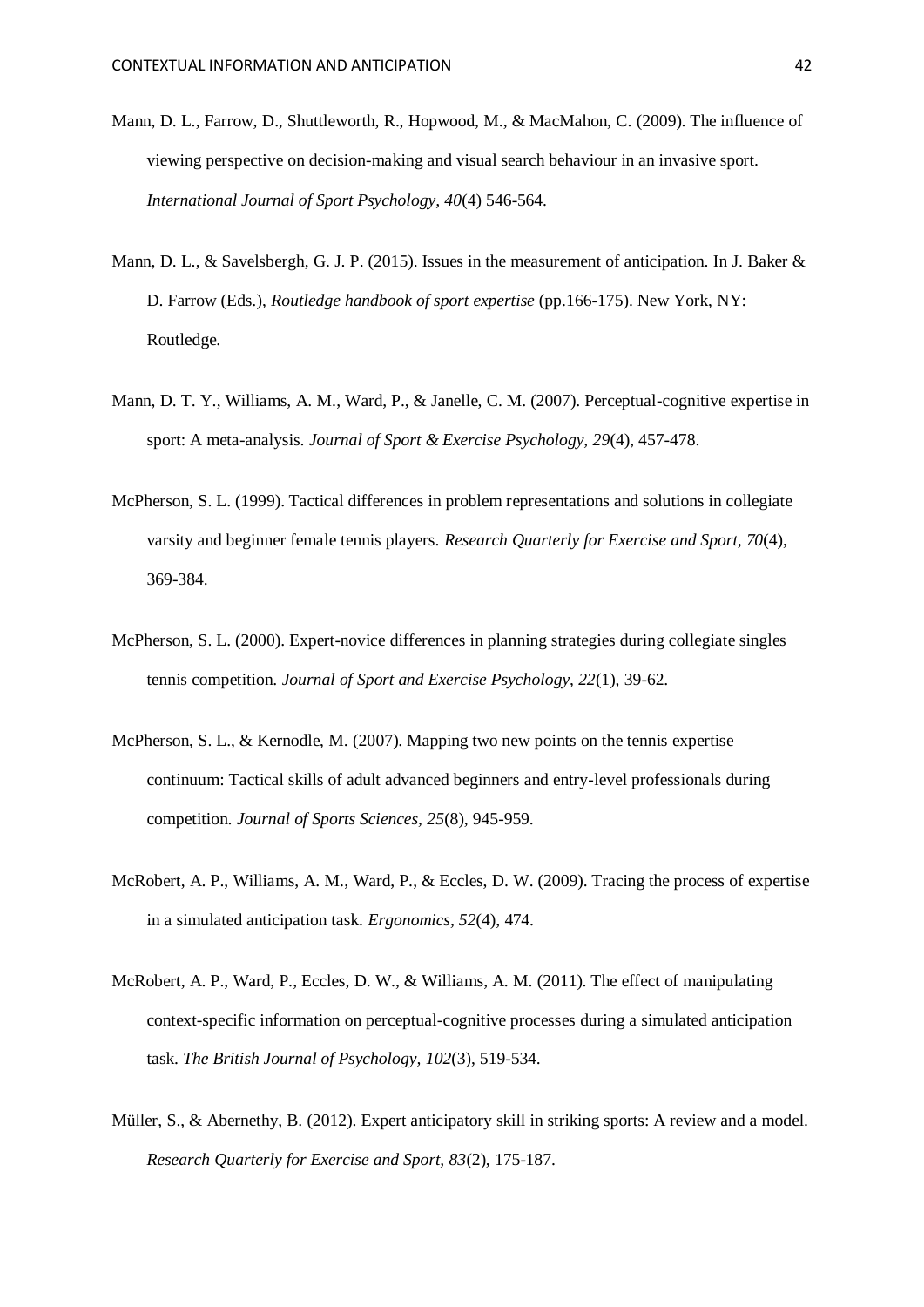- Navia, J. A., van der Kamp, J., & Ruiz, L. M. (2013). On the use of situational and body information in goalkeeper actions during a soccer penalty kick. *International Journal of Sport Psychology, 44*(3), 234-251.
- North, J. S., Ward, P., Ericsson, K. A., & Williams, A. M. (2011). Mechanisms underlying skilled anticipation and recognition in a dynamic and temporally constrained domain. *Memory (Hove, England), 19*(2), 155-168.
- Paull, G., & Glencross, D. (1997). Expert perception and decision making in baseball. *International Journal of Sport Psychology, 28*(1), 35-56.
- Ripoll, H., Kerlirzin, Y., Stein, J., & Reine, B. (1995). Analysis of information processing, decision making, and visual strategies in complex problem solving sport situations. *Human Movement Science, 14*(3), 325-349.
- Roca, A., Ford, P. R., McRobert, A. P., & Williams, A. M. (2011). Identifying the processes underpinning anticipation and decision-making in a dynamic time-constrained task. *Cognitive Processing, 12*(3), 301-310.
- Roca, A., Ford, P. R., McRobert, A. P., & Williams, A. M. (2013). Perceptual-cognitive skills and their interaction as a function of task constraints in soccer. *Journal of Sport & Exercise Psychology, 35*(2), 144-155.
- Rowe, R., Horswill, M. S., Kronvall-Parkinson, M., Poulter, D. R., & McKenna, F. P. (2009). The effect of disguise on novice and expert tennis players' anticipation ability. *Journal of Applied Sport Psychology, 21*(2), 178-185.
- Singer, R. N., Williams, A. M., Frehlich, S. G., Janelle, C. M., Radlo, S. J., Barba, D. A., & Bouchard, L. J. (1998). New frontiers in visual search: An exploratory study in live tennis situations. *Research Quarterly for Exercise and Sport, 69*(3), 290-296.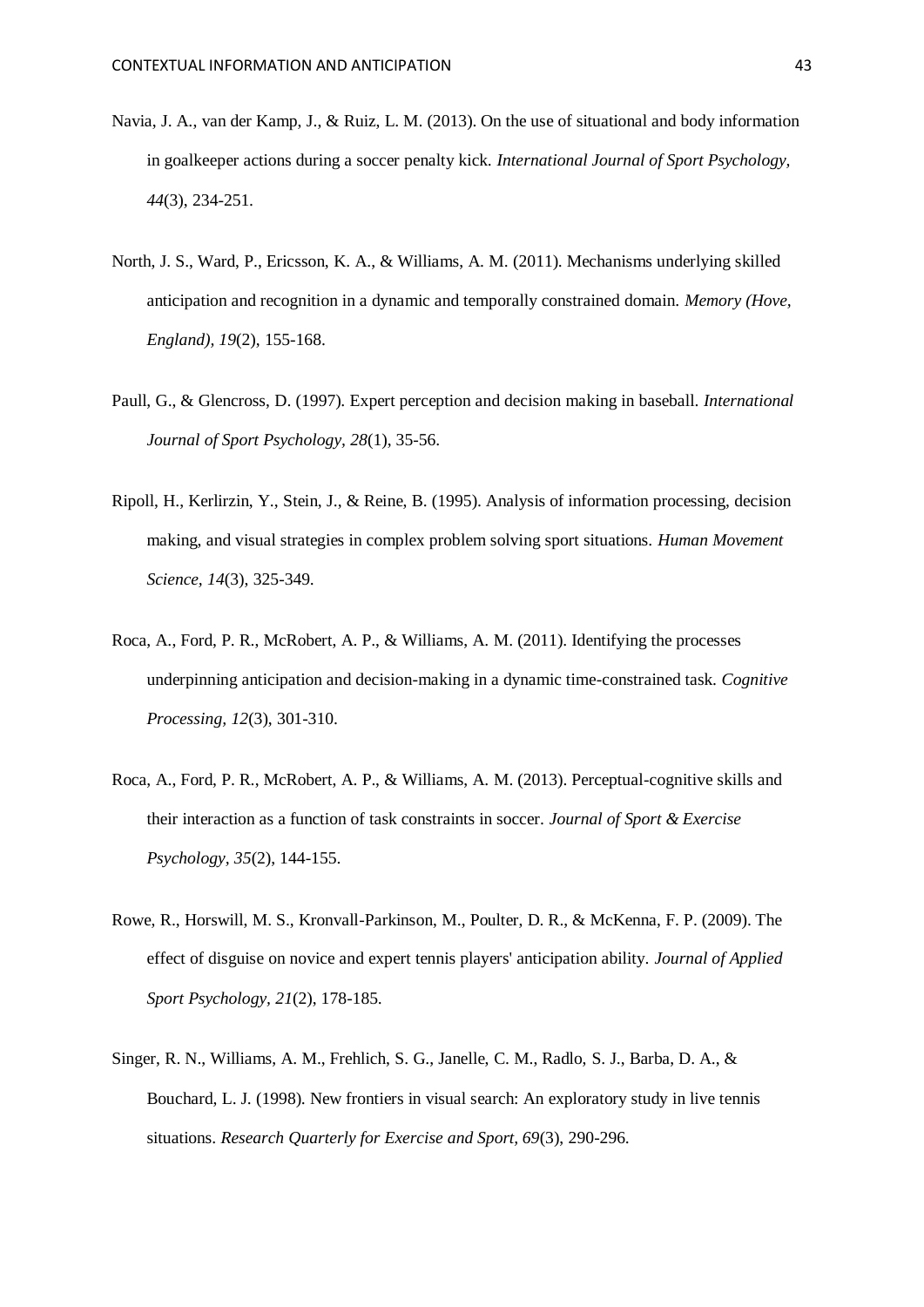- Thomas, J. R., Nelson, J. K., & Silverman, S. J. (2005). *Research methods in physical activity* (5<sup>th</sup>) ed.). Champaign, IL: Human Kinetics.
- Triolet, C., Benguigui, N., Le Runigo, C., & Williams, A. M. (2013). Quantifying the nature of anticipation in professional tennis. *Journal of Sports Sciences, 31*(8), 820-830.
- Vaeyens, R., Lenoir, M., Williams, A. M., Mazyn, L., & Philippaerts, R. M. (2007). The effects of task constraints on visual search behavior and decision-making skill in youth soccer players. *Journal of Sport & Exercise Psychology, 29*(2), 147-169.
- Ward, P., Ericsson, K. A., & Williams, A. M. (2013). Complex perceptual-cognitive expertise in a simulated task environment. *Journal of Cognitive Engineering and Decision Making, 7*(3), 231- 254.
- Ward, P., Williams, A. M., & Bennett, S. J. (2002). Visual search and biological motion perception in tennis. *Research Quarterly for Exercise and Sport, 73*(1), 107-112.
- Ward, P., Williams, A., & Ericsson, K. (2003). Underlying mechanisms of perceptual-cognitive expertise in soccer. *Journal of Sport & Exercise Psychology, 25*, S136.
- Williams, A., & Davids, K. (1997). Assessing cue usage in performance contexts: A comparison between eye-movement and concurrent verbal report methods. *Behavior Research Methods, Instruments, & Computers, 29*(3), 364-375.
- Williams, A. M., & Davids, K. (1998). Visual search strategy, selective attention, and expertise in soccer. *Research Quarterly for Exercise and Sport, 69*(2), 111-128.
- Williams, A. M., & Elliott, D. (1999). Anxiety, expertise, and visual search strategy in karate. *Journal of Sport & Exercise Psychology, 21*(4), 362-375.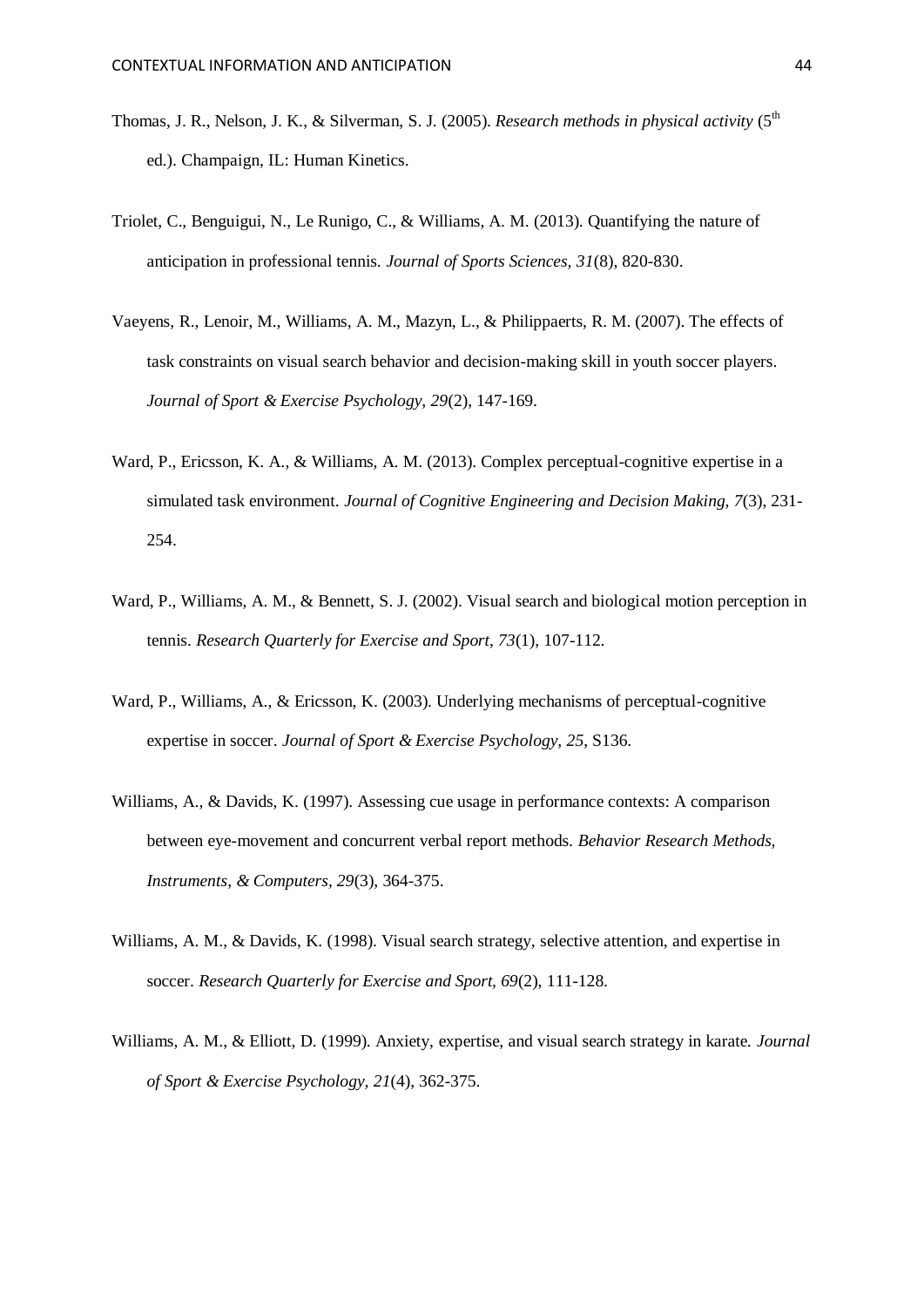- Williams, A. M., Ford, P. R., Eccles, D. W., & Ward, P. (2011). Perceptual-cognitive expertise in sport and its acquisition: Implications for applied cognitive psychology. *Applied Cognitive Psychology, 25*(3), 432-442.
- Williams, A. M., Janelle, C. M., & Davids, K. (2004). Constraints on the search for visual information in sports. *International Journal of Sport and Exercise Psychology, 2*(3), 301-318.
- Williams, A. M., Ward, P., Knowles, J. M., & Smeeton, N. J. (2002). Anticipation skill in a realworld task: Measurement, training, and transfer in tennis. *Journal of Experimental Psychology: Applied, 8*(4), 259-270.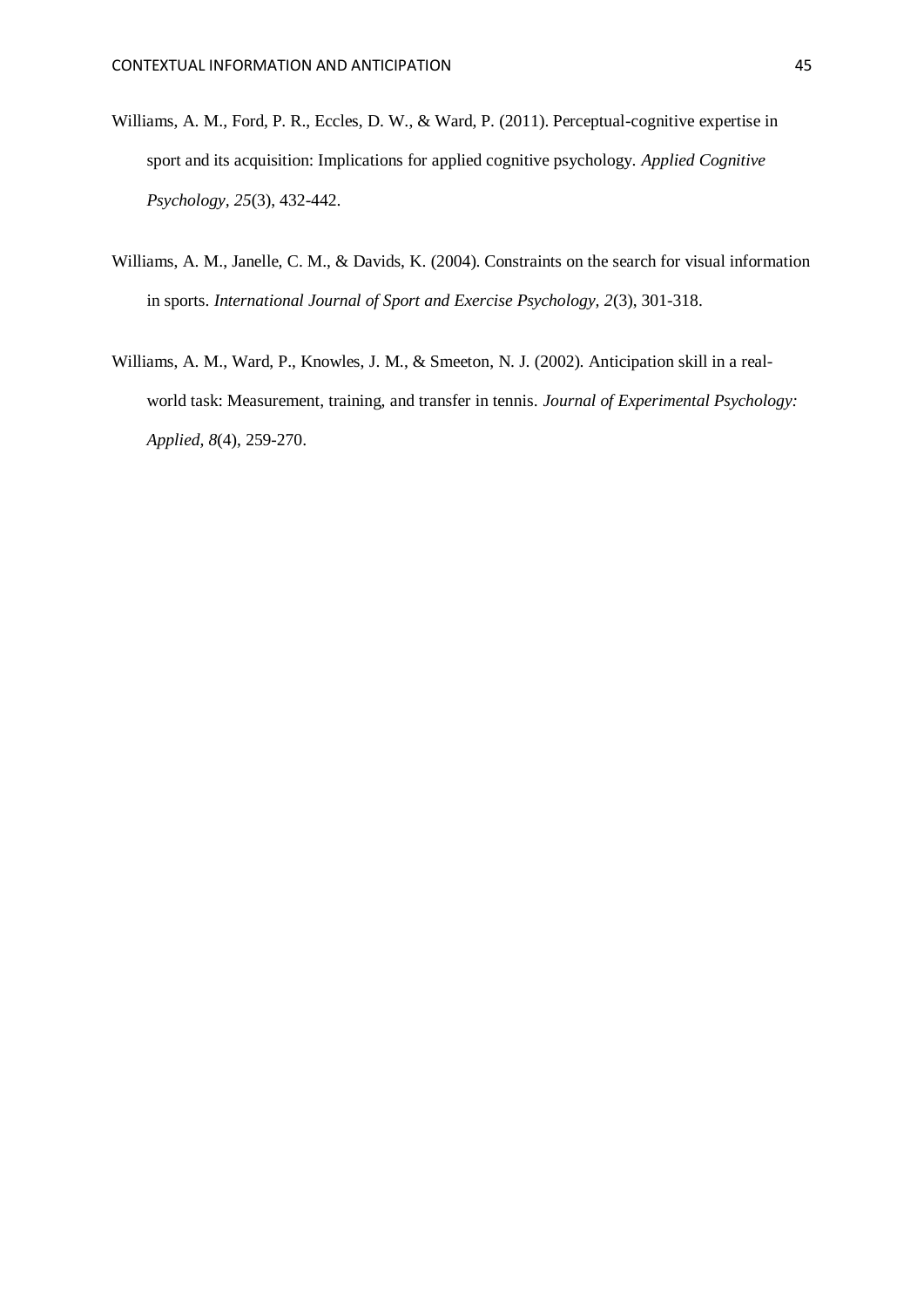



*Figure 1.* Normal video and animated display conditions.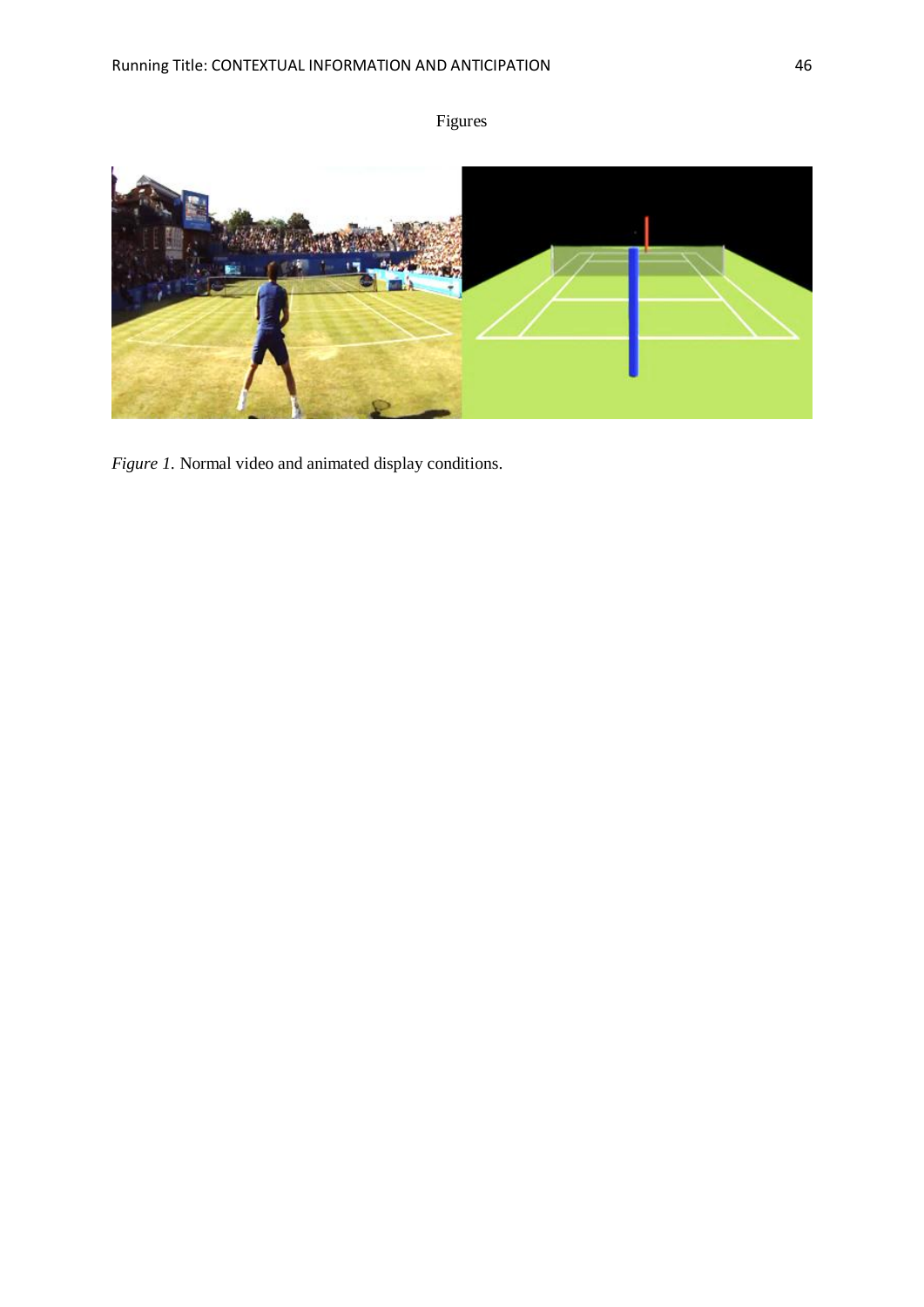

*Figure 2.* Judgment accuracy mean and standard error (90 normal video and 90 animated experimental trials) when making depth, direction, and combined anticipation judgments (Exp. 1). NV: normal video condition, ANI: animated condition.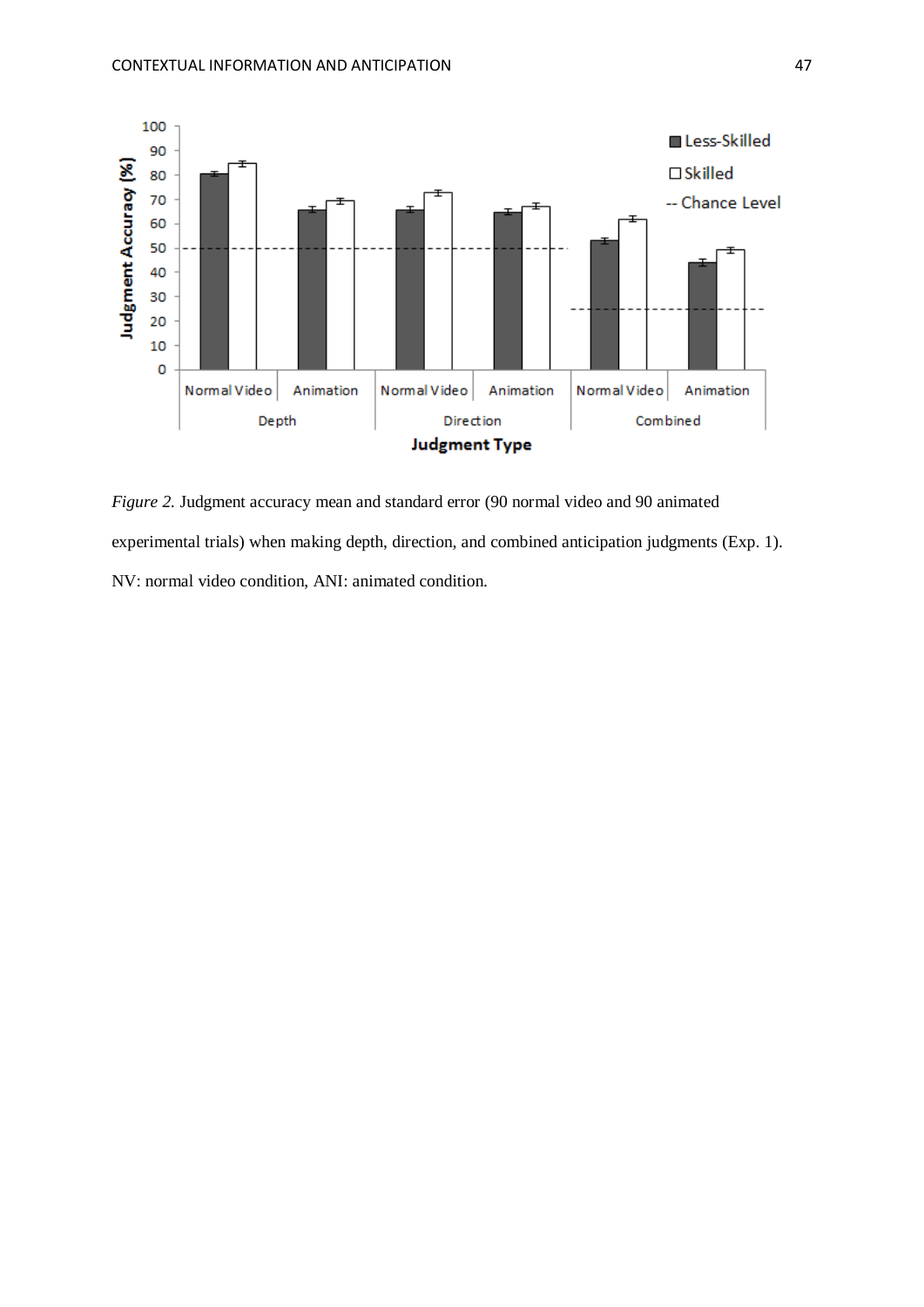

*Figure 3.* Judgment accuracy mean and standard error (20 experimental trials) when anticipating depth, direction and both depth and direction combined in the animated display condition (Exp. 2).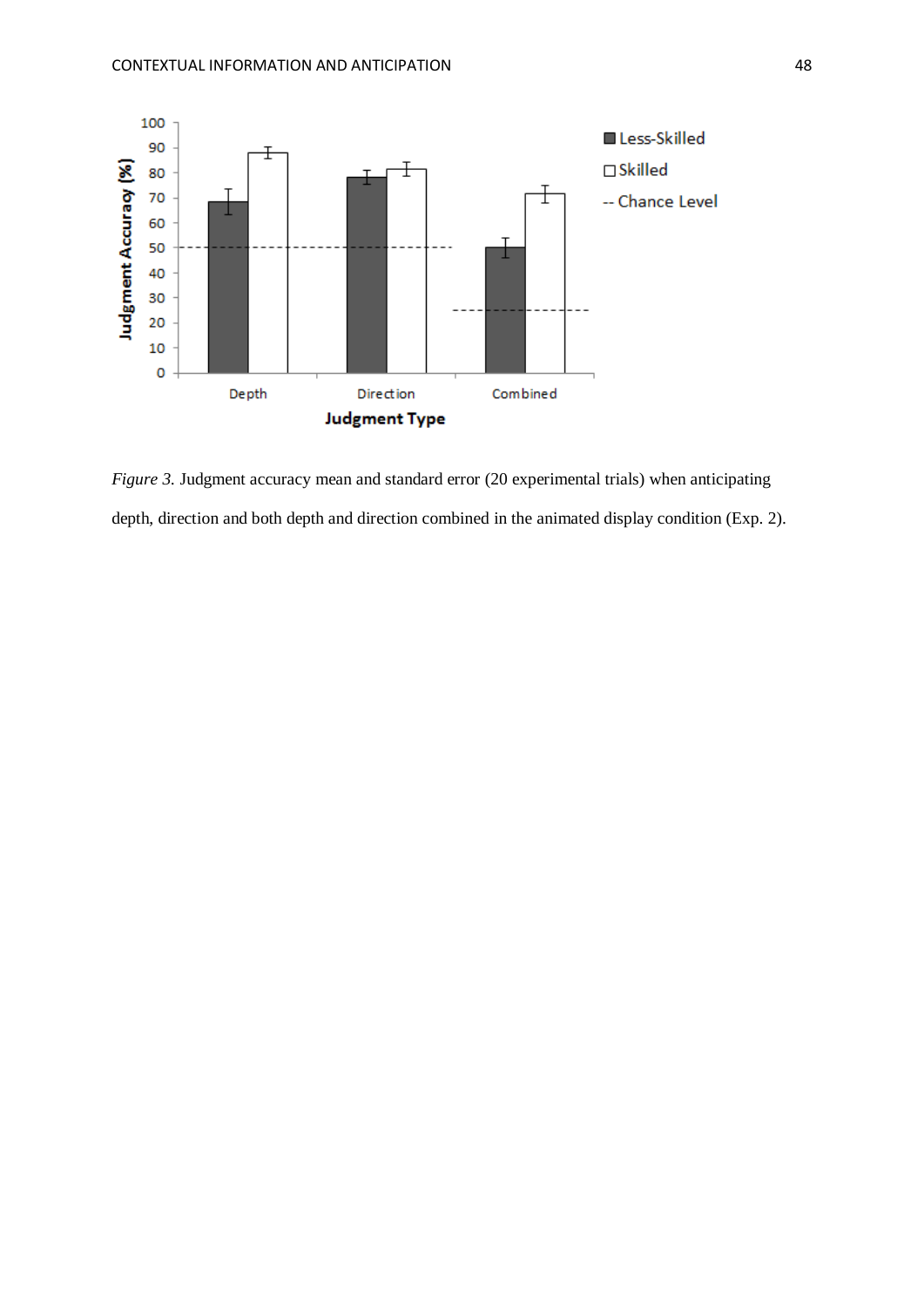

*Figure 4.* Mean and standard error of the number of verbal statements made by skilled and less-skilled participants (Exp. 2).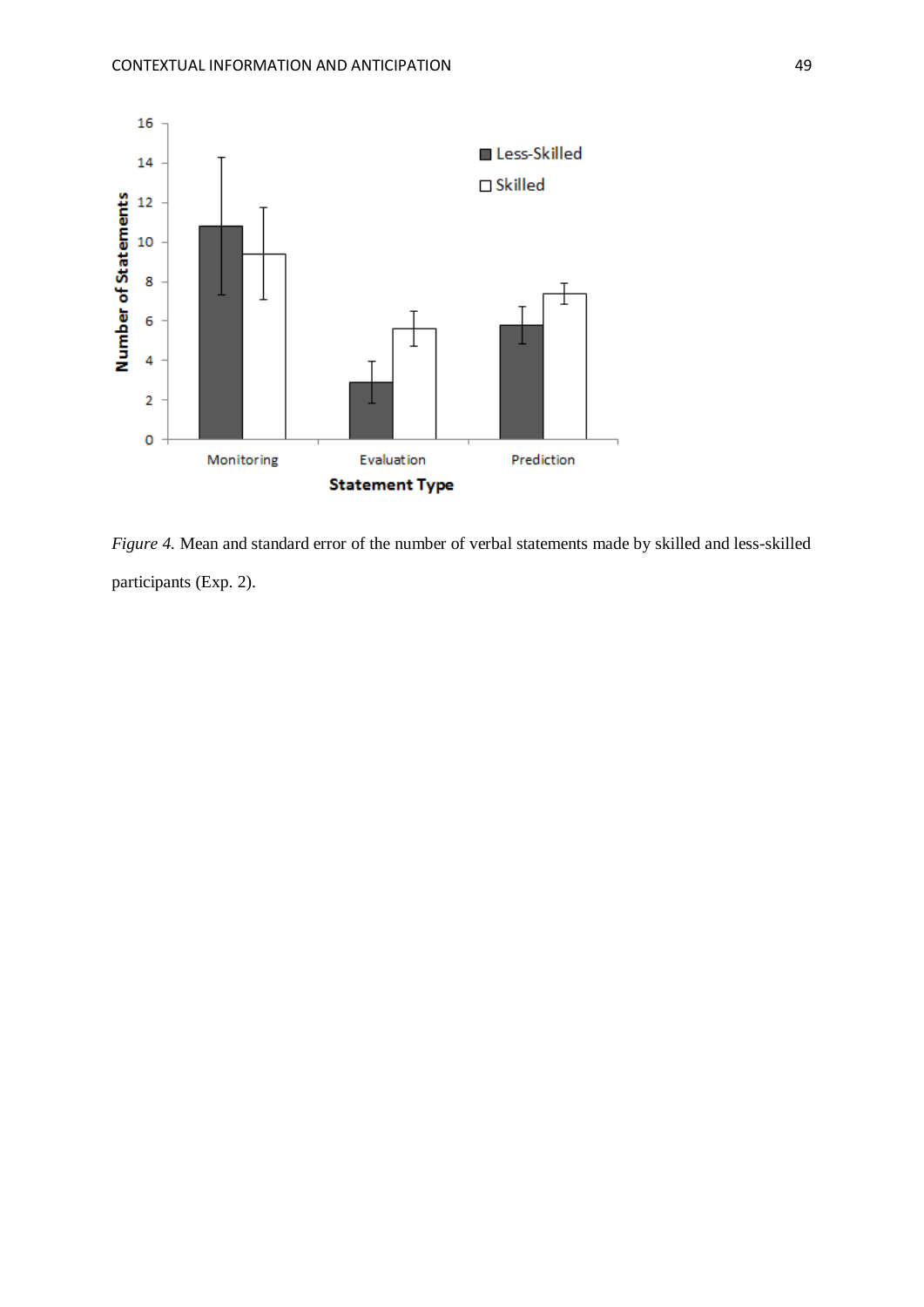

*Figure 5.* Mean and standard error of the percentage of the 8 reports containing keywords for skilled and less-skilled participants (Exp. 2).